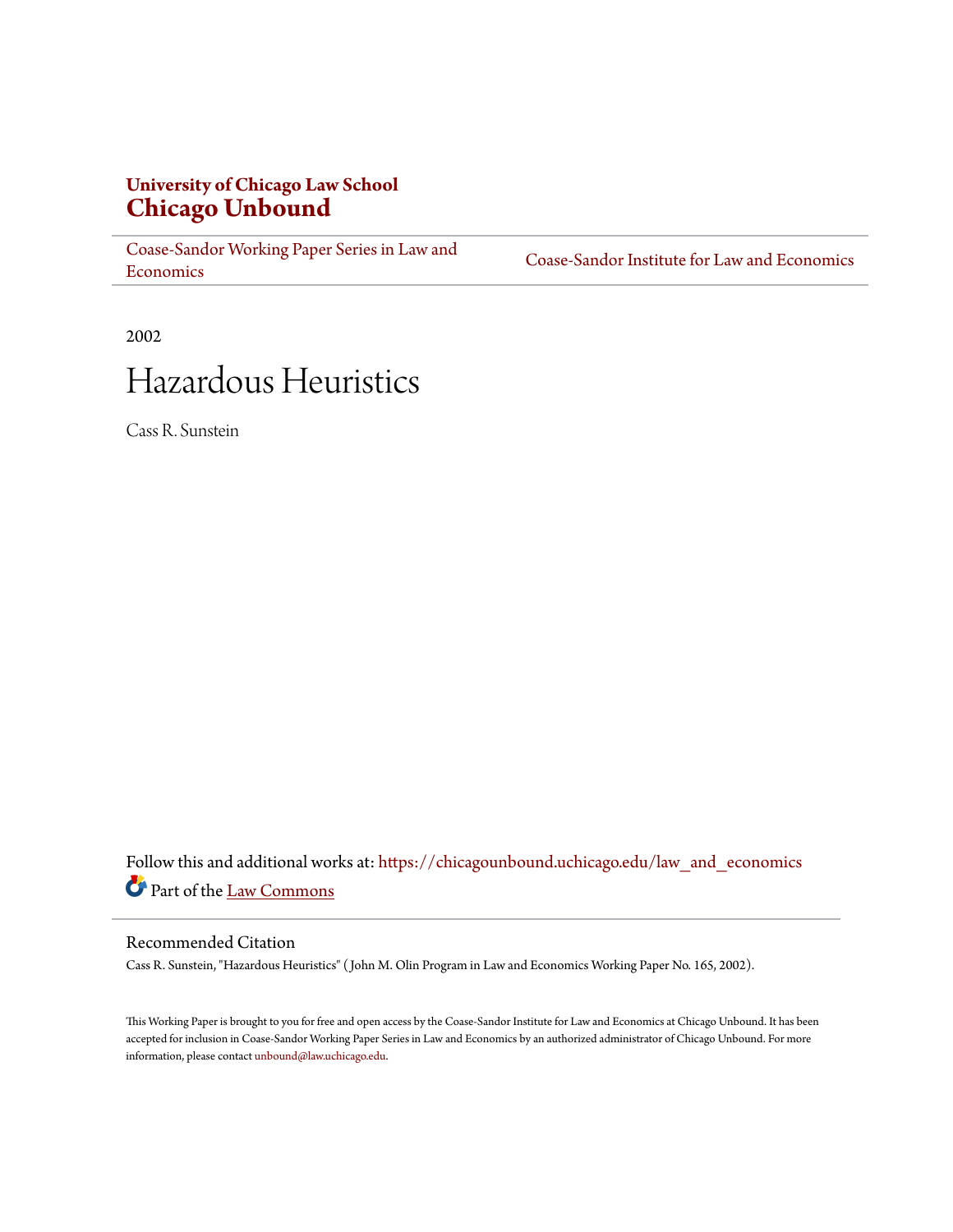# CHICAGO

### **JOHN M. OLIN LAW & ECONOMICS WORKING PAPER NO. 165 (2D SERIES)**



# Hazardous Heuristics

*Cass R. Sunstein*

# **THE LAW SCHOOL THE UNIVERSITY OF CHICAGO**

This paper can be downloaded without charge at: The Chicago Working Paper Series Index: [http://www.law.uchicago.edu/Lawecon/index.html](http://www.law.uchicago.edu/Publications/Working/index.html)

The Social Science Research Network Electronic Paper Collection: [http://ssrn.com/abstract\\_id=3](http://papers.ssrn.com/sol3/search.taf)44620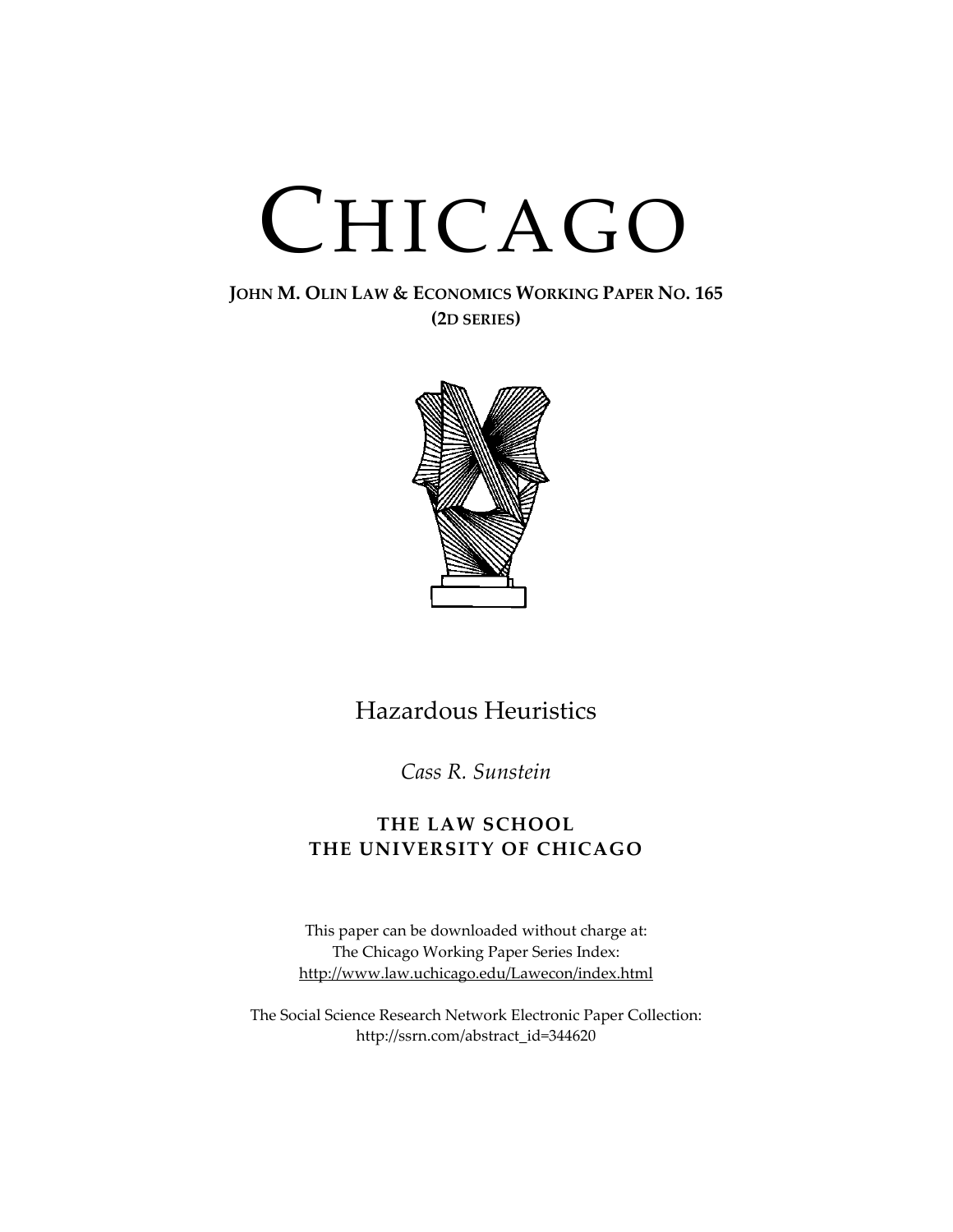#### **Hazardous Heuristics**

Cass R. Sunstei[n\\*](#page-2-0)

#### **Abstract**

*New work on heuristics and biases has explored the role of emotions and affect; the idea of "dual processing"; the place of heuristics and biases outside of the laboratory; and the implications of heuristics and biases for policy and law. This review-essay focuses on certain aspects of Heuristics and Biases: The Psychology of Intuitive Judgment, edited by Thomas Gilovich, Dale Griffin, and Daniel Kahneman. An understanding of heuristics and biases casts light on many issues in law, involving jury awards, risk regulation, and political economy in general. Some attention is given to the possibility of "moral heuristics"—rules of thumb, for purposes of morality, that generally work well but that also systematically misfire.* 

In the early 1970s, Daniel Kahneman and Amos Tversky produced a series of pathbreaking papers about decisions under uncertainty.<sup>1</sup> Their basic claim was that in assessing probabilities, "people rely on a limited number of heuristic principles which reduce the complex tasks of assessing probabilities and predicting values to simpler judgmental operations."[2](#page-2-2) Kahneman and Tversky did not argue that it is irrational for people to use the relevant heuristics. On the contrary, they claimed that as a general rule, the heuristics are quite valuable. The problem is that in some cases, their use leads "to severe and systematic errors."[3](#page-2-3) It is worth emphasizing the word "systematic." One of the most striking features of their argument was that the errors were not random -- that they could be described and even predicted.

<span id="page-2-0"></span><sup>\*</sup> Karl N. Llewellyn Distinguished Service Professor of Jurisprudence, Law School and Department of Political Science, University of Chicago. I am grateful to Reid Hastie, Daniel Kahneman, Eric Posner, Richard Posner, and Adrian Vermeule for valuable comments on a previous draft.

<span id="page-2-1"></span><sup>1</sup>The key papers can be found in Daniel Kahneman, Paul Slovic, and Amos Tversky Judgment Under Uncertainty: Heuristics and Biases (1982). The heuristics-and-biases literature should be distinguished from the literature on prospect theory, which involves the nature of people's utility functions under conditions of risk, not mental shortcuts under conditions of uncertainty. See Daniel Kahneman and Amos Tversky, Choices, Values, and Frames (2001).

<span id="page-2-2"></span><sup>2</sup>See Amos Tversky and Daniel Kahneman, Judgment under Uncertainty: Heuristics and Biases, in id. at 3.

<span id="page-2-3"></span><sup>3</sup>Id.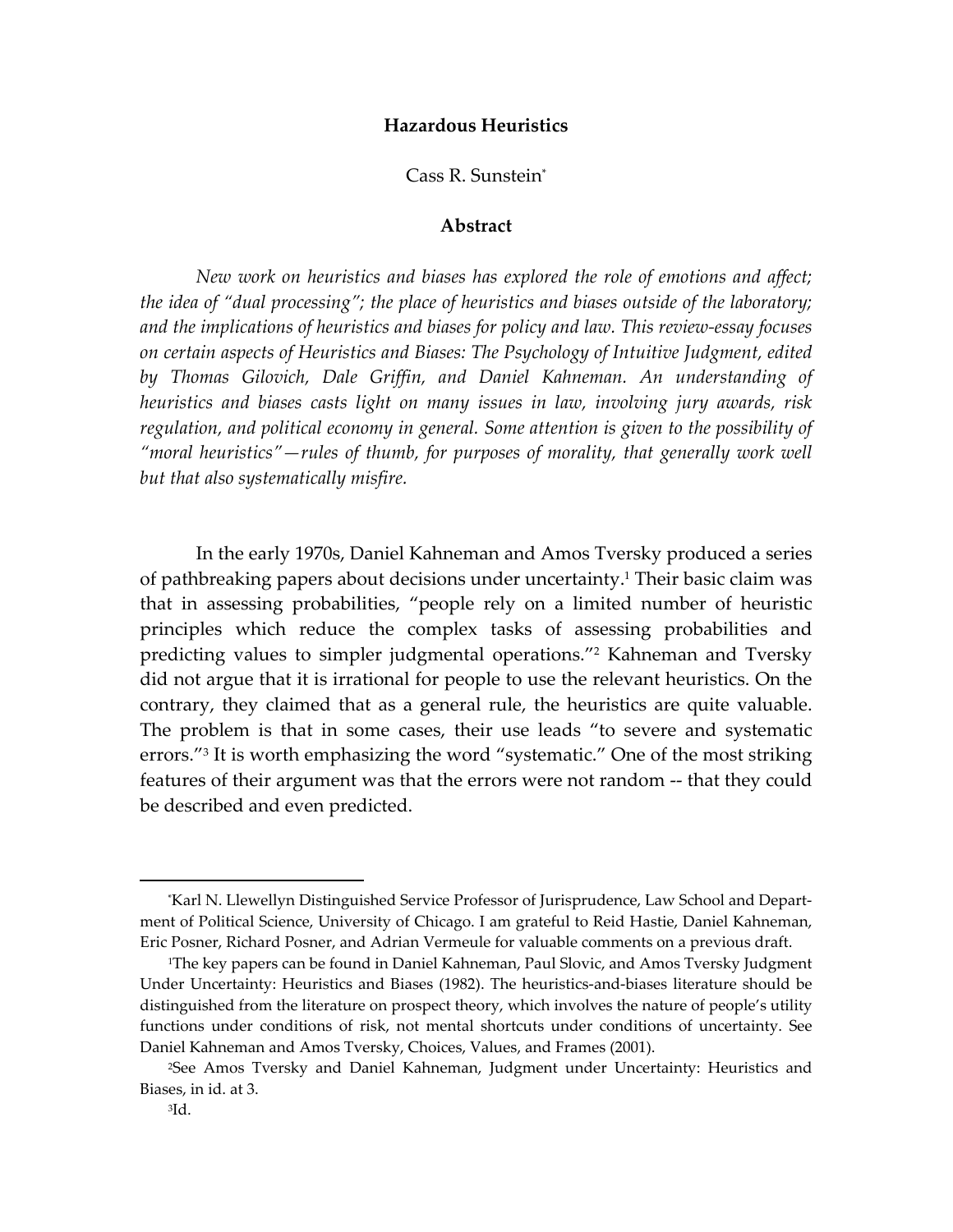The resulting arguments have proved highly influential in many fields, including law,<sup>4</sup> where the influence has stemmed from the effort to connect legal analysis to a realistic, rather than hypothetical, understanding of how human beings think and behave. If human beings use identifiable heuristics, and if they are prone to systematic errors, we might be able to have a better understanding of why law is as it is, and we might be able to generate better strategies for ensuring that law actually promotes social goals. Most provocatively, an understanding of heuristics and biases should improve our understanding of the legitimate role of paternalism in law. If people make systematic errors, perhaps government has, more often than antipaternalists think, good reason to override their choices.

The influence of the heuristics-and-biases literature also stemmed from its obvious connection with particular problems with which lawyers and policymakers are concerned, including risk regulation, litigation behavior, and discrimination. For example, the system of risk regulation has been said to show a combination of "paranoia and neglect."<sup>5</sup> An understanding of systematic errors might help show how and why this is so, and give a sense of what might be done by way of response. In fact the heuristics-and-biases literature cuts across many contemporary issues, including global warming, tobacco regulation, punitive damage reform, racial profiling, and responses to terrorism. Many other issues might also be illuminated. Do heuristics and biases account for the decision whether to bring suit at all? Might jury behavior, or even legislative and judicial behavior, be illuminated by a better understanding of intuitive judgment?

Kahneman and Tversky emphasized three general-purpose heuristics: representativeness, availability, and anchoring. The availability heuristic has probably become the most well-known in law.<sup>6</sup> When people use this heuristic, they answer a question of probability by asking whether examples come readily to mind.[7](#page-3-3) How likely is a flood, an earthquake, an airplane crash, a traffic jam, a

<span id="page-3-0"></span><sup>4</sup>See, e.g., Roger Noll and James Krier, Some Implications of Cognitive Psychology for Risk Regulation, 19 J. Legal Stud 747 (1991); Christine Jolls et al., A Behavioral Approach to Law and Economics, 50 Stan L Rev 1471, 1518-19 (2000); Behavioral Law and Economics (Cass R. Sunstein ed. 2000).

<span id="page-3-1"></span><sup>5</sup>John D. Graham, Making Sense of Risk: An Agenda for Congress, in Risks, Benefits, and Lives Saved 183, 183 (Robert Hahn ed. 1996).

<span id="page-3-2"></span><sup>6</sup>See Noll and Krier. A LEXIS search of law reviews found well over 200 references to the availability heuristic.

<span id="page-3-3"></span><sup>7</sup>See Amos Tversky and Daniel Kahneman, Judgment Under Uncertainty: Heuristics and Biases, in Judgment Under Uncertainty: Heuristics and Biases, supra note 7, at 3, 11-14.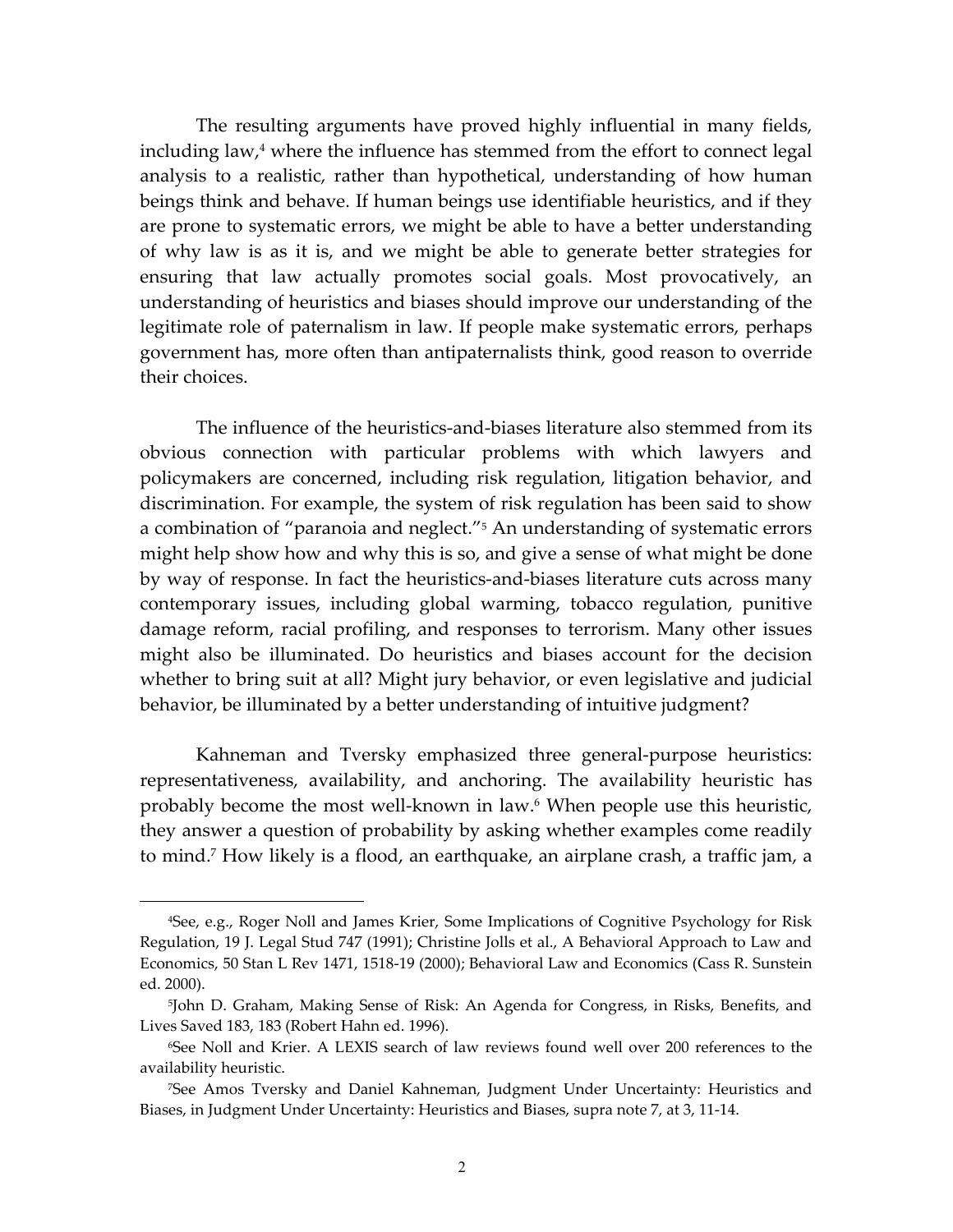terrorist attack, or a disaster at a nuclear power plant? Lacking statistical knowledge, people try to think of illustrations. Thus, "a class whose instances are easily retrieved will appear more numerous than a class of equal frequency whose instances are less retrievable.<sup>"8</sup> This is a point about how familiarity can affect the availability of instances. But salience is important as well. "The impact of seeing a house burning on the subjective probability of such accidents is probably greater than the impact of reading about a fire in the local paper."[9](#page-4-1) For people without statistical knowledge, it is far from irrational to use the availability heuristic; the problem is that this heuristic can lead to serious errors of fact, in the form of excessive fear of small risks and neglect of large ones[.10](#page-4-2) And undoubtedly the availability heuristic underlies much ethnic and racial discrimination. While such discrimination is frequently rational as a statistical matter, it is also undoubtedly true that some of the time, people overlook statistical reality, and rely on easily accessible incidents, in thinking that people of a certain racial or ethnic group are prone to certain behavior.

Kahneman and Tversky also suggested that in the face of uncertainty, estimates are often made from an initial value, or "anchor," which is then adjusted to produce a final answer. The initial value seems to have undue influence. What percentage of African countries are in the United Nations? In one study, Kahneman and Tversky spun a wheel of fortune to obtain a number between 0 and 100, and asked subjects to say whether the number that emerged from the wheel was higher or lower than the relevant percentage. It turned out that the starting point, though clearly random, greatly affected people's answers. If the starting point was 65, the median estimate was 45%; if the starting point was 10, the median estimate was 25%. The process of anchoring-and-adjustment has an obvious application to many legal issues, including the setting of damage awards[.11](#page-4-3)

When the representativeness heuristic is involved, people answer a question of probability or causation—for example, how likely is it that object A belongs to class B?-by asking about the extent to which A resembles B.

<span id="page-4-0"></span><sup>8</sup>Id. at 11.

<span id="page-4-2"></span><span id="page-4-1"></span><sup>9</sup>Id.

<sup>10</sup>See Roger Noll and James Krier, Some Implications of Cognitive Psychology for Risk Regulation, 19 J. Legal Stud 747 (1991); Timur Kuran and Cass R. Sunstein, Availability Cascades and Risk Regulation, 51 Stan L Rev 683, 703-05 (1999).

<span id="page-4-3"></span><sup>11</sup>Chris Guthrie, Jeffrey Rachlinski, and Andrew Wistrich, Inside the Judicial Mind, 86 Corn. L. Rev. 778 (2001).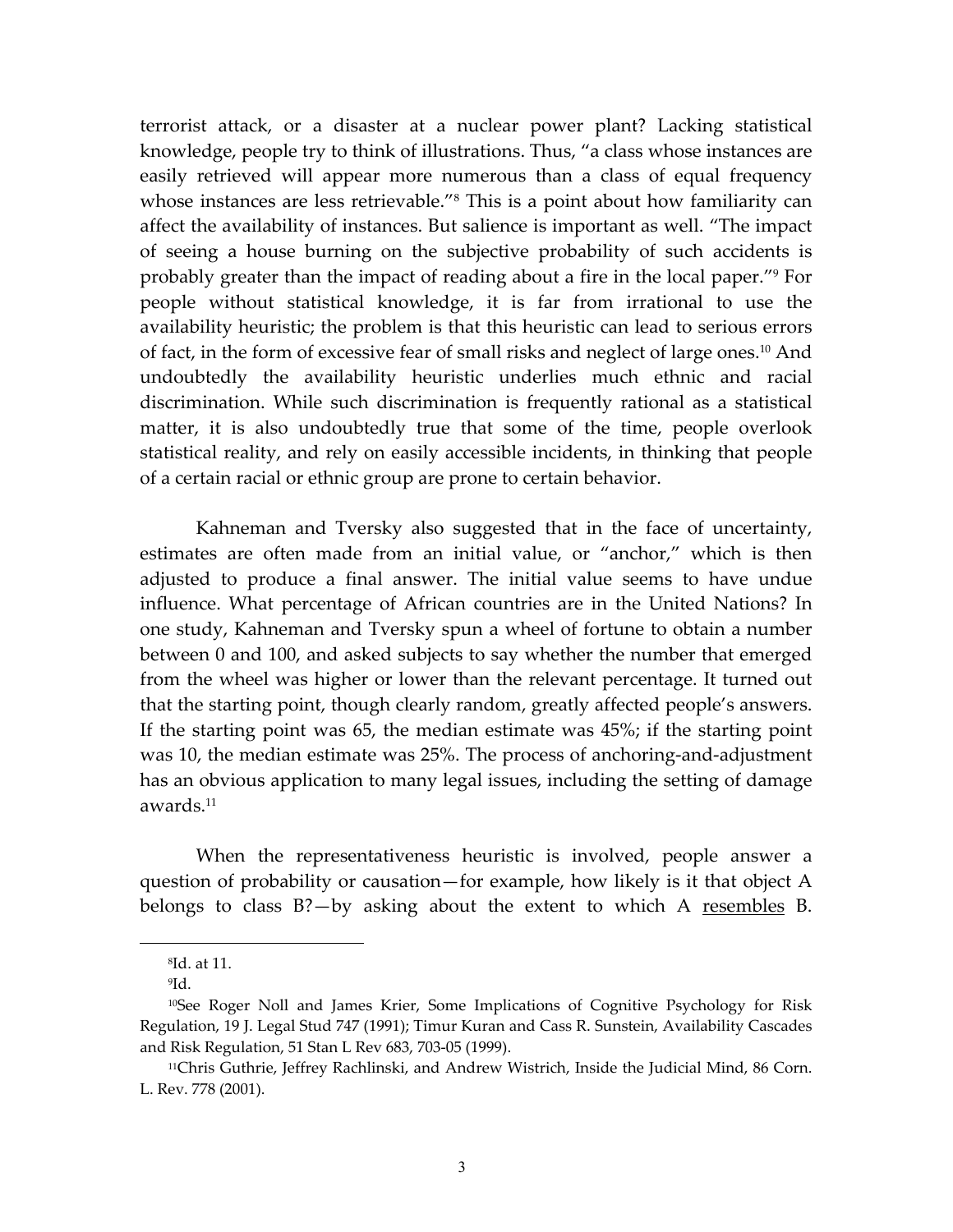Suppose, for example, that the question is whether some person, Nick, is a librarian or a farmer. If Nick is described as shy and withdrawn, and as having a passion for detail, most people will think that he is likely to be a librarian—and to ignore the "base-rate," that is, the fact that the population has far more farmers than librarians. It should be readily apparent that the representativeness heuristic will produce problems whenever people are ignoring base-rates, as they are prone to do. In one study, a majority of judges, in assessing probabilities, fell prey to the representativeness heuristic[.12](#page-5-0) The representativeness heuristic also appears to underlie as serious misunderstanding of probability theory in the doctrine of res ipsa loquitur.[13](#page-5-1) 

Since the early discussions of heuristics and biases, there has been an explosion of further work, sometimes contesting the basic claims of Kahneman and Tversky,<sup>14</sup> but usually offering more applications, an improved understanding of how the heuristics work, and a discovery of many other heuristics and biases. *Heuristics and Biases: The Psychology of Intuitive Judgment* offers a massive, state-of-the-art treatment of the literature, supplementing a similar book published two decades ago.<sup>15</sup> The book, consisting of forty-two chapters, is divided into three parts. The first, called Theoretical and Empirical Extensions, elaborates on the three main heuristics and on several related heuristics and biases, including optimistic bias. The second part, called New Theoretical Directions, discusses the role of emotions and affect, support theory, and alternative perspectives on heuristics, including the view, set forth most prominently by Gerd Gigerenzer, that outside the laboratory, our "fast and frugal" heuristics work very well (p. 559). Part III, called Real-World Applications, offers a range of cases in which intuitive judgments goes wrong, including those of ordinary people (falsely believing, for example, in the "hot hand" phenomenon in basketball; p. 601) and those of experts (whose clinical judgments of dangerousness, for example, are far less accurate than actuarial judgments—a point with many legal applications<sup>16</sup>).

<span id="page-5-1"></span><span id="page-5-0"></span> $12$ Id.

 $13$ See id. Under that doctrine, a jury is permitted to infer that the defendant is negligent from the occurrence of an event that is "of a kind which ordinarily does not occur in the absence of negligence." As Guthrie et al. explain, the appeal of this inference comes from the representativeness heuristic. But the inference is false: An event that does not ordinarily occur when negligence is absent may nonetheless be more likely to be the product of non-negligence than negligence.

<span id="page-5-2"></span><sup>&</sup>lt;sup>14</sup>See Gerd Gigerenzer et al., Simple Heuristics That Make Us Smart (1999).

<span id="page-5-3"></span><sup>15</sup>See Kahneman, Slovic, and Tversky, supra note.

<span id="page-5-4"></span><sup>16</sup>See William Meadow and Cass R. Sunstein, Statistics, Not Experts, Duke LJ (2002).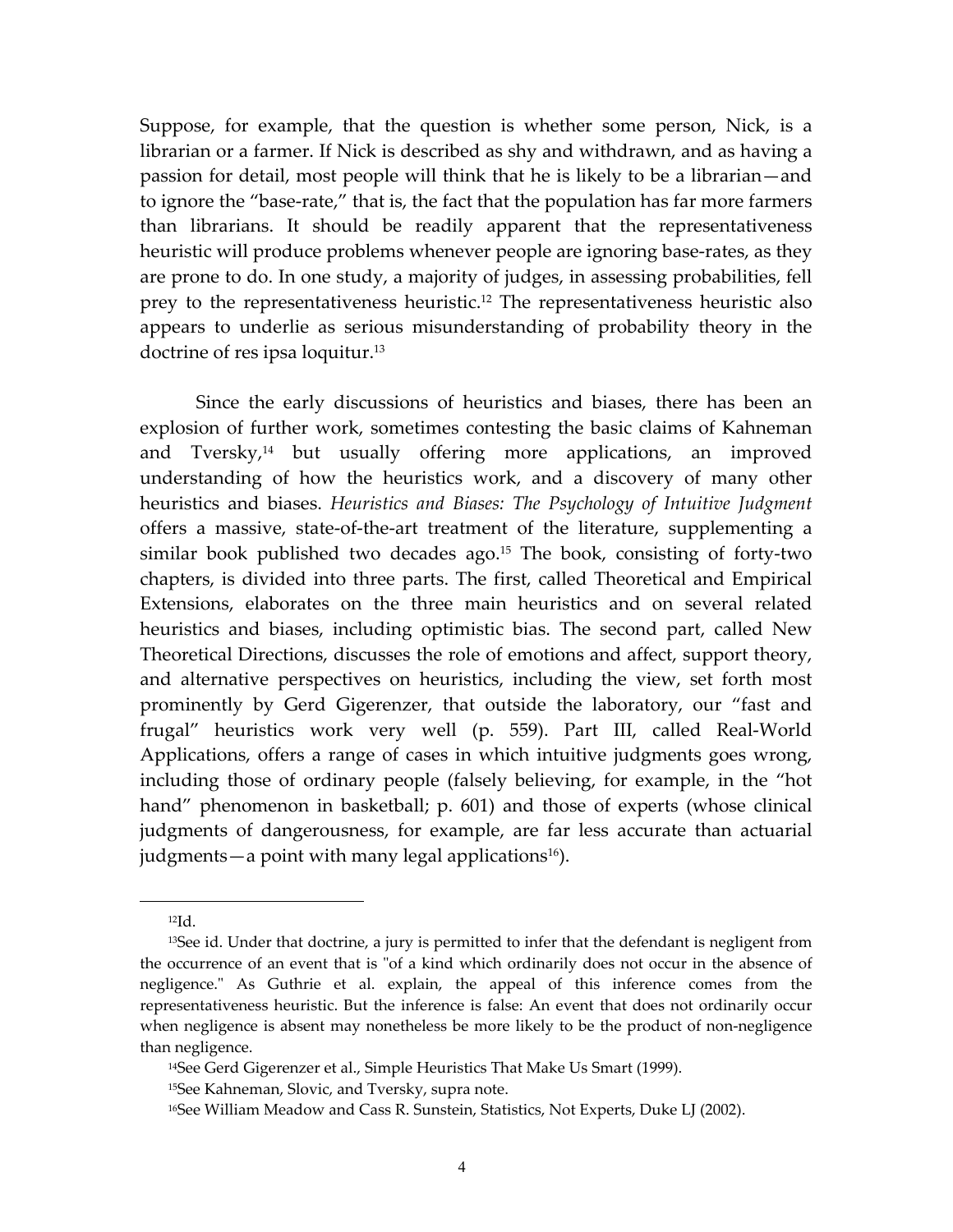This is an extremely impressive and important book, and it is full of implications for law and policy. The collection also covers an extraordinary range of problems. I will not be able to come close to doing justice to it here. Instead I have a much narrower purpose: to connect some of the recent research with a set of legal problems, and in particular the law relating to risk and litigation behavior. In that connection, two aspects of the book deserve emphasis. The first involves a shift from the strictly cognitive focus of the early work to an effort to see how emotions affect decision and judgment. The second is the emphasis, in several of the papers, on "dual process" approaches to human thinking. According to these approaches, people have two systems for making decisions. One of these is rapid, intuitive, but sometimes error-prone; the other is slower, reflective, and more statistical. One of the pervasive themes in this collection is that heuristics and biases can be connected with the intuitive system—and that the slower, more reflective system might be able to make corrections.[17](#page-6-0) This emphasis on correction raises the possibility of "debiasing," on which several of the papers also focus.

1

<span id="page-6-0"></span><sup>&</sup>lt;sup>17</sup>The papers do not discuss the nature of the brain, but suggestive research tends to be supportive of the dual-process idea. Some research suggests that the brain has special sectors for emotions, and that some types of emotions, including some fear-type reactions, can be triggered before the more cognitive sectors become involved at all. See Joseph LeDoux, The Emotional Brain 157–69, 172–73, 283–96 (1996). A small, almond-shaped region of the forebrain, the amygdala, appears to play a distinctive role in registering fear, with more reflective checks coming from the cerebral cortex. See id. at 172-73, suggesting that stimulation of the amygdala produces "a sense of foreboding danger, or fear," and that "studies of humans with amygdala damage also suggest that it plays a special role in fear ." Those who hear sudden, unexplained noises are fearful before they are able to identify the source of the noise. R.B. Zajonc, On the Primacy of Affect, 39 Am Psych 117 (1984); R.B. Zajonc, Feeling and Thinking: Preferences Need No Inferences, 35 Am Psych 151 (1980). People who have been given intravenous injections of procaine, which stimulates the amygdala, report panic sensations. Servan-Schreiber and Perlstein, Selective Limbic Activation and its Relevance to Emotional Disorders, 12 Cognition & Emotion 331 (1998). In research with human beings, electrical stimulation of the amygdala leads to reported feelings of fear and foreboding, even without any reason for these things, leading people to say, for example, that they feel as if someone were chasing them. J. Panksepp, Mood Changes, in Handbook of Clinical Neurology (P.J. Vinken et al. eds. 1985).

Indeed, some "emotional responses can occur without the involvement of the higher processing systems of the brain, systems believed to be involved in thinking, reasoning, and consciousness." Ledoux, supra, at 161. The sectors of the brain that "cannot make fine distinctions" also have a strong advantage in speed. Id. at 163. The thalamic pathway, involving the amygdala, "can provide a fast signal that warns that something dangerous may be there. It is a quick and dirty processing system." Id. at 163. An especially interesting finding: A patient with amygdala damage was asked to detect emotional expression on faces, and she succeeded in identifying "most classes of expressions, except when the faces showed fear." Id. at 173.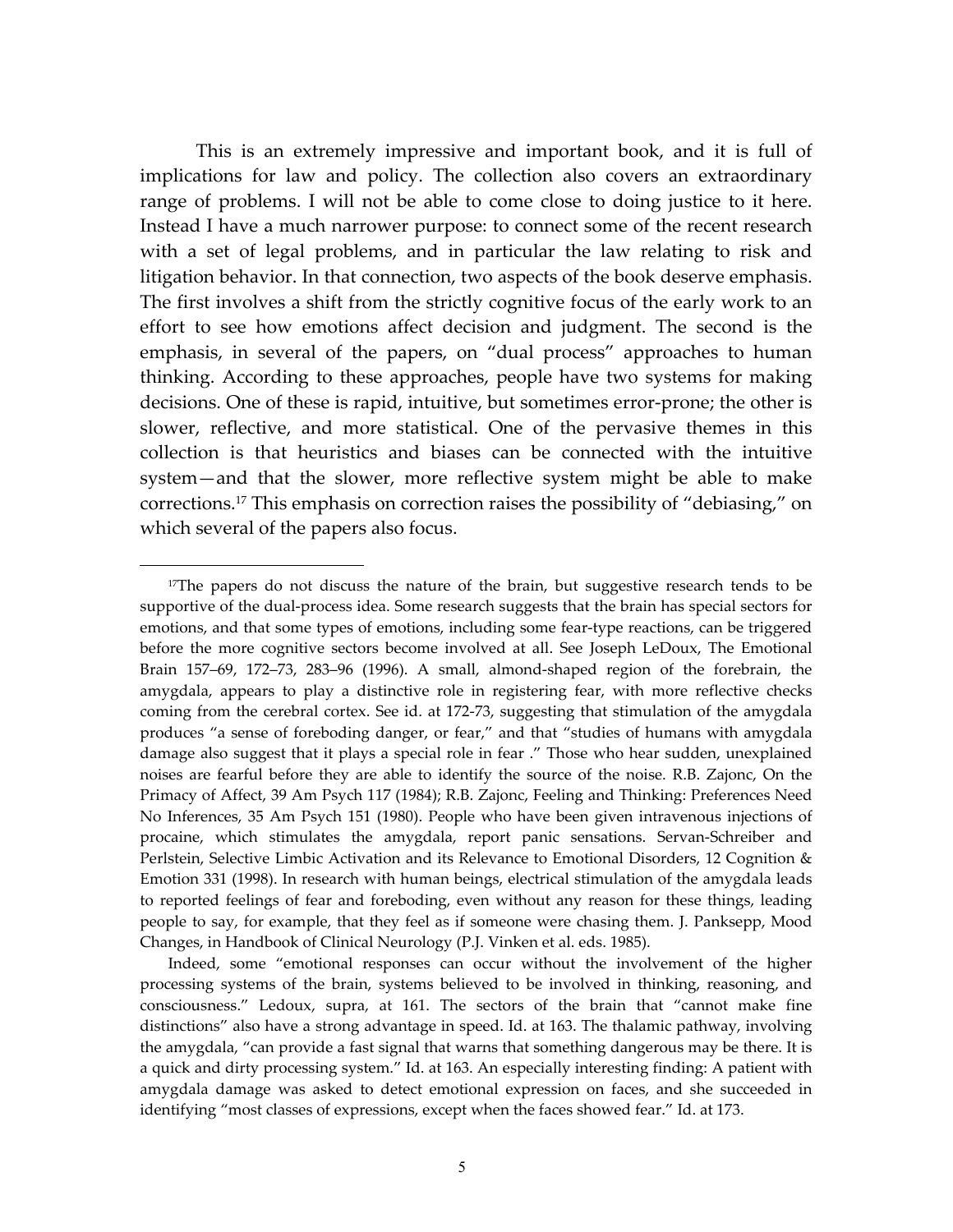The essay comes in six parts. Part I discusses some real-world effects of availability and anchoring and brings that discussion to bear on a common criticism of the heuristics-and-biases literature: that heuristics and errors do not play a significant role outside of the laboratory. Part II examines one of the most important and interesting papers in the book, in which Daniel Kahneman and Shane Frederick offer a rethinking and generalization of the whole idea of heuristics. Part III explores the role of emotions and affect. Part IV investigates optimistic bias and its relationship to legal regulation. Part V goes beyond the book under review to offer some speculative remarks about the possibility of "normative heuristics" mental shortcuts that generally work well, but that lead to systematic errors in thinking about morality and law.

#### **I. Parlor Games? The Real World of Availability and Anchoring**

The early work on heuristics and biases raised a natural set of doubts<sup>18</sup>: Are these phenomena important in the real world? Are people really likely to make systematic errors? On one view, the mistakes, often made by undergraduate subjects, are a product of clever manipulations by psychologists, and in daily life, or in markets, people do much better. [19](#page-7-1) These issues receive some helpful attention in the introduction (pp. 7–15) and elsewhere, but they are not the book's explicit focus. To answer them, it is important to emphasize that the goal of the heuristics-and-biases literature is emphatically not to show that people are fools, or that they are systematically irrational. On the contrary, Kahneman and Tversky emphasized that the relevant heuristics are efficient and generally work well.<sup>20</sup> But in the laboratory, at least, people who use the heuristics sometimes blunder, and it is the blundering that has attracted the most academic attention. Consider, for example, the fact that when asked how many words, on four pages of a novel, end in "ing," people will give a larger number than when asked how many words have "n" as their second-to-last letter (p. 21) - - a clear laboratory illustration of the availability heuristic. Several of the papers

<span id="page-7-0"></span><sup>18</sup>Richard A. Posner, Rational Choice, Behavioral Economics, and the Law, 50 Stan. L. Rev. 1551 (1998); Gerd Gigerenzer et al., Simple Heuristics That Make Us Smart (2000).

<span id="page-7-1"></span><sup>19</sup>For evidence that heuristics and biases operate in the real world, even when dollars are involved, see Werner Debondt and Richard Thaler, Do Analysts Overreact?, at pp. 666; Robert Shiller, Irrational Exuberance 136-147 (2000) (discussing anchoring and overconfidence in market behavior); Colin Camerer and Robin Hogarth, The Effects of Financial Incentives in Experiments, 19 J. Risk and Uncertainty 7 (1999), which finds that financial incentives have never eliminated anomalies or persistent irrationalities. Notably, however, one study finds that the effects of anchoring are decreased as a result of monetary payments. See id.

<span id="page-7-2"></span><sup>20</sup>For this reason, Gigerenzer's emphasis on the efficiency of certain heuristics, see p. 559, does not seem to me in any way compatible with the heuristics-and-biases program.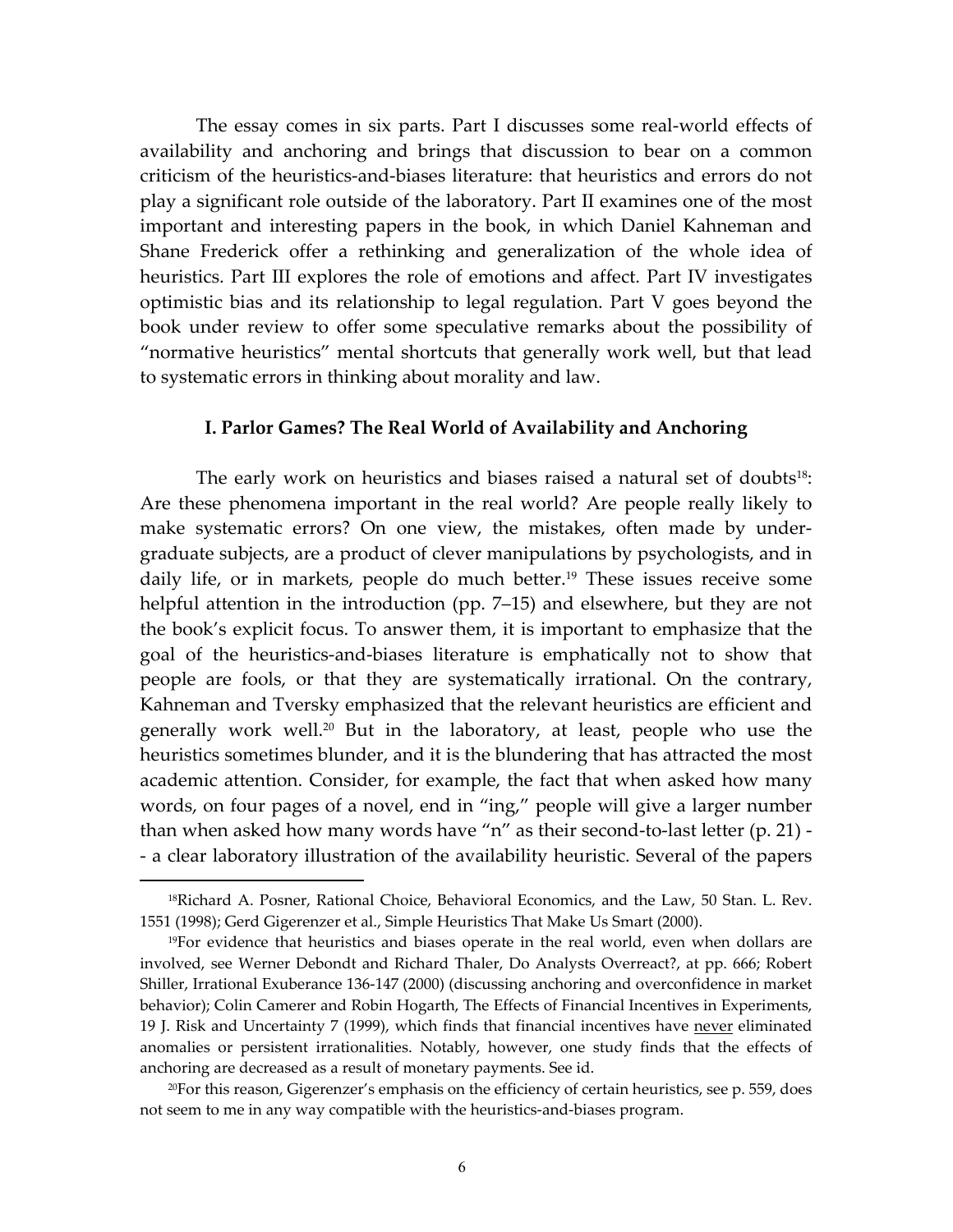go well beyond the laboratory and demonstrate that heuristics lead to significant errors in the real world.

#### **A. Availability and Risk**

1. Availability, health, and safety. It is reasonable to expect that people's judgments about health and safety risks would be affected by the availability heuristic, and Baruch Fischhoff offers some striking illustrations (p. 730). Should women offer physical resistance in cases of assault? In popular publications, experts offer contradictory advice (p. 733). Those who claim that it is a serious mistake consist disproportionately of people from law enforcement sources, who mostly see bad outcomes from those who resisted physically. Hence police officers may well be victims of the availability heuristic, at least " if they remembered what they had seen and heard, but lacked an appreciation of what they were not seeing" (p. 733). More generally, Fischhoff discusses lay estimates of the frequency of forty-one causes of death in the United States. He finds that the errors in these estimates are consistent with the availability heuristic (and hence the errors were predicted before the data were seen; p. 737). Highly publicized causes of death, such as floods and tornadoes, are overestimated, whereas quieter killers, such as strokes and diabetes, are underestimated (p. 738). Other studies show a similar pattern.<sup>21</sup>

Apart from surveys, is actual behavior affected by the availability heuristic? There is evidence to believe that it is. Whether people will buy insurance for natural disasters is greatly affected by recent experiences.<sup>22</sup> If floods have not occurred in the immediate past, people who live on flood plains are far less likely to purchase insurance.<sup>23</sup> In the aftermath of an earthquake, insurance for earthquakes rises sharply—but it declines steadily from that point, as vivid

<span id="page-8-0"></span><sup>21</sup>See W. Kip Viscusi, Jurors, Judges, and the Mistreatment of Risk by the Courts, 30 J Legal Stud 107 (2001). A possible criticism of these findings is that they might show the effect of anchoring. In the relevant surveys, people are typically given a starting number, such as the number of deaths from motor vehicle accidents each year (around 40,000). That starting number is necessary to ensure that numbers, for imperfectly informed respondents, will not be all over the lot. But the starting number, as an anchor, might also compress the range of answers, making high numbers lower and low numbers higher than they would otherwise be. It is possible that a general finding—that people overestimate low risks and underestimate high ones—is partly a product of this anchoring effect.

<span id="page-8-1"></span> $22$ For a vivid demonstration in the context of catastrophes, see Jacob Gersen, Strategy and Cognition: Regulatory Catastrophic Risk (unpublished manuscript 2001). See also Paul Slovic, The Perception of Risk 40 (2000).

<span id="page-8-2"></span><sup>23</sup>Id.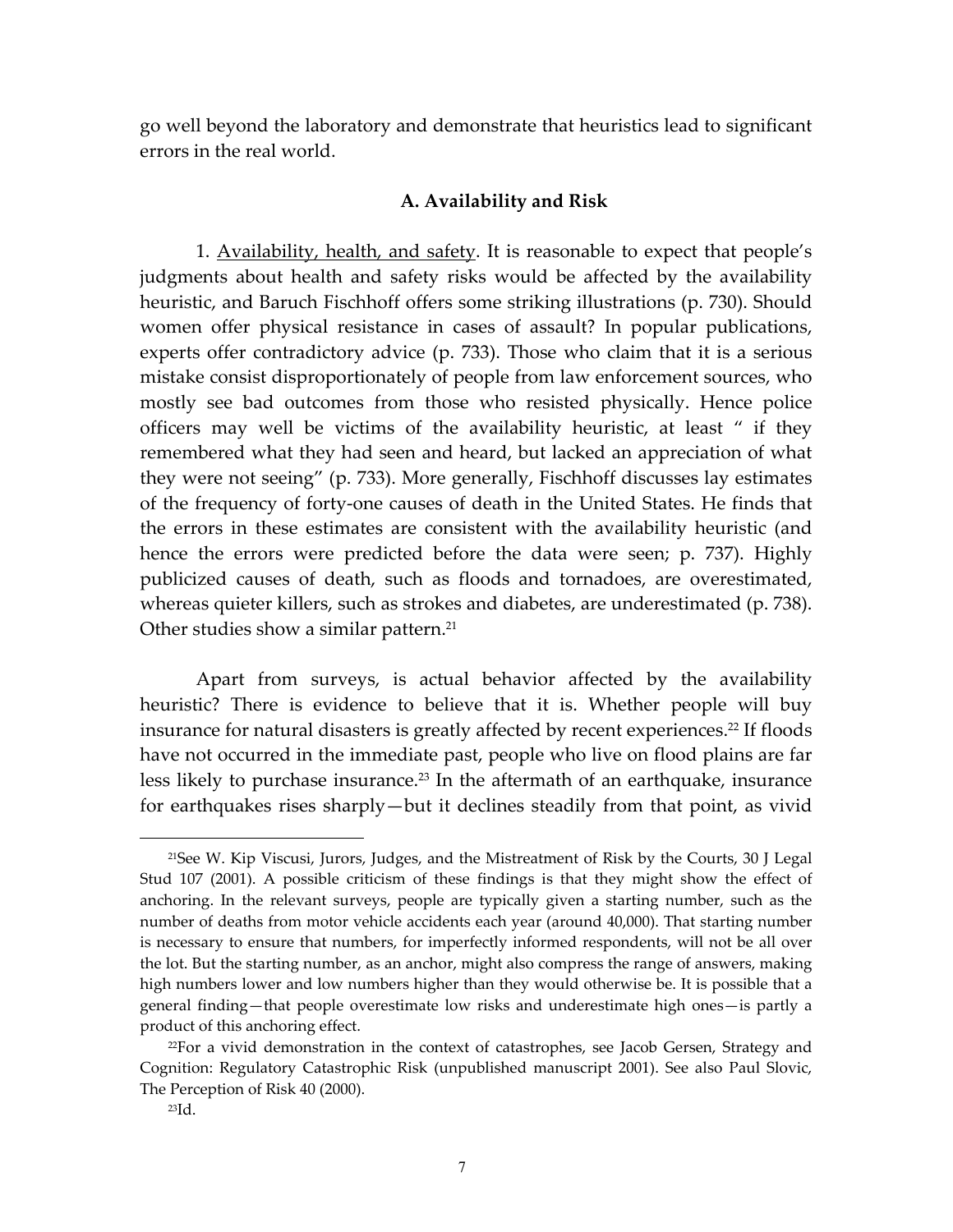<span id="page-9-2"></span>memories recede.<sup>24</sup> Notice that the use of the availability heuristic, in these contexts, strongly suggests that the heuristics operate even when the stakes are large. Insurance decisions involve significant amounts of money. And it is even possible that the use of the availability heuristic, in such contexts, is fully rational for people who lack statistical knowledge. Perhaps use of that heuristic is the best way of minimizing the sum of decision costs and error costs.<sup>25</sup> But it seems less useful to debate the rationality of the availability heuristic than simply to observe that it has a significant effect on behavior even when significant sums of money are involved.

2. The sources of availability. What, in particular, produces availability? An interesting essay attempts to test the effects of ease of imagery on perceived judgments of risk (p. 98). The study asked subjects to read about an illness (Hyposcenia-B) that "was becoming increasingly prevalent" (p. 99) on the local campus. In one condition, the symptoms were concrete and easy to imagine - involving muscle aches, low energy, and frequent severe headaches. In another condition, the symptoms were vague and hard to imagine, involving an inflamed liver, a malfunctioning nervous system, and a vague sense of disorientation. Subjects in both conditions were asked both to imagine a three-week period in which they had the disease and to write a detailed description of what they imagined. After doing so, subjects were asked to assess, on a ten-point scale, their likelihood of contracting the disease. The basic finding was that likelihood judgments were very different in the two conditions, with easily-imagined symptoms making people far more inclined to believe that they were likely to get the disease.

The implications for law and policy should not be obscure. Consider positive issues first: Why is law as it is? The public demand for law will be much higher if people can easily imagine the harm in question; in such cases, the law might well reflect a kind of hysteria. But if the harm is difficult to imagine, we might well see a pattern of neglect.<sup>26</sup> We would therefore predict that easily

<span id="page-9-1"></span><span id="page-9-0"></span><sup>24</sup>Id.

<sup>25</sup>It is reasonable, however, to read Kahneman and Tversky as suggesting that the heuristics cannot entirely be defended in this way—that some of the time, at least, the heuristics operate even though a little thought would improve judgments. Consider the discussion of "ing" as possible to "n" as the next-to-last letter, above, and consider also the Linda problem, discussed below.

 $26$ Compare the finding that teens' rates of risk behaviors—smoking, driving after drinking, unsafe sex—can be reduced by addressing heuristics and biases, in part by explaining that the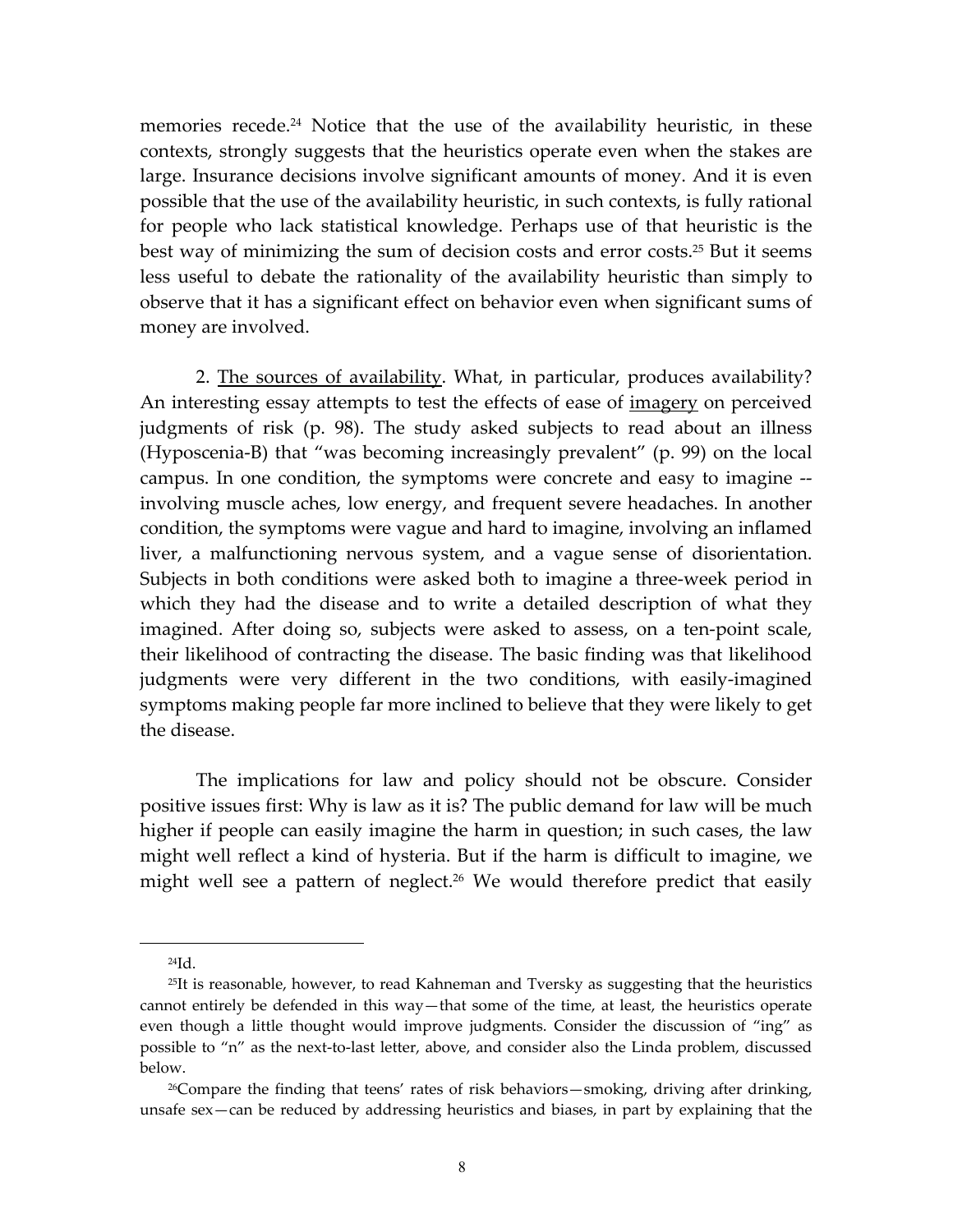imaginable harms would lead to relatively greater private precautions and relatively greater governmental concern.<sup>27</sup> Well-organized private groups should, and do, take advantage of this fact, attempting to publicize visible examples of harms to which they seek to draw attention.<sup>28</sup> The point has prescriptive implications for law as well, offering implications, for example, about the appropriate design of public informational campaigns. If government wants to encourage people to take protective steps, it should provide information about symptoms in a vivid rather than statistical way (p. 102), relying on examples that can later be brought to mind. (Terrorists appear to show a good intuitive understanding of the availability heuristic.) And there is a normative problem as well: If people use the availability heuristic, and if officials are subject to the public demand for law, it is to be expected that the law will impose stringent controls on some small risks, and weak controls on some serious ones.

But there is an interesting puzzle for those interested in the real-world uses of this heuristic: In many contexts, multiple images are literally "available." Consider the problem of gun violence. It is not hard to find cases in which the presence of guns led to many deaths, and also cases in which the presence of guns allowed law-abiding citizens to protect themselves against criminals.<sup>29</sup> In the face of conflicting instances, which cases are especially available, and to whom? The same question can be raised in the environmental setting. We can find cases in which serious harm resulted from a failure to heed early warnings, suggesting the need for aggressive regulatory protection against risks that cannot yet be shown to be serious<sup>30</sup>; but we can also find cases in which the government expended a great deal to reduce risks that turned out, on reflection, to be small or illusory.<sup>31</sup> The former cases are available to some people and the latter to others. Why should one or another kind of case be available?

The behavior of the media, and of relevant interest groups, is undoubtedly important here. Many perceived "epidemics" are in reality no such thing, but

availability heuristic leads teens to overestimate the risk behavior of their peers. See Baruch Fischhoff, Heuristics and Biases in Application, in id. at 730, 747,

<span id="page-10-0"></span><sup>&</sup>lt;sup>27</sup> See Noll and Krier, supra note; Kuran and Sunstein, supra note.

<span id="page-10-2"></span><span id="page-10-1"></span><sup>28</sup> See Kuran and Sunstein, supra note (discussing availability campaigns).

<sup>&</sup>lt;sup>29</sup> Se Donald Braman and Dan M. Kahan, More Statistics, Less Persuasion: A Cultural Theory of Gun-Risk Perceptions (unpublished manuscript 2002).

<span id="page-10-3"></span><sup>30</sup> The Precautionary Principle in the 20th Century: Late Lessons from Early Warnings (Poul Harremoes et al. eds. 2002).

<span id="page-10-4"></span><sup>&</sup>lt;sup>31</sup> For a catalogue, see Adam Wildavsky, But Is It True? (1996).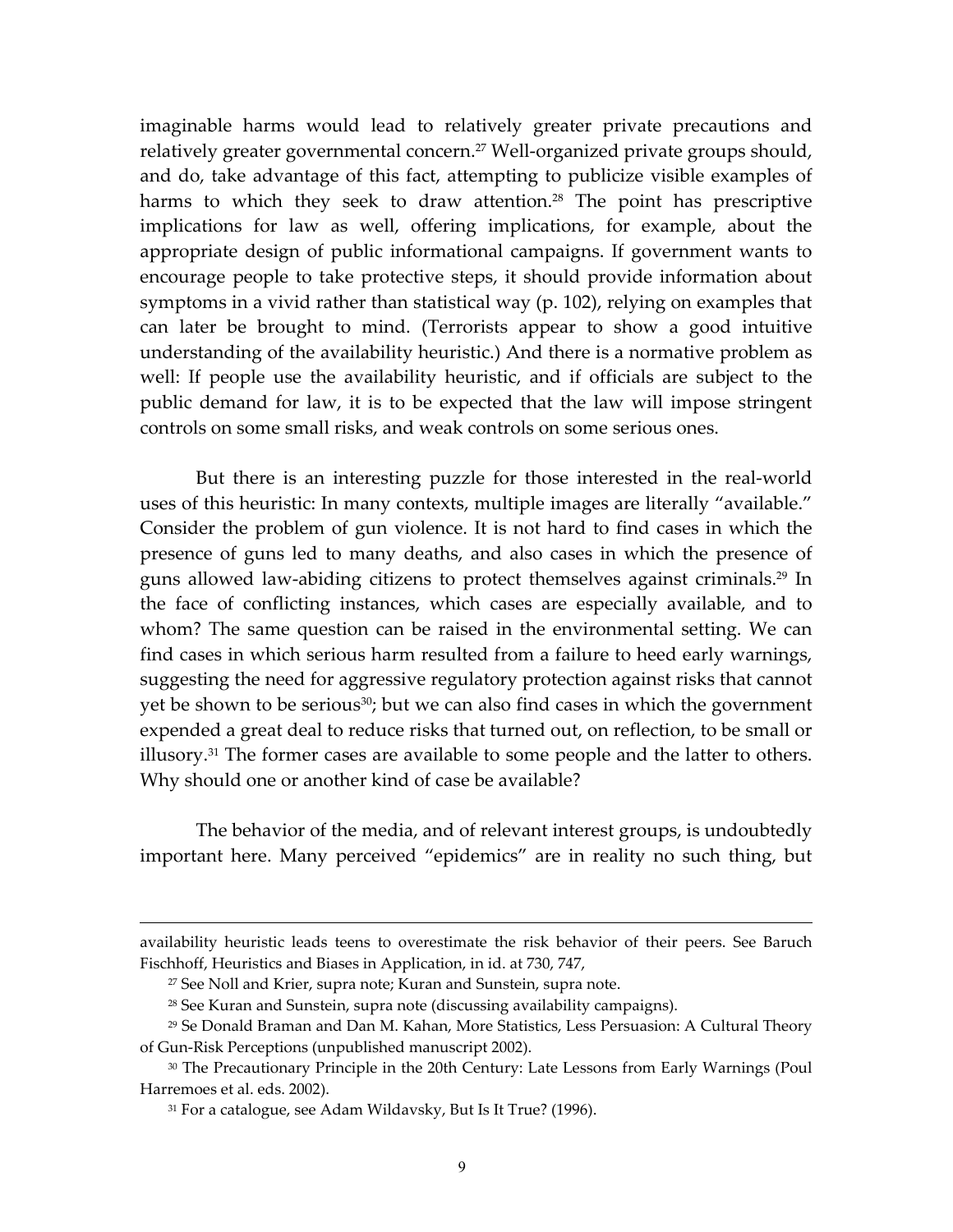instead a product of media coverage of gripping, unrepresentative incidents.<sup>[32](#page-11-0)</sup> But this does not provide all of the picture. Beliefs and orientations are a product of availability, to be sure; but what is available is also a product of beliefs and orientations. In other words, availability may be endogenous to individual predispositions. Social processes are quite important here, for apparently representative anecdotes and gripping examples can move rapidly from one person to another.[33](#page-11-1) Once several people start to take an example as probative, many people may come to be influenced by their opinion, giving rise of cascade effects.[34](#page-11-2) 

In the domain of risks, "availability cascades" help to account for many social beliefs, and here local variations are likely, with different examples becoming salient in different communities. With respect to risks, religious, racial, and ethnic variations can be explained partly in this way, as different instances become available to diverse groups of like-minded people. Indeed, processes of

<span id="page-11-0"></span><sup>32</sup> See Howard Kurtz, The 'Crime Wave' Against Girls, available at washingtonpost.com: "If you were watching cable yesterday, you know that two teenage girls were kidnapped at gunpoint in Lancaster, Calif. A frightening story, to be sure. Especially after all the hours of coverage, with police news conferences, grieving relatives, ex-detectives and FBI profilers. Most other news was obliterated (except for a brief interlude with John Ashcroft announcing the WorldCom arrests). There was even, like a recycled script, a white Bronco. By mid-afternoon, police rescued the teenagers and shot the suspect dead—just in time for the evening wrap-ups.

<sup>&</sup>quot;Is it getting more dangerous out there for young girls? Ever since Chandra Levy and Elizabeth Smart, it seems that television is obsessing on some crime story involving girls. Could the saturation coverage be painting a distorted picture, like the great shark scare last summer? Northeastern University criminologist James Fox told us on CNN last weekend that 'in a typical year, we have 50 to 100 kids who are abducted by strangers and murdered. This year's no different. . . .There's no epidemic. . . . Your child's chance of being killed by an abductor and by a stranger is significantly less than the chance that they'll, for example, die by falling off their bicycle and hitting their head.'

<sup>&</sup>quot;But that's not the impression left by the media machine these days. . . [T]ake these muchhyped abductions, add in the half dozen other cases mentioned by the national media since the first of the year . . . [it] still doesn't qualify as a new crime wave."

<span id="page-11-1"></span><sup>33</sup> Chip Heath et al., Emotional Selection in Memes: The Case of Urban Legends, Journal of Personality and Social Psychology (2001); Chip Heath, Do People Prefer to Pass Along Good or Bad News? Valence and Relevance as Predictors of Transmission Propensity," 68 Organizational Behavior and Human Decision Processes (1996).

<span id="page-11-2"></span><sup>34</sup> See Shiller, supra note, at 148-68; Sushil Biikhchandani et al., Learning from the Behavior of Others, J. Econ. Persp., Summer 1998, at 151; Lisa Anderson and Charles Holt, Information Cascades in the Laboratory, 87 Am. Econ. Rev. 847 (1997); David Hirshleifer, The Blind Leading the Blind, in The New Economics of Human Behavior 188, 190–95 (Marianno Tommasi and Kathryn Ierulli eds.,1995); Timur Kuran and Cass R. Sunstein, Availability Cascades and Risk Regulation, 51 Stan L Rev 683, 691–703 (1999).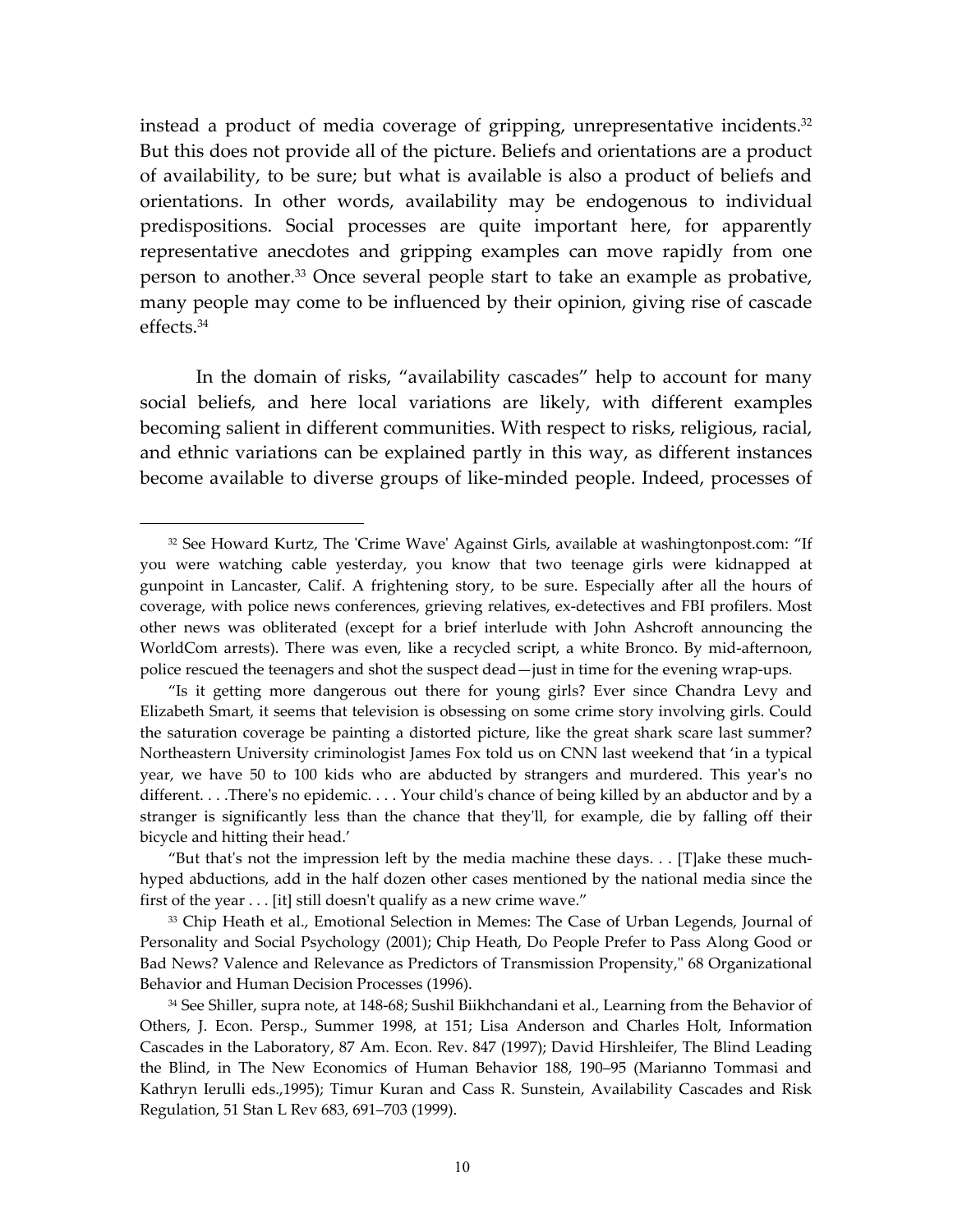deliberation typically lead like-minded people to accept a more extreme version of their original views,<sup>35</sup> making it likely that the effects of certain available examples will become greatly amplified through group discussion. And undoubtedly different cultural orientations play a large role in determining what turns out to be available.<sup>36</sup> People are often predisposed to take one or another case as an illustration of a general phenomenon, and predispositions matter a great deal in determining what is available. A great deal of work, normative and empirical, remains to be done on this topic.

#### **B. Anchors and Damages**

The original studies of anchoring-and-adjustment were memorable in part because they were so amusing. They suggested that when people lack information about an appropriate value, they are highly suggestible, even by apparently irrelevant numbers.<sup>37</sup> But the original studies left open many questions about the necessary conditions for anchoring, and also about the role of anchoring outside of the laboratory.[38](#page-12-3) 

Gretchen Chapman and Eric Johnson offer a great deal of help in answering these questions (p. 120). Their most general lesson is that anchors, even irrelevant and extreme ones, have large effects. Chapman and Johnson show that for an anchor to have an effect, people need not be aware of its influence (p. 125); that an anchor is often operating even when people think that it is not (id); that anchors have effects even when people believe, and say they believe, that the anchor is uninformative; and that making people aware of an anchor's effect does not reduce anchoring (id.). It follows that "debiasing" is very difficult in this context. Very extreme or ludicrously implausible anchors also seem to have an effect: Estimates of the year that Albert Einstein first visited the United States are greatly affected by asking people to begin by considering anchors of 1215 or 1992 (p. 124). Chapman and Johnson also show that that economic incentives do not eliminate the effects of anchors (p. 125); hence anchoring is not a result of casualness about the underlying task.

Anchors have major effects on legal outcomes. The plaintiff's demand influences jury verdicts, in terms of both liability judgments and amounts

<span id="page-12-1"></span><span id="page-12-0"></span><sup>35</sup>See Cass R. Sunstein, Deliberative Trouble? Why Groups Go To Extremes, Yale LJ (2000). 36See Braman and Kahan, supra note.

<span id="page-12-2"></span><sup>37</sup>See Tversky and Kahneman, supra note, at 14–16.

<span id="page-12-3"></span><sup>38</sup>For discussion of market behavior and anchoring, see Shiller, supra note, at 135–42.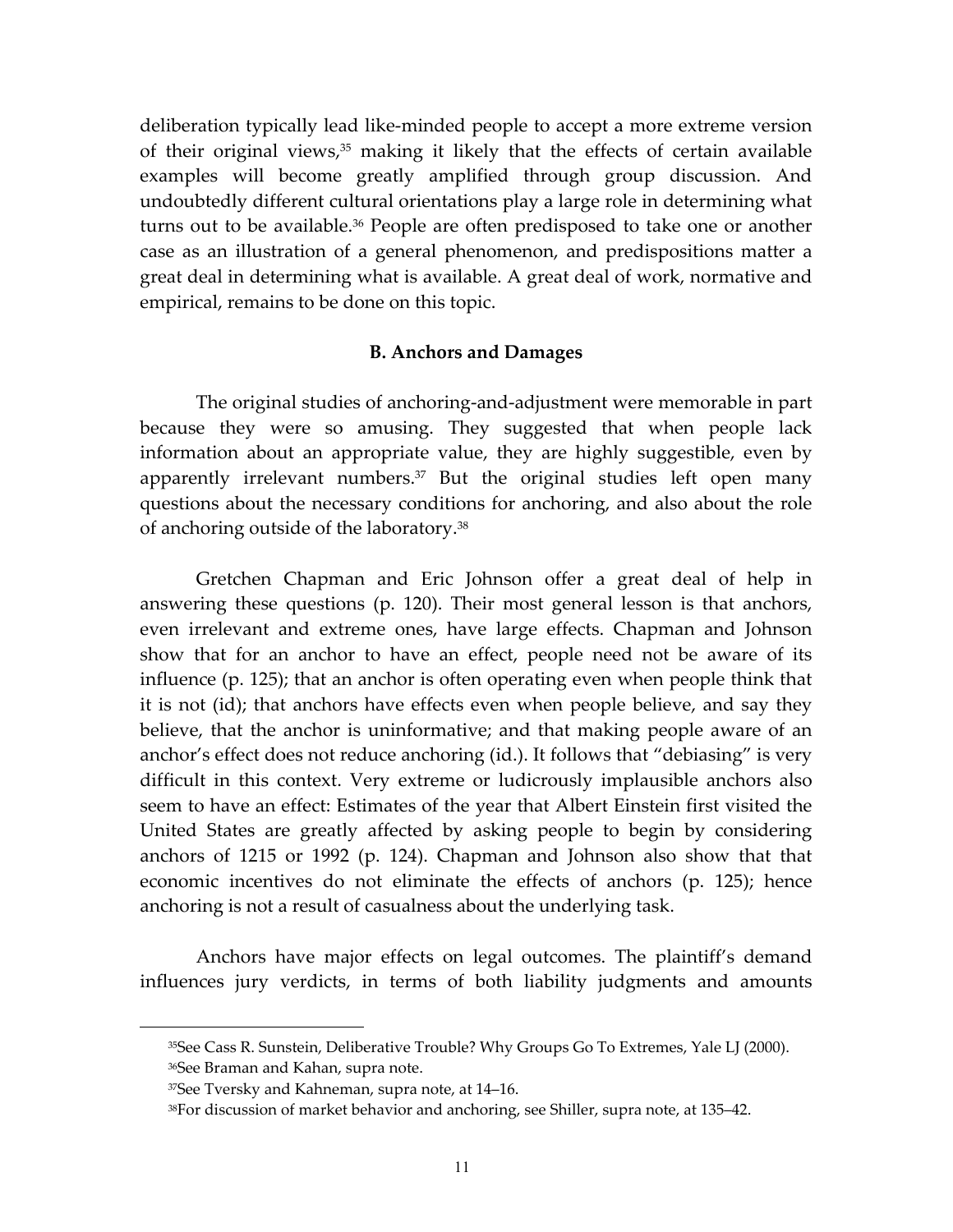awarded (p. 137). In one study, a request for \$500,000 produced a median mock jury award of \$300,000, whereas a request of \$100,000, in the identical case, produced a median award of \$90,000.[39](#page-13-0) Even implausibly low and implausibly high demands operate as anchors (id.) Opening offers in negotiation have a significant influence on settlements. An ingenious study finds that anchors affect judges too. Judges were asked to come up with appropriate awards in a personal injury case.[40](#page-13-1) The study involved two conditions. The "no anchor" condition involved a simple statement of the facts. The "anchor" condition was the same as the first, but with one critical difference: The defendant filed an obviously meritless motion to dismiss the case on the ground that the \$75,000 jurisdictional minimum had not been met. Almost all of the judges denied the motion, which nonetheless served as an anchor, with large effects on ultimate judgments. In the no anchor condition, the average award was \$1.24 million, while it was \$882,000 in the anchor condition.[41](#page-13-2)

Anchors also play a role in "contingent valuation" studies, an influential method of valuing regulatory goods, such as increased safety and environmental protection.[42](#page-13-3) Initially stated values, in studies of people's willingness to pay to save offshore birds, have a large effect on people's answers (p. 137). Perhaps the most striking, and in a way hilarious, evidence to this effect comes from a study of willingness to pay to reduce annual risks of death and injury in motor vehicles.[43](#page-13-4) The authors attempted to elicit both maximum and minimum willingness to pay for safety improvements. People were presented with a risk and an initial amount, and asked whether they were definitely willing or definitely unwilling to pay that amount to eliminate the risk, or "not sure." If they were definitely willing, the amount displayed was increased until they said that they were definitely unwilling; if they were unsure, the number was moved up and down until people could identify the minimum and maximum.

<span id="page-13-0"></span><sup>39</sup>See XX.

<span id="page-13-2"></span><span id="page-13-1"></span><sup>40</sup>See Guthrie et al., supra note.

<sup>41</sup>Id. at. There is a possible response to the authors' claim to have shown the effects of anchoring: Perhaps the motion to dismiss suggested that the injury was less serious than was apparent. Why would a lawyer file a totally frivolous motion to dismiss? But the abundant evidence of effects from anchors suggests that this is unlikely to explain all or even much of the authors' finding. See also W. Kip Viscusi, Corporate Risk Analysis: A Reckless Act?, Stan L Rev (finding an anchoring effect from monetary value of life on jury awards, so much so that companies that placed a high value on human life ended up paying higher punitive awards!).

<span id="page-13-3"></span> $42$ See, e.g., George Tolley et al., Valuing Health For Policy (1995); Valuing Environmental Preferences (Ian Bateman & K. G. Willis eds., 1999).

<span id="page-13-4"></span><sup>43</sup>See Michael Jones-Lee and Graham Loomes, Private Values and Public Policy, in Conflict and Tradeoffs in Decision Making 205, 210–12 (Elke Weber et al. eds. 2000).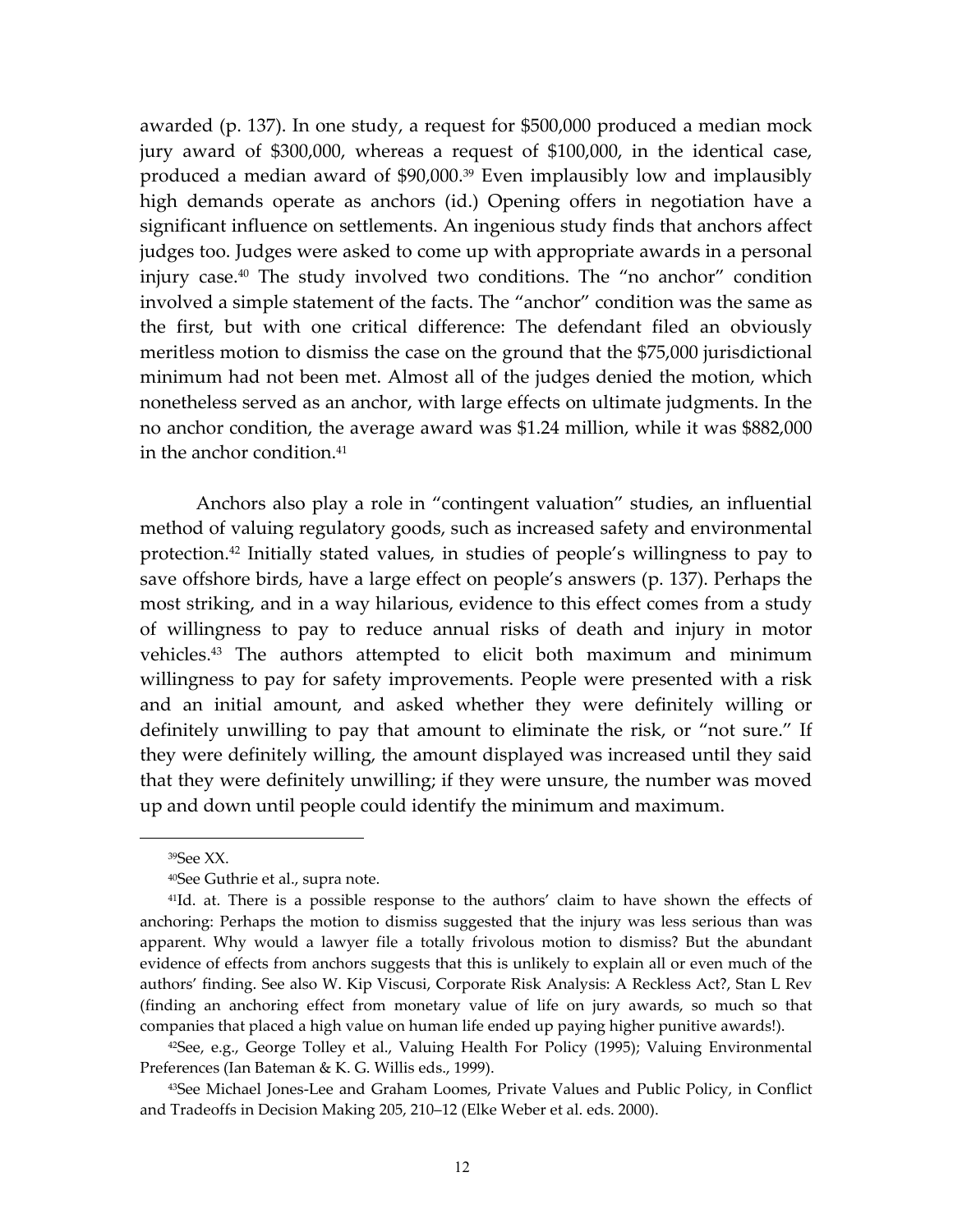The authors were not attempting to test the effects of anchors; on the contrary, they were alert to anchoring only because they "had been warned" of a possible problem with their procedure, in which people "might be unduly influenced by the first amount of money that they saw displayed.["44](#page-14-0) To solve that problem, the authors allocated people randomly to two subsamples, one with an initial display of 25 pounds, the other with an initial display of 75 pounds. The authors hoped that the anchoring effect would be small, with no significant consequences for minimum and maximum values. But their hope was dashed. For every level of risk, the minimum willingness to pay was higher, with the 75 pound starting point, than the maximum willingness to pay with the 25 pound starting point!<sup>45</sup> For example, a reduction in the annual risk of death by 4 in 100,000 produced a maximum willingness to pay of 149 pounds, with the 25 pound starting value, but a minimum willingness to pay of 232 pounds, with the 75 pound starting value (and a maximum, in that case, of 350 pounds).<sup>[46](#page-14-2)</sup>

The most sensible conclusion is that whenever people are uncertain about appropriate values, anchors have a significant effect, and sometimes a startlingly large one. Clever negotiators, lawyers, and policymakers should be able to exploit those effects, sometimes even by providing an outlandish or apparently irrelevant anchor. There is a real opportunity for legal reform here, in part because anchors might well produce results that are not easy to defend, and in part because different anchors will ensure that similarly situated people are not treated similarly. Perhaps lawyers should not be permitted to inform jurors of potentially effective anchors, such as the annual profits of the firm or even the plaintiff's demand, at least in cases involving punitive awards or hard-tomonetize compensatory awards. Or perhaps judges should be asked to review jury awards carefully and by reference to comparison cases, so as to weaken the effect of arbitrary anchors. In any case we now know that the effects of anchoring are hardly limited to the laboratory.

This point raises a related one: Are groups able to avoid the judgment errors made by individuals? The evidence is mixed.<sup>47</sup> In general, groups tend to polarize: They tend up in a more extreme position in line with their

<span id="page-14-0"></span><sup>44</sup>Id. at 210.

<span id="page-14-1"></span><sup>45</sup>Id. at 211.

<span id="page-14-3"></span><span id="page-14-2"></span><sup>46</sup>Id.

<sup>47</sup>See Norbert Kerr et al., Bias in Judgment: Comparing Individuals and Groups, 103 Psych. Rev. 687 (1996).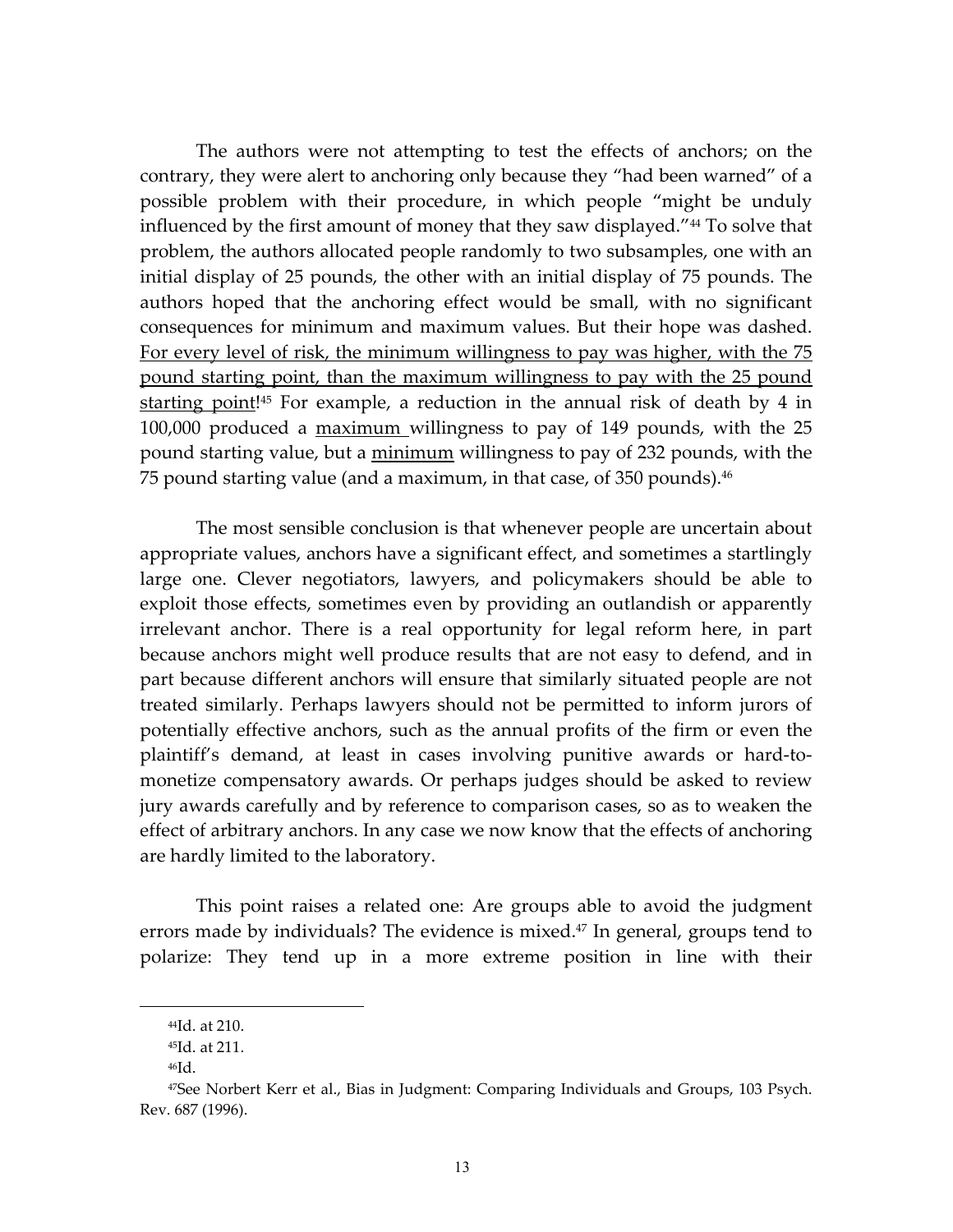predeliberation tendencies.<sup>48</sup> At the same time, groups have been found to make better decisions than individuals with respect to certain statistical problems.<sup>[49](#page-15-1)</sup> There is some evidence that groups are slightly better at avoiding the problems created by use of the availability heuristic.<sup>50</sup> On the other hand, some evidence suggests that the use of the representativeness heuristic is actually amplified in groups.<sup>51</sup> It seems clear that group processes do not eliminate the use of heuristics, and it remains to be found whether and when they reduce or increase the resulting errors.

#### **II. Two Systems**

What, exactly, is a heuristic? When will a heuristic be overridden by cognitive processes that produce a more accurate understanding of the problem in question? In a highlight of this collection, Daniel Kahneman and Shane Frederick make real progress on these questions (p. 49). Their narrow goal is to revisit the representativeness heuristic, but they also have a broader ambition to rethink and to generalize the whole idea of heuristics and biases. Their discussion is packed with new material, and I touch here only on the points of particular relevance for policy and law.

#### **A. Dual Processing and Attribute Substitution**

Much of their argument turns on drawing a connection between heuristics and dual-process theories.<sup>52</sup> Recall that those theories distinguish between two families of cognitive operations, sometimes labeled System 1 and System II. System I is intuitive; it is rapid, automatic, and effortless. System II, by contrast, is reflective; it is slower, self-aware, and deductive. Kahneman and Frederick are careful to disclaim the views that the two systems operate as "autonomous homunculi," but represent "collections of processes that are distinguished by their speed, controllability, and the contents on which they operate" (p. 51). They suggest that System 1 proposes quick answers to problems of judgment, and that

<span id="page-15-1"></span><span id="page-15-0"></span><sup>48</sup>See Cass R. Sunstein, Deliberative Trouble? Why Groups Go To Extremes, Yale LJ (2000).

<sup>49</sup>Alan Blinder and John Morgan, Are Two Heads Better Than One? An Experimental Analysis of Group Vs. Individual Decisionmaking, NBER Working Paper 7909 (2000).

<span id="page-15-2"></span><sup>50</sup>Kerr et al., supra note, at 692.

<span id="page-15-4"></span><span id="page-15-3"></span><sup>51</sup>Id.

<sup>52</sup>For an overview, see Shelly Chaiken and Yaacov Trope, Dual-Process Theories in Social Psychology (1999).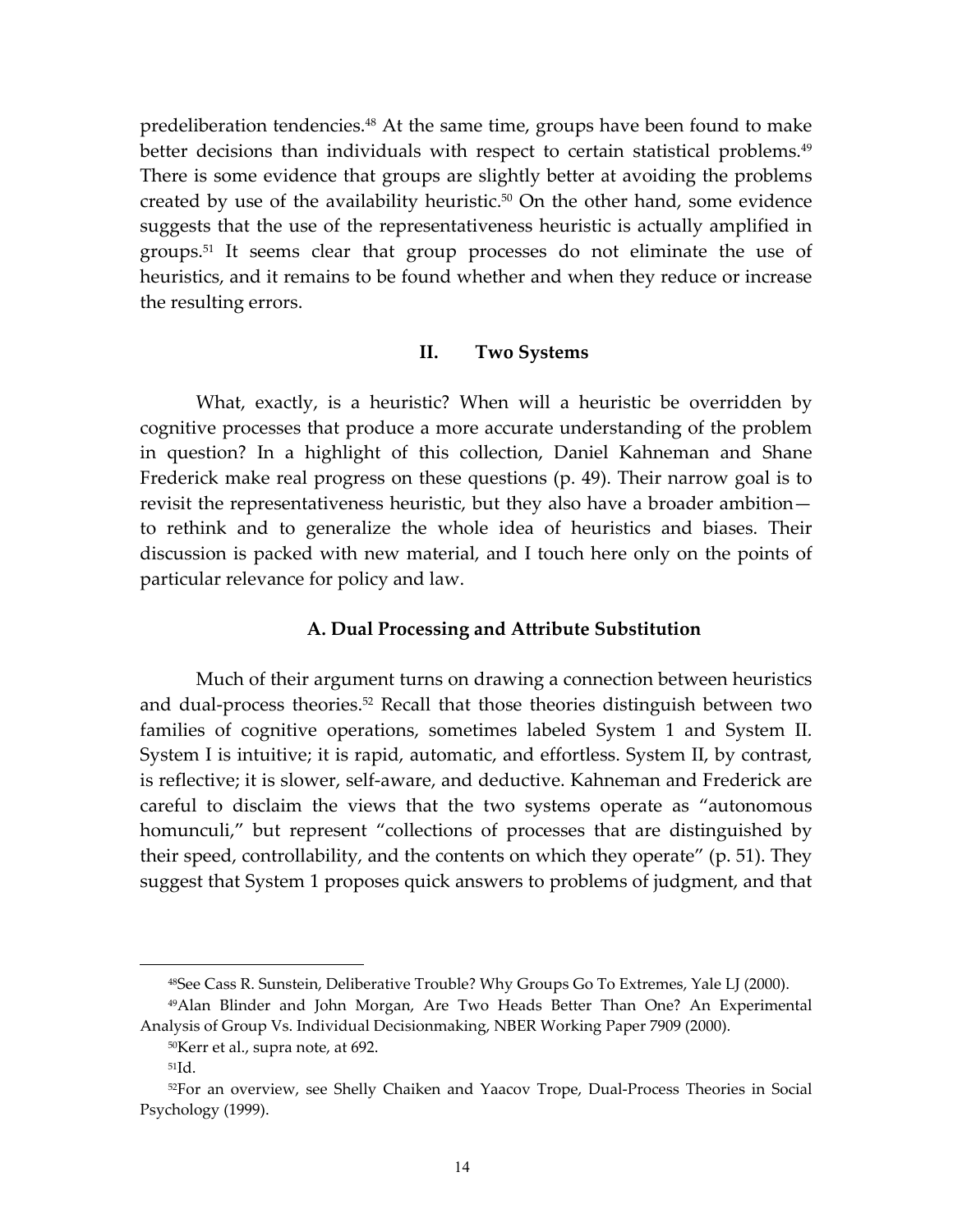System 2 operates as a monitor, confirming or overriding those judgments. $53$ Consider, for example, someone who is flying from Chicago to New York in the month after an airplane crash. This person might make a rapid, barely conscious judgment, rooted in System I, that the flight is quite risky, but there might well be a System II override, bringing a more realistic assessment to bear. Or consider someone, bitten by a German Shepherd dog as a child, who encounters a German Shepherd at a neighbor's house. The immediate intuitive reaction might be fear, but System II might well provide a corrective. In making a distinction between System 1 and System II, Kahneman and Frederick announce a theme that plays a significant role in this book.<sup>54</sup>

Kahneman and Frederick also offer a general claim about the nature of heuristics: That they operate through a process of attribute substitution (p. 53). In this process, people are interested in assessing a "target attribute," and they do so by substituting a "heuristic attribute" of the object, which is easier to handle. Consider the question whether more people die from suicides or homicides. Lacking statistical information, people might respond by asking whether it is easier to recall cases in either class (the availability heuristic). As it happens, this is how most people proceed, and as a result they tend to give the incorrect answer that more people die from homicides.<sup>55</sup> But it is easy to see that much of the time, the process of attribute substitution will lead in the right directions, or at least toward the best possible answer for people who lack specialized knowledge.

#### **B. Amending the Theory (with a simple lesson for law)**

With an understanding of heuristics as attribute substitution, Kahneman and Frederick offer some significant amendments to the original presentation by Kahneman and Tversky. They suggest that anchoring should not be seen as a heuristic at all; anchoring operates not by substituting an attribute, but by making a particular value seem more plausible (p. 56). They also argue that the third general-purpose heuristic, to replace anchoring, is the affect heuristic (id). I discuss the affect heuristic in more detail below. For the moment, note that Kahneman and Frederick urge that punitive damage awards are mediated by an outrage heuristic (p. 63), which we might see as an example of the affect heuristic

<span id="page-16-0"></span><sup>53</sup>Do Systems I and II have physical locations in the human brain? There is some evidence that they do. See note supra.

<span id="page-16-1"></span><sup>54</sup>See, e.g, Steven Sloman, Two Systems of Reasoning, p. 379; Paul Slovic et al., The Affect Heuristic, . 397; Robyn Dawes et al., Clinical Versus Actuarial Judgment, p. 716.

<span id="page-16-2"></span><sup>55</sup>See Paul Slovic, supra note X.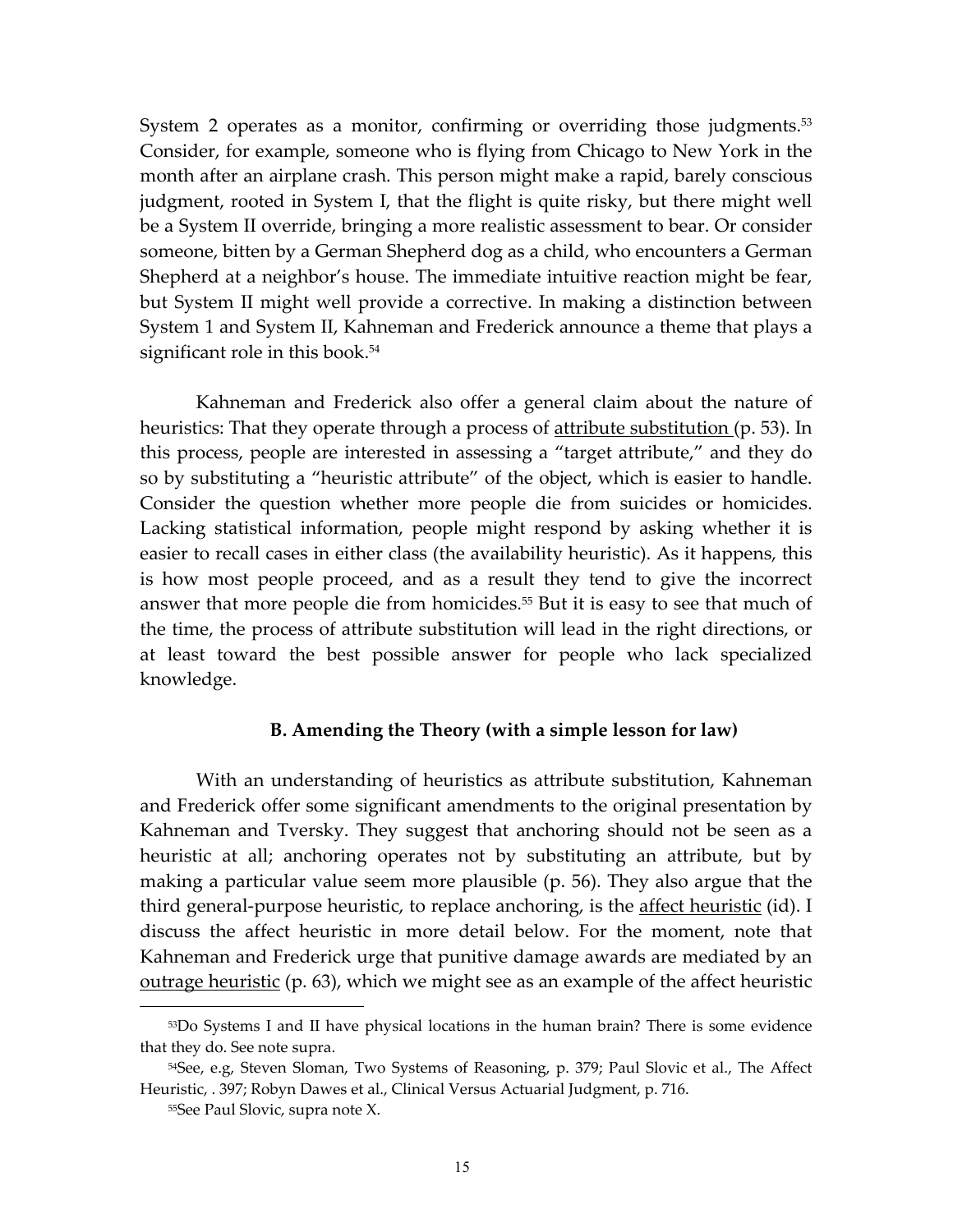in action. Jurors do not have a good sense of how to set punitive damage awards (a hard question), and they begin the process by asking about the outrageousness of the defendant's conduct (an easier question).<sup>56</sup> Something like an outrage heuristic undoubtedly plays a role in punishment judgments of many different kinds; there is a large research agenda here.

Now turn to the authors' focus, the representativeness heuristic, which has lead to some large controversies.<sup>57</sup> The most famous of these involves questions about the likely career of a hypothetical woman named Linda (p. 62), described as follows: "Linda is 31 years old, single, outspoken, and very bright. She majored in philosophy. As a student, she was deeply concerned with issues of discrimination and social justice and also participated in antinuclear demonstrations." Subjects were asked to rank, in order of probability, eight possible futures for Linda. Six of these were fillers (psychiatric social worker, elementary school teacher); the two crucial ones were "bank teller" and "bank teller and active in the feminist movement." Most people said that Linda was less likely to be a bank teller than to be a bank teller and active in the feminist movement. This is an obvious logical mistake, called a <u>conjunction error</u>, in which characteristics A and B are thought to be more likely than characteristic A alone. The error stems from the representativeness heuristic: Linda's description seems to match "bank teller and active in the feminist movement" far better than "bank teller." To the great surprise of Kahneman and Tversky, 80% of undergraduates made a conjunction error when asked directly, without fillers, whether Linda is more likely to be a "bank teller" or "bank teller and active in the feminist movement" (p. 66).

As Kahneman and Frederick note, people's answers to the Linda problem have been explained on numerous grounds (p. 67), with critics arguing that the structure of the problem increased or perhaps even generated logical mistakes. Indeed, the Linda problem can be redescribed in ways that will prevent people from erring. Kahneman and Frederick urge that this point should be taken not as a challenge to the claim that people use the representativeness heuristic, but as evidence that under certain circumstances, people will overcome the errors produced by that heuristic (including the conjunction fallacy and neglect of base-

<span id="page-17-0"></span><sup>&</sup>lt;sup>56</sup>Here Kahneman and Frederick draw on work on which I have been involved, see, e.g., Daniel Kahneman et al., Shared Outrage and Erratic Awards: The Psychology of Punitive Damages, J Risk & Uncertainty; Cass R. Sunstein et al., Predictably Incoherent Judgments, Stan L Rev (2002).

<span id="page-17-1"></span><sup>57</sup>For a treatment of the representativeness heuristic and investment behavior, see Schiller, supra note, at 144.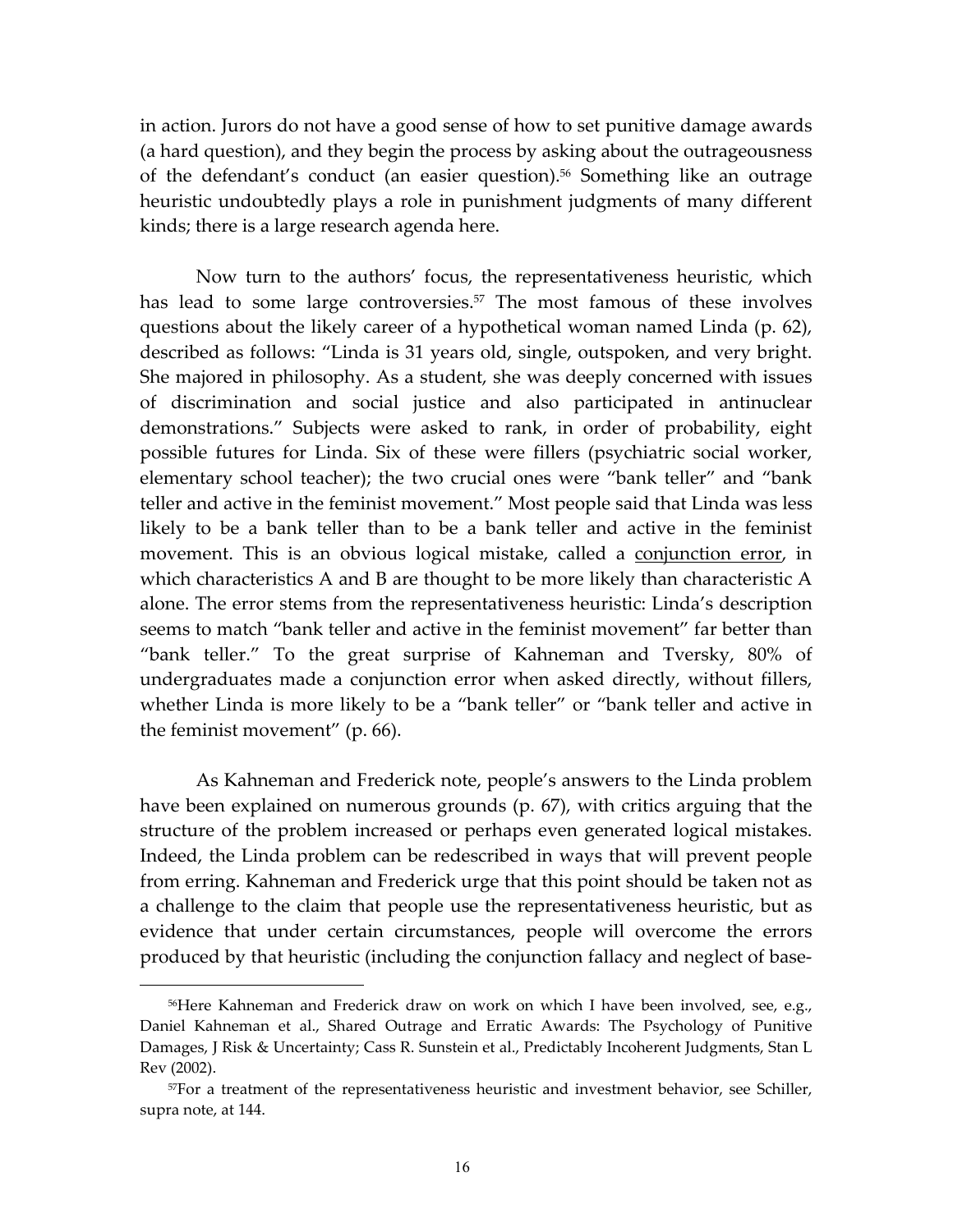rates). Kahneman and Frederick suggest that when these problems are overcome, it is often because of the operations of System II, which works as a kind of supervisor or monitor. Hence intelligent people, and those with statistical sophistication, are less likely to err (p. 68); for such people, System II is especially active.[58](#page-18-0) 

For law and policy, the general lesson is simple: Whenever possible, institutionalize System II, at least when questions of fact are involved. Frequently the legal system disregards this advice, relying on juries and hence on ordinary intuitions about probability and causation. The twentieth century movement toward greater reliance on technical expertise, and actual data, might well be seen as an implicit recognition of the unreliability of ordinary intuitions. Indeed, there is reason to think that experts themselves are vulnerable to heuristics, and that reliance on actuarial data could lead to substantial improvements in accuracy.[59](#page-18-1) In the domain of regulation, quantitative risk analysis is the most straightforward way of overcoming the errors that sometimes accompany heuristics. Consider the controversy over regulation of arsenic in drinking water.<sup>60</sup> The availability and representativeness heuristics ensure that many people will be quite frightened of arsenic, even in extremely low doses. Quantitative risk analysis can work as a kind of System II check on potential errors.

#### **C. Generalizing Representativeness**

Kahneman and Tversky also suggest that judgment heuristics, understood as attribute substitution, operate not only to answer questions about uncertain events, but also in a diverse class of judgments. In making judgments of fact and value, we often substitute a simple question for a hard one. (In asking about the meaning of the Constitution in a difficult case, we might think that the best approach is simply to investigate the view of people with whom we generally agree; we ask not, "what does the Constitution mean here?" but instead "what does Judge X or Professor Y think the Constitution means here?") Indeed availability, representativeness, and affect might be seen as "general purpose" heuristics in the sense that they are not limited to issues of probability. People seem to be more convinced, for example, by messages with many arguments

<span id="page-18-0"></span><sup>58</sup>With respect to intelligence, there is a nice qualification: When the problem is very hard for everyone, intelligent respondents are most likely to err, because they "are more likely to agree on a plausible error than to respond randomly" (p. 68).

<span id="page-18-1"></span><sup>59</sup>See Robyn Dawes et al., Clinical versus Actuarial Judgment, p. 716.

<span id="page-18-2"></span><sup>60</sup>See Cass R. Sunstein, The Arithmetic of Arsenic, Geo. L.J. (2002).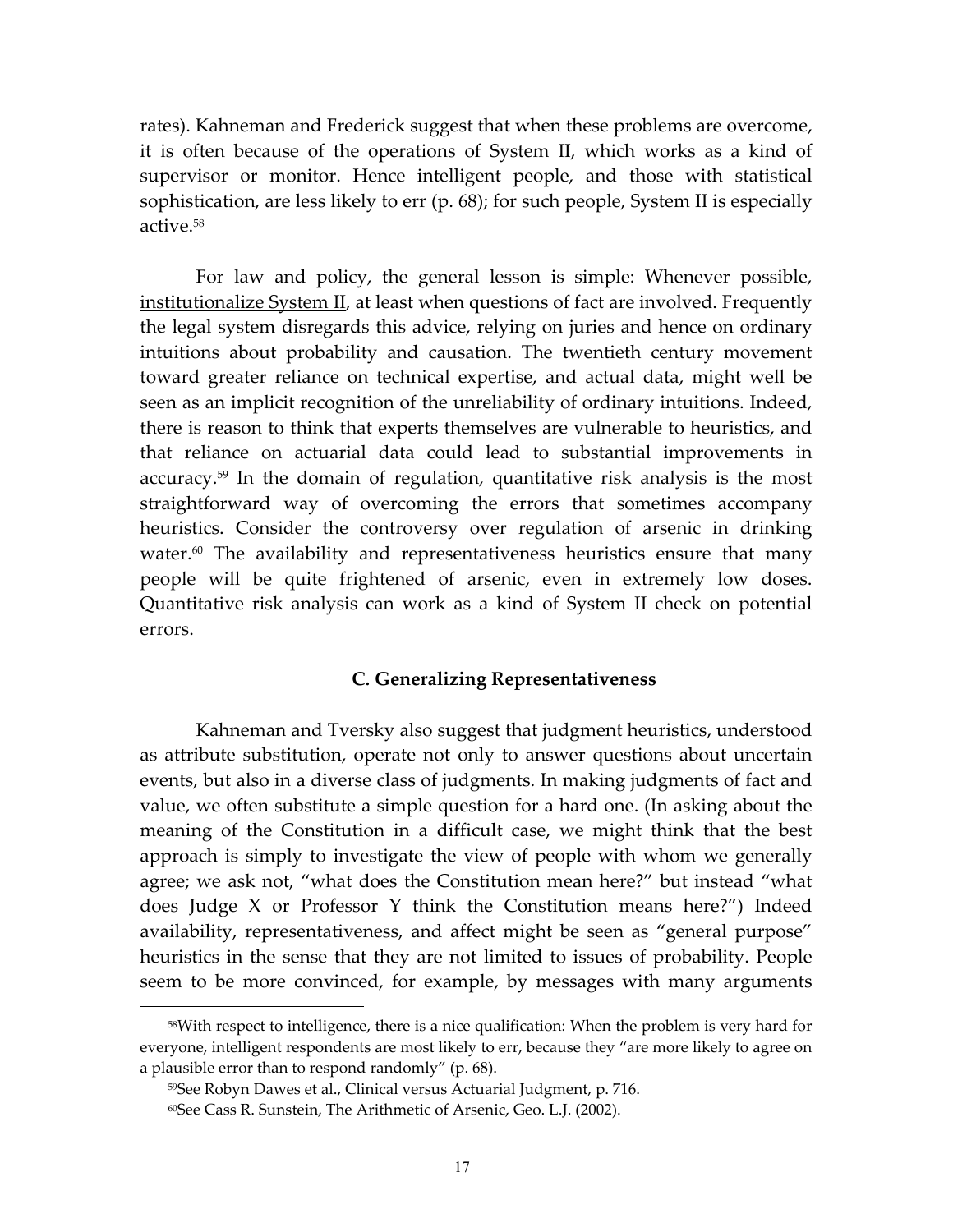(rather than few), by arguments that are relatively long, and by messages with statistics or supported by credible experts; these patterns seem to show the representativeness heuristic in action.[61](#page-19-0) And it is easy to see how affect might be a kind of all-purpose heuristic for assessments of objects and their attributes—a point suggesting the likely importance of initial reactions, by judges and juries alike, to cases presented to them. Kahneman and Frederick go so far as to urge that a modest generalization of the representativeness heuristic helps to explain strikingly similar biases in economic valuations of public goods and retrospective evaluations of past events. In particular, Kahneman and Tversky emphasize the crucial role of prototypes, or representative exemplars, in making complex judgments.

How much are people willing to pay to save animals? It turns out that people are highly sensitive to the prototypes involved and highly insensitive to the numbers of animals at stake. A program that involves members of a popular species will produce a much higher willingness to pay than a program that involves members of an unpopular species (p. 71). At the same time, people's willingness to pay does not differ greatly with large variations in the numbers involved; their willingness to pay is about the same to save 2,000, 20,000, and 200,000 birds (p. 75). There is a clear parallel here to people's neglect of base-rates in using the representativeness heuristic to make probability judgments. Kahneman and Frederick also show that in evaluating past experiences, such as exposure to unpleasant noises, painful medical procedures, or horrific film clips, people show duration neglect (p. 77). In one experiment, for example, people's evaluations of horrific movies were largely unaffected by substantial variations in their length (id.). In another experiments, people's evaluations of colonoscopies were greatly influenced by the highest level of pain involved and also by the level of pain at the end, but not much by significant variations in the duration of the procedure (from 4 to 69 minutes). Here too Kahneman and Frederick urge that the prototype, captured in the Peak Affect and the End Affect, dominates evaluation. The finding seems in light with more casual empiricism: People's retrospective judgments, of very good times and very bad times, seem to have little to do with the duration of those times, and a great deal to do with Peak and End.

With respect to law and policy, an intriguing implication here is that people's use of prototypes will crowd out variables that, on reflection, have clear importance. There is a serious problem with contingent valuation studies if

<span id="page-19-0"></span><sup>61</sup>See Shelly Chaiken, The Heuristic Model of Persuasion, in Social Influence: The Ontario Symposium, vol. 5 10-11 (Mark Zanna et al. eds. 1987).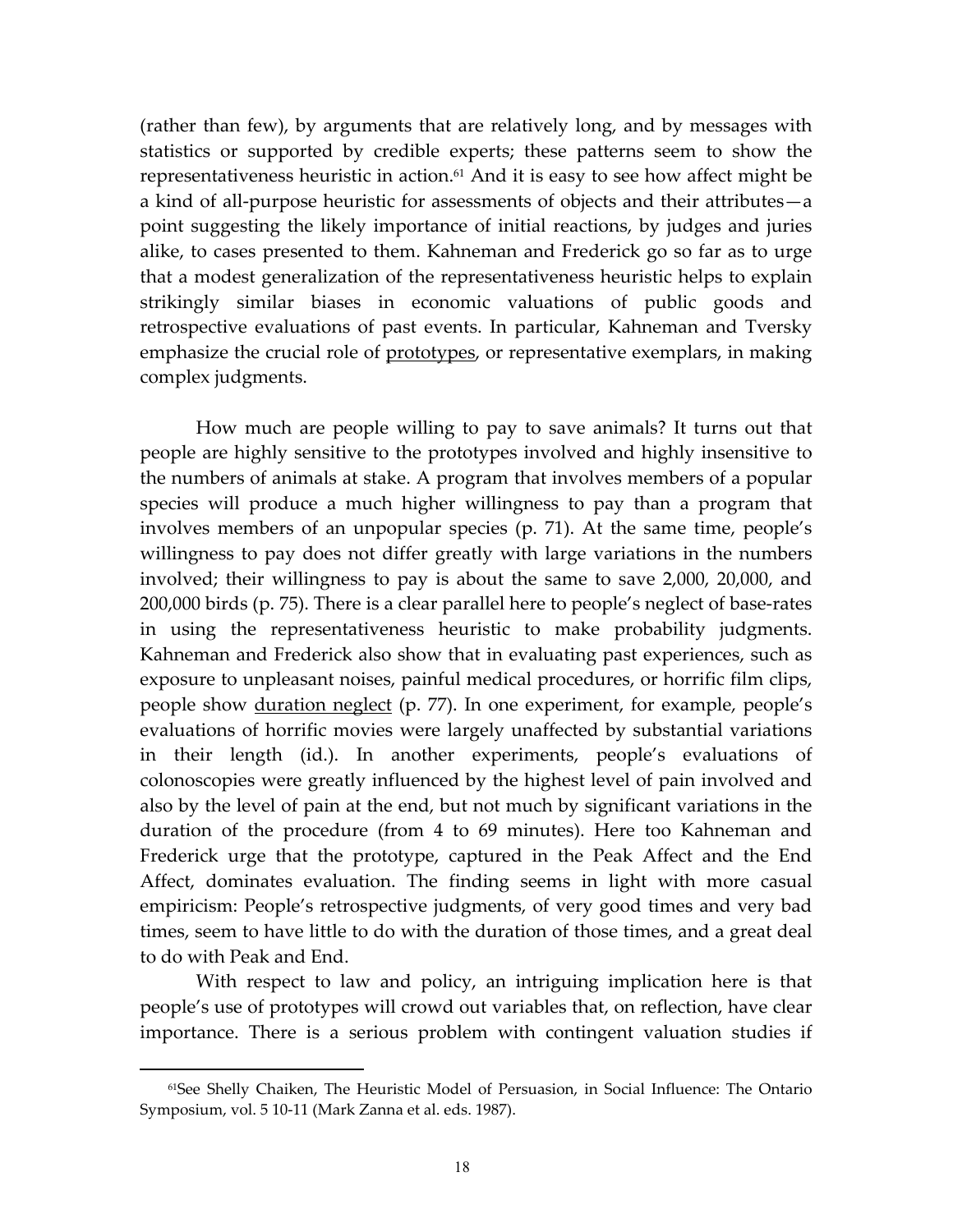people's judgments do not attend to the number of animals at stake. And indeed, some of the pathologies in regulatory policy do seem connected with this problem. Evidence suggests, for example, that people "worry more about the proportion of risk reduced than about the number of people helped.["62](#page-20-0) A striking study of this effect finds that people pervasively neglect absolute numbers, and that this neglect maps onto regulatory policy.[63](#page-20-1) In a similar vein, Christopher Hsee and Yuval Rottenstreich have shown that when emotions are involved, people neglect two numbers that should plainly be relevant: the probability of harm and the extent of harm.<sup>64</sup> This finding is closely connected with several papers in this volume, to which I now turn.

#### **III. Emotions, Contagion, and Affect**

How are judgments, especially judgments about the likelihood of risk or benefit, influenced by emotions and affect? Let us begin with two papers that draw on the representativeness heuristic.

#### **A. False Contagions and Phony Cures**

Paul Rozin and Carol Nemeroff explore "sympathetic magical thinking," including the beliefs that some objects have special contagious properties and that causes resemble their effects[.65](#page-20-3) Consider some findings about disgust and fear. Many educated Americans will not eat food touched by a sterilized cockroach (p. 202). They refuse chocolates that have been shaped into realisticlooking dog feces (id.). They are reluctant to use sugar from a bottle labeled "Sodium Cyanide, Poison," even if they are assured, and believe, that the bottle really contains sugar and never contained cyanide (id.)—and indeed even if they themselves placed the label, arbitrarily, on that particular bottle (p. 205)! In fact people are reluctant to eat sugar labeled, "Not Sodium Cyanide," apparently because the very words "Sodium Cyanide" automatically bring up negative

<span id="page-20-0"></span> $62$ See Jonathan Baron, Thinking and Deciding  $500-502$  (Cambridge: Cambridge University Press, 3d ed. 2000).

<span id="page-20-1"></span><sup>&</sup>lt;sup>63</sup>See T.L. McDaniels, Comparing Expressed and Revealed Preferences for Risk Reduction, 8 Risk Analysis 593 (1988).

<span id="page-20-2"></span><sup>64</sup>See Yuval Rottenstreich and Christopher Hsee, Money, Kisses, and Electric Shocks: On the Affective Psychology of Risk, 12 Psych. Science 185, 186-188 (2001); Christopher Hsee and Yuval Rottenstreich, Music, Pandas, and Muggers: On the Affective Psychology of Value (University of Chicago, June 26, 2002).

<span id="page-20-3"></span><sup>65</sup>Paul Rozin and Carol Nemeroff, Sympathetic Magical Thinking: The Contagion and Similarity "Heuristics," id at 201.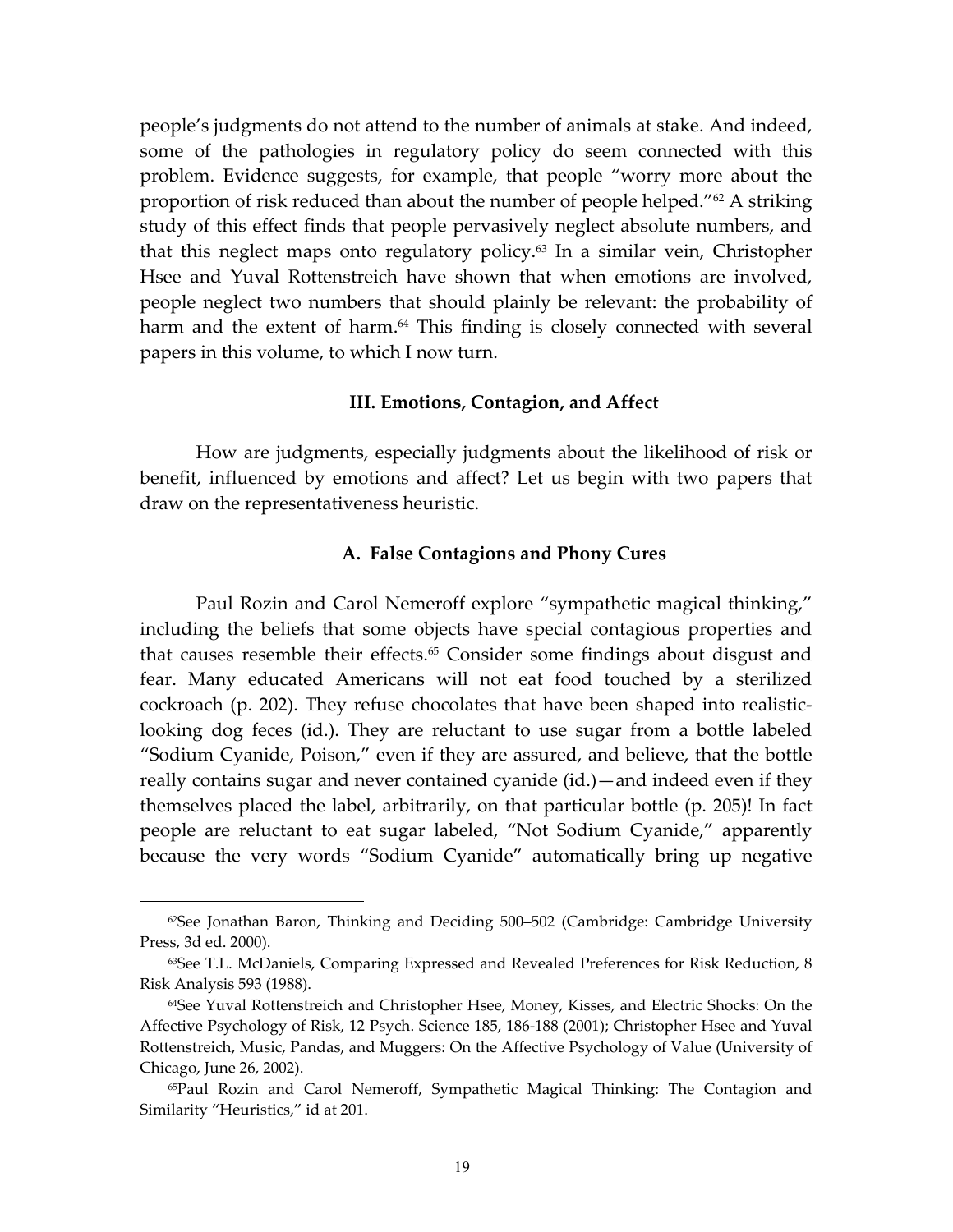associations.<sup>66</sup> People are reluctant to wear a sweater than has been worn for five minutes by a person with AIDS (p. 207). In this case, as in other cases involving contagion, people are relatively insensitive to dose. A sweater worn for five minutes by someone with AIDS, and then washed, is not much more undesirable than a sweater used by someone with AIDS for a full year. According to most respondents, a single live AIDS virus that enters the human body is as likely to infect someone with the virus as 10,000 or even 1,000,000 viruses (p. 207). Note in this regard that disgust and fear tend to "travel"; in both experimental and realworld settings, people are especially likely to spread "urban legends" that involve risks of contamination[.67](#page-21-1)

In some of these cases, the intuitive fear or revulsion can be easily overridden, as reflection reveals that there is no real hazard. Here we seem to have good evidence of the relationship between System I and System II. System I gives rise to an immediate sense of alarm or revulsion, but System II will usually provide a corrective (even if System I continues to squawk). But not always. Paul Slovic has found that most people accept a kind of "intuitive toxicology," showing agreement with the suggestion that "there is no safe level of exposure to a cancer-causing agent" and that "if you are exposed to a carcinogen, then you are likely to get cancer." <sup>68</sup> Apparently some intuitions about fear are part of everyday thinking, even reflective thinking, about social risks.

Thomas Gilovich and Kenneth Savitsky use the idea that "like goes with like" to unpack the structure of a wide range of false beliefs, both ancient and modern.[69](#page-21-3) Many primitive beliefs about medicine reflect the belief that the symptoms of a disease are likely to resemble both its cause and its cure. According to ancient Chinese medicine, for example, those with vision problems should eat ground bats, on the theory that bats have especially good vision, which might be transferred to people (p. 619). Homeopathy, which remains quite popular, depends in part on the idea that if a substance creates disease symptoms in a healthy person, it will have a healthy effect on someone who

<span id="page-21-0"></span><sup>66</sup>There is a lesson here about rhetoric in law and politics: Disclaimers, or statements distinguishing one's position for an unpopular position that might be confused with it ("I'm not angry, but" or "To say this is not to say that I am favoring a tax increase"), might well be ineffective.

<span id="page-21-1"></span><sup>67</sup>See Heath et al., supra note, at 1032-1039.

<span id="page-21-3"></span><span id="page-21-2"></span><sup>68</sup>Paul Slovic, supra note, at 291.

<sup>69</sup>Thomas Gilovich and Kenneth Savitsky, Like Goes With Like: The Role of Representativeness in Erroneous and Pseudo-Scientific Beliefs, in id. at 617. Some of these themes are illuminatingly addressed in Thomas Gilovich, How We Know What Isn't So (1995).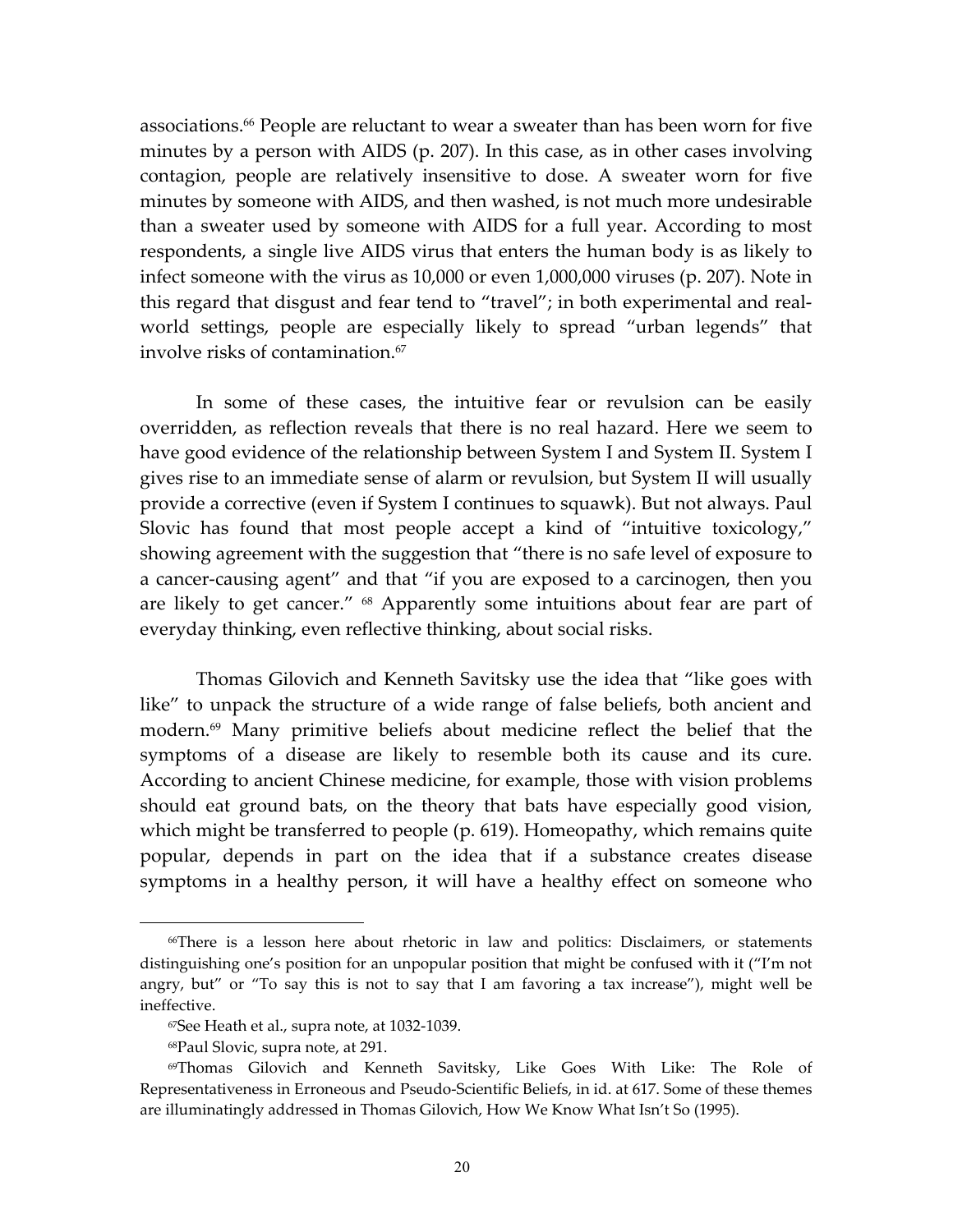currently suffers from those symptoms (p. 620). The idea has some valid applications, but often the symptoms of a disease do not resemble it cause or its cure; consider sanitation and antibiotics (p. 620). Alternative medicines, including New Age therapies, reflect many absurd examples of the representativeness heuristic (p. 620). I believe that the immense popularity of organic foods owes a great deal to heuristic-driven thinking, above all with the view that there is an association between the natural and the healthy, and between chemical and danger.<sup>70</sup> To the extent that people are suspicious of professionalized medicine, and trust scientifically dubious substitutes, it is often because they are neglecting base-rates, making selective use of the availability heuristic, and misperceiving the effects of randomness, which inevitably produces apparent patterns.[71](#page-22-1)

#### **B. The Affect Heuristic**

Beliefs about contagion are emotionally laden; disgust and revulsion, whether or not grounded in fact, play a strong role. In emphasizing the affect heuristic, Kahneman and Tversky refer to the chapter of that title by Paul Slovic and several coauthors.[72](#page-22-2) This chapter is one of the most interesting and suggestive in the volume. It also creates numerous puzzles, many of them involving law and policy.[73](#page-22-3)

People often have a rapid, largely affective response to objects and situations, including job applicants, consumer products, athletes, animals, risks, cars, plaintiffs, defendants, and causes of action. A jury might have an immediate negative reaction to a plaintiff in a personal injury case; a judge might have a positive intuitive reaction to an equal protection claim; an employer might instantly like, or dislike, someone who has applied for a job.[74](#page-22-4) But what does it mean to say that affect is a "heuristic"? Slovic et al. urge that our affective responses occur rapidly and automatically, and that people use their feelings as a kind of substitute for a more systematic, all-things-considered judgment. It is in this sense that attribute substitution, in the sense meant by Kahneman and Frederick, may be at work; affect toward an object substitutes for a more

<span id="page-22-0"></span><sup>70</sup>For criticism of that association, see Pandora's Picnic Basket; Naturally Dangerous.

<span id="page-22-1"></span><sup>71</sup>See Gilovich, supra note; Nassim Taleb, Fooled by Randomness (2001).

<span id="page-22-3"></span><span id="page-22-2"></span><sup>72</sup>Paul Slovic et al., The Affect Heuristic, p. 397.

<sup>73</sup>I have elsewhere discussed an earlier and less elaborate version of Slovic's work on affect, and I draw on that discussion here. See Cass R. Sunstein, The Laws of Fear, Harv L Rev (2002).

<span id="page-22-4"></span><sup>74</sup>See Timothy Wilson et al., Mental Contamination and the Debiasing Problem, at 185, 198– 99.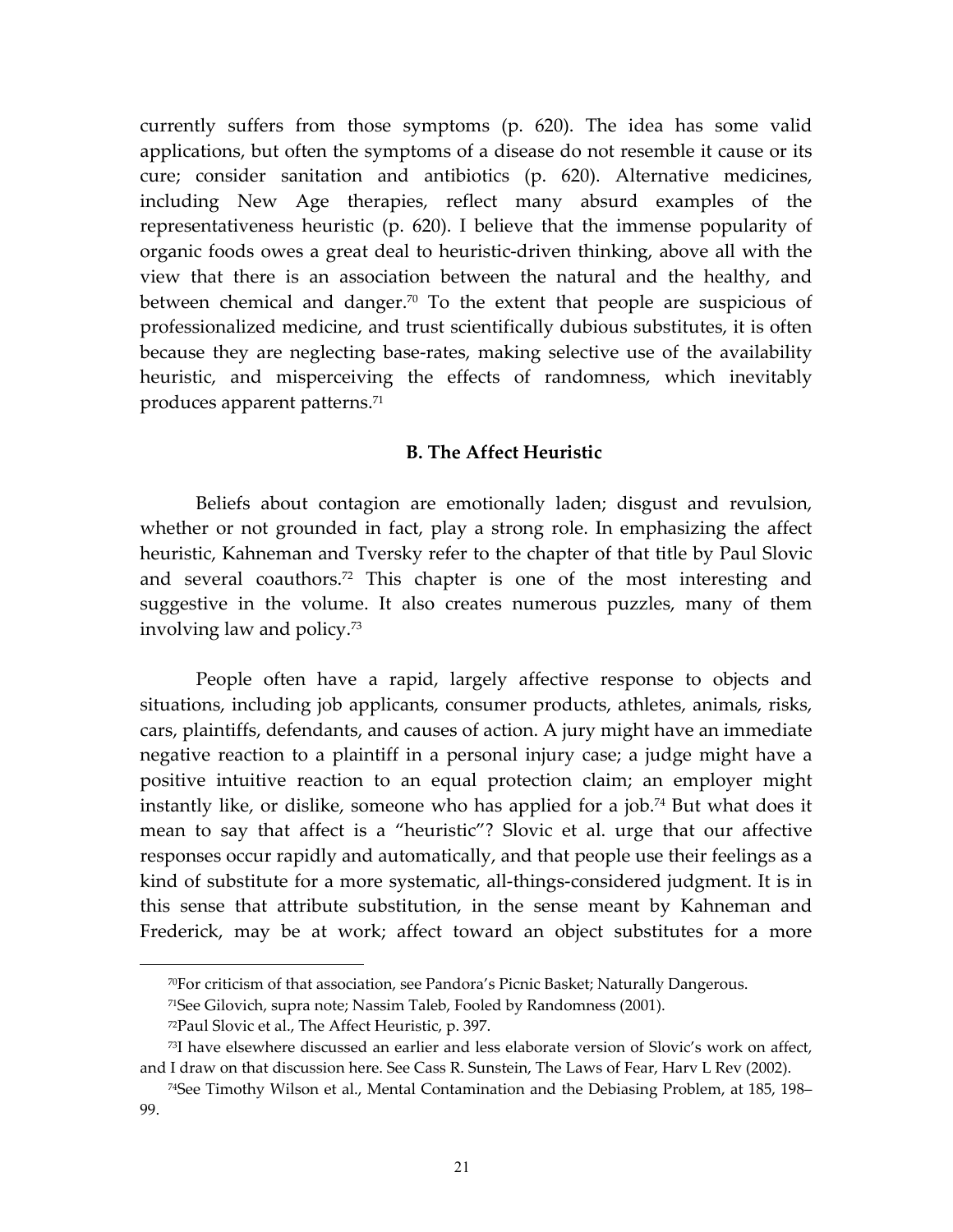reflective assessment of the object. But there is an obvious sense in which it is unhelpful to treat "affect" as an explanation for someone's attitude toward objects. In some settings, affect represents, or is, that very attitude, and therefore cannot explain or account for it. (Would it be helpful to explain Tom's romantic attraction to Anne by saying that Anne produces a favorable affect in Tom?) Slovic et al. must be urging that sometimes affect works in the same way as availability and representativeness: In many contexts, people's emotional reactions are substituting for a more careful inquiry into the (factual?) issues at stake.

The simplest way to establish this would be to proceed as Kahneman and Tversky originally did, by showing, for example, that people assess questions of probability by reference to affect, and that this method leads to predictable errors. What is the probability of death from smoking, driving, flying, or eating pesticides? If people's affect toward these activities matched their probability judgments, producing systematic error, it would certainly be plausible to speak of an affect heuristic. Slovic et al. do not have data of this sort. But they do have some closely related evidence, highly suggestive of an affect heuristic in the domain of risk (pp. 410-413). When asked to assess the risks and benefits associated with certain items, people tend to say that risky activities contain low benefits, and that beneficial activities contain low risks. It is rare that they will see an activity as *both* highly beneficial and quite dangerous, or as both benefitfree and danger-free. Because risk and benefit are distinct concepts, this finding seems to suggest that "affect" comes first, and helps to "direct" judgments of both risk and benefit.

Two studies fortify this hypothesis (pp. 411–12). The first of these tests whether new information about the risks associated with some item alters people's judgments about the benefits associated with the item—and whether new information about benefits alters people's judgments about risks. The motivation for this study is simple. If people's judgments were analytical and calculative, information about the great **benefits** of (say) food preservatives should not produce a judgment that the risks are low—just as information about the great risks of (say) natural gas should not make people think that the benefits are low. Strikingly, however, information about benefits alters judgments about risks, and that information about risks alters judgments about benefits. When people learn about the low risks of an item, they are moved to think that the benefits are high—and when they learn about the high benefits of an item, they are moved to think that the risks are low. The conclusion is that people assess products and activities through affect—and that information that improves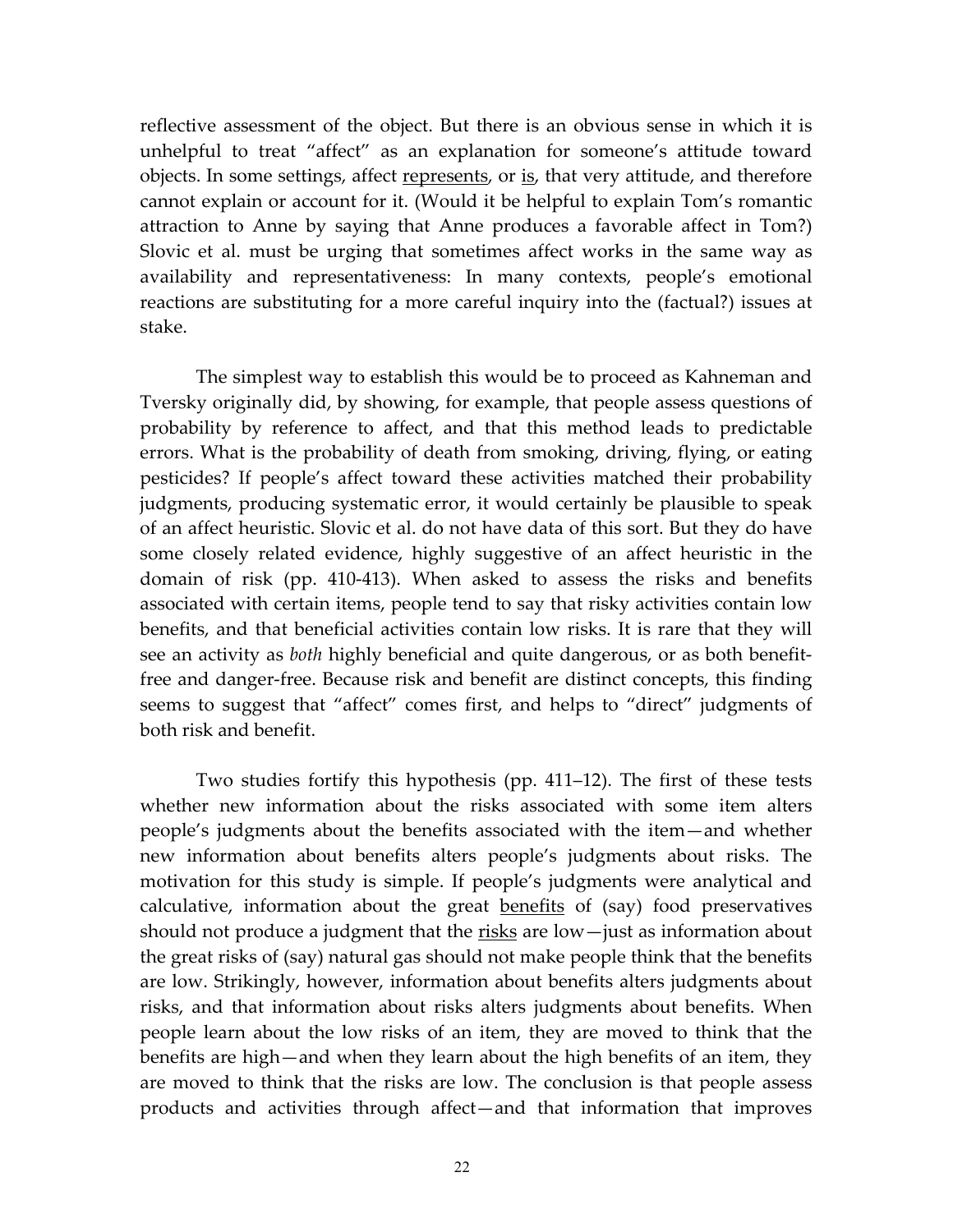people's affective response will improve their judgments of all dimensions of those products and activities. A closely related experiment shows that when people are inadequately informed, they tend to think that stocks that are "good" have both high return and low risk, whereas stocks that are "bad" are judges to have low return and high risk (p. 413). In the presence of a high level of information, analysts distinguish perceived risk and return, and their judgments are not produced by a global attitude (id.).

The second study asked people to make decisions under time pressure (p. 412). The motivating claim is that the affect heuristic is more efficient than analytic processing in the sense that it permits especially rapid assessments. Under time pressure, Slovic et al. hypothesize that there would be an unusually strong inverse correlation between judged risk and judged benefit, because affect will be the determinant of assessment, and people will have less time to undertake the kind of analysis that could begin to pull the two apart (p. 412). In other words, System I is most important when time is scarce, and in such circumstances, System II will be a less effective monitor. The hypothesis is confirmed: Under time pressure, the inverse correlation is even stronger than without time pressure.

The affect heuristic casts a number of facts in a new light. Background mood, for example, influences decisions and reactions in many domains.<sup>[75](#page-24-0)</sup> Consider the remarkable fact that stock prices increase significantly on sunny days, a fact that is hard to explain in terms that do not rely on affect.<sup>76</sup> One study urges that people are more vulnerable to the use of simple cues when their emotions are aroused and particularly when they are under conditions of stress; in such circumstances, intense indoctrination, in which people do not process systematically, is especially likely.<sup>77</sup> A related study suggests that when people are anxious and fearful, they are less likely to engage in systematic processing,

<span id="page-24-0"></span><sup>75</sup>See Alice Isen, Positive Affect and Decision Making, in Research on Judgment and Decision Making 509 (William Goldstein and Robin Hogarth eds. 1997). Isen notes that "a growing body of research indicates that even mild and even positive affective states can markedly influence everyday thought processes, and do so regularly." Id. But the evidence is inconclusive on whether positive affect increases or decrease the use of heuristics or instead more systematic forms of reasoning. Id. at 526—27.

<span id="page-24-1"></span><sup>76</sup>See David Hirschleifer and Tyler Shumway, Good Day Sunshine: Stock Returns and the Weather , available at http://papers.ssrn.com/sol3/results.cfm.

<span id="page-24-2"></span><sup>77</sup>See Robert Baron, Arousal, Capacity, and Intense Indoctrination, 4 Personality and Social Psych. Review 238, 243–44 (2000).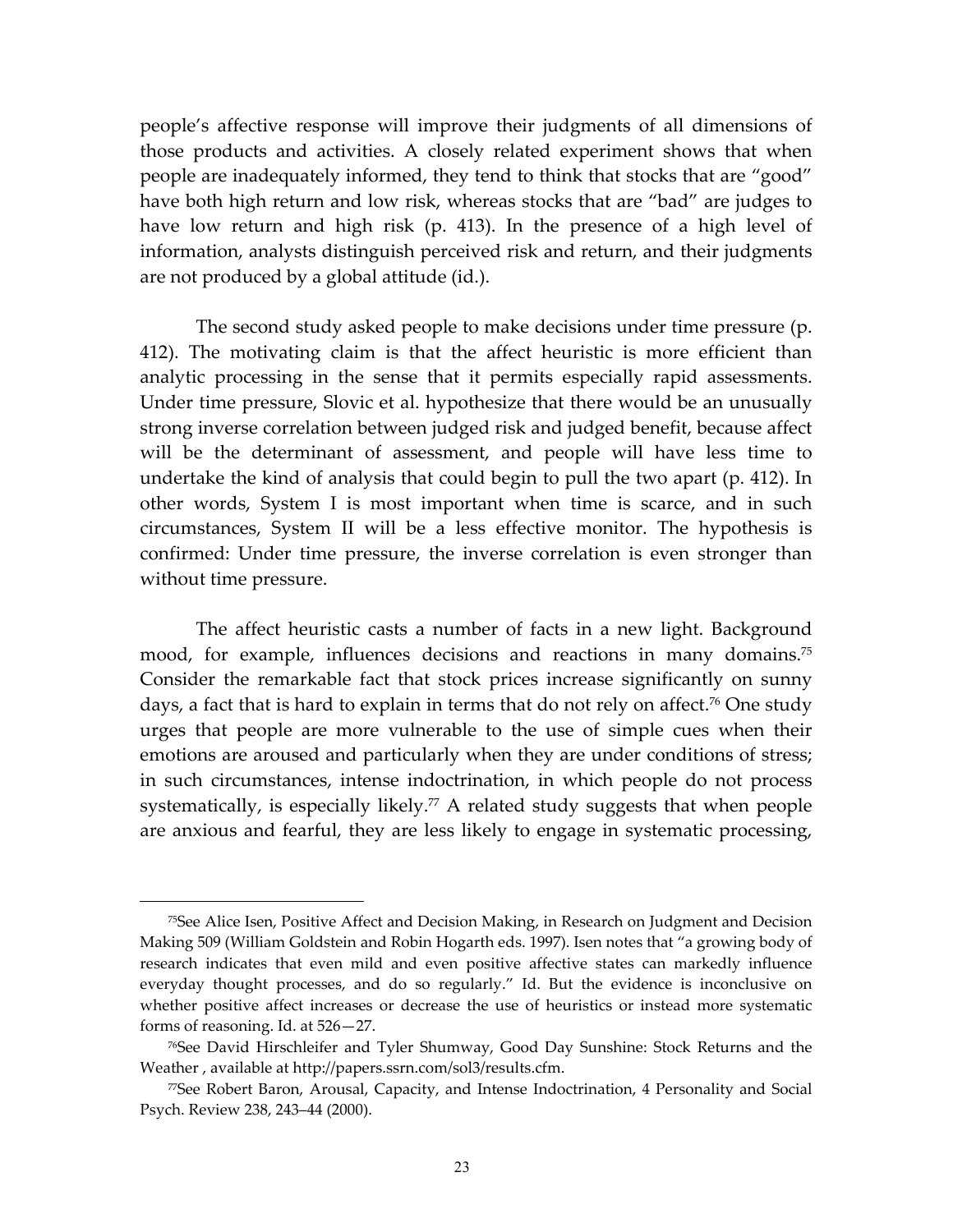and hence System II is especially unreliable.[78](#page-25-0) Note here that there is an evident relationship between social influences and the emotions: if emotions weaken systematic processing, they simultaneously increase susceptibility to the apparent views of others[.79](#page-25-1) Fear itself is likely to make people susceptible to the acceptance of faulty logic and to pressure to conform.<sup>80</sup> As a vivid example, consider the widespread panic, involving millions of people, caused by the radio broadcast of "Invaders From Mars" in 1938; a study suggests that people do have a critical ability that protects against panic, but that the ability can be "overpowered either by an individual's own susceptible personality or by emotions generated in him by an unusual listening situation."[81](#page-25-3) Social interactions, spreading the news of the invasion, played a crucial role here.<sup>82</sup> Fear of an invasion by Martians is an exotic case from which general lessons perhaps cannot be drawn, but the example might well be seen as an extreme illustration of a common process by which affect, alongside and fueled by social interactions, can induce widespread fear.

If the affect heuristic seriously influences people's judgments, it should be possible to manipulate those judgments simply by altering affect, and by associating the altered affect with a commodity, person, or experience.<sup>[83](#page-25-5)</sup> Background music in movies, smiling faces in mail order catalogues, name changes by entertainers, and advertisements that link smoking to rugged cowboys and lush waterfalls make a good deal of sense in this light (pp. 417-18). In the case of smoking, the authors think that the possibility of manipulation through "affective tags" creates serious problems. In their view, people who start smoking, especially when young, may have some understanding of the associated risks,<sup>84</sup> but their behavior is governed by "the affective impulses of the

<span id="page-25-0"></span><sup>78</sup>See Chaiken, supra note, at 19–20. Chaiken notes that "people who are anxious about or vulnerable to a health threat, or otherwise experiencing stress may engage in less careful or less extensive processing of health-relevant information." Id. at 20.

<span id="page-25-1"></span><sup>79</sup>Baron, supra note, at 244–46.

<span id="page-25-3"></span><span id="page-25-2"></span><sup>80</sup>Id. at 244–46.

<sup>81</sup>See Joseph Bulgatz, Ponzi Schemes, Invaders from Mars, and More Extraordinary Popular Delusions and the Madness of Crowds 134 (1992).

<span id="page-25-5"></span><span id="page-25-4"></span><sup>82</sup>Id. at 128-36.

<sup>83</sup>Note that the alteration of affect might come through information alone. In the risk experiments mentioned above, information about risks altered affect, as did information about benefits. I do not discuss the relationship between emotions and cognition here, and simply note that on any view of emotions, cognition plays a large role, at least most of the time. See Ledoux, supra note; Martha Nussbaum, Upheavals of Thought (2002); Jon Elster, Alchemies of the Mind (2001).

<span id="page-25-6"></span><sup>84</sup>See W. Kip Viscusi, Smoke-Filled Rooms (2002).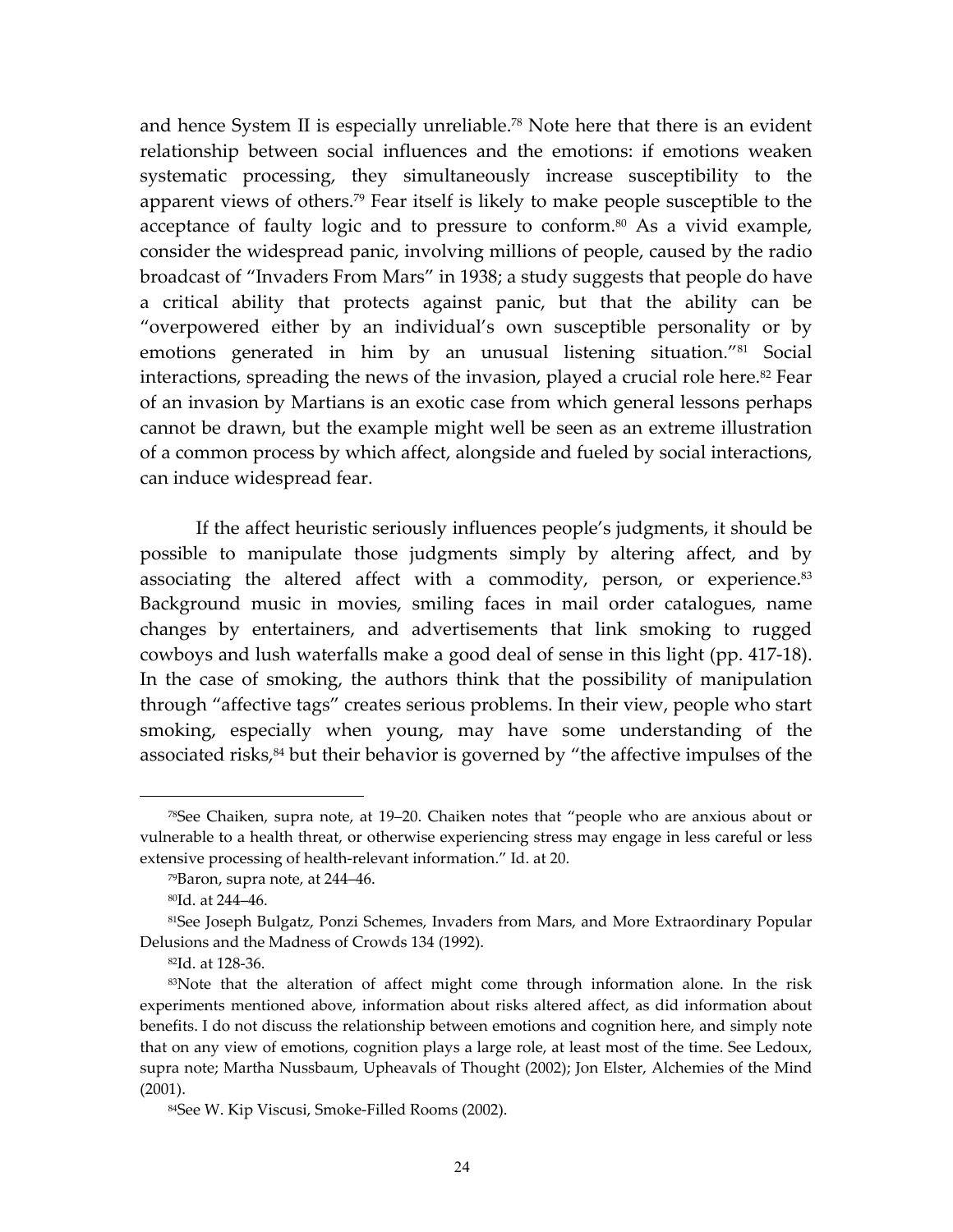moment, enjoying smoking as something new and exciting, a way to have fun with their friends" (p. 418). The authors think that smoking decisions reflect a failure of rationality, producing by a failure of the experiential system; this is a case in which the affect heuristic misfires. The point very much bears on public education campaigns decided to reduce smoking, $85$  and also on the question whether government has sufficient reason, in this context, for paternalism.

 The authors emphasize another point with important implications for risk regulation: When an outcome is accompanied by strong emotions, variations in probability have surprisingly little weight on people's decisions.<sup>86</sup> What matters are the images associated with the result. The point has received empirical confirmation in a study of people's willingness to pay to avoid electric shocks, or to be able to kiss favorite movie stars.<sup>87</sup> In one study, people's willingness to pay to avoid an electric shock varied little, depending on whether its probability was 1% or 99%[!88](#page-26-3) This point helps explain "why societal concerns about hazards such as nuclear power and exposure to extremely small amounts of toxic chemicals fail to recede in response to information about the very small probabilities of the feared consequences from such hazards" (p. xxx). With respect to hope, those who operate gambling casinos and state lotteries are well-aware of the underlying mechanisms. They play on people's emotions in the particular sense that they conjure up palpable pictures of victory and easy living. With respect to risks, insurance companies and environmental groups do exactly the same.<sup>89</sup>

<span id="page-26-0"></span><sup>85</sup>Of special interest is a project, run by high-school students in Illinois, designed to prevent young people from smoking. Their extremely successful advertising campaign was designed not to focus on the health risks associated with smoking, but to portray, in very vivid terms, the stupidity and self-destructiveness of smokers, not least in romantic settings. An unanticipated effect of the campaign was to lead smokers to quit, not merely to prevent them from starting. Christi Parsons, State dashes teens' edgy anti-smoking ad campaign, Chicago Tribune, June 25, 2002, p.1. Their motto: "Smoking Makes You Look Dumb." For general information, see http://www.idecide4me.com/

<span id="page-26-1"></span><sup>86</sup>I discuss some implications of this point in Cass R. Sunstein, Probability Neglect: Emotions, Worst Cases, and the Law, Yale LJ (forthcoming 2002).

<span id="page-26-2"></span><sup>87</sup>Yuval Rottenstreich and Christopher Hsee, Money, Kisses, and Electric Shocks: On the Affective Psychology of Probability Weighting, supra, at 176–88.

<span id="page-26-3"></span><sup>88</sup>See id. at 188, showing a willingness to pay \$7 to avoid a 1% risk and \$10 to avoid a 99% risk. Note that there was a large spread, on the basis of probability, for the less "affect-rich" loss of \$20, where the median willingness to pay was \$1 for a 1% chance of loss and \$18 for a 99% of loss. Id. at 188

<span id="page-26-4"></span><sup>89</sup> Slovc notes that with respect to products of all kinds, advertisers try to produce a good affect to steer consumers into a certain direction, often through the use of appealing celebrities, through cheerful scenes, or through the creation of an association between the product and the consumer's preferred self-image. See Slovic, The Affect Heuristic, supra.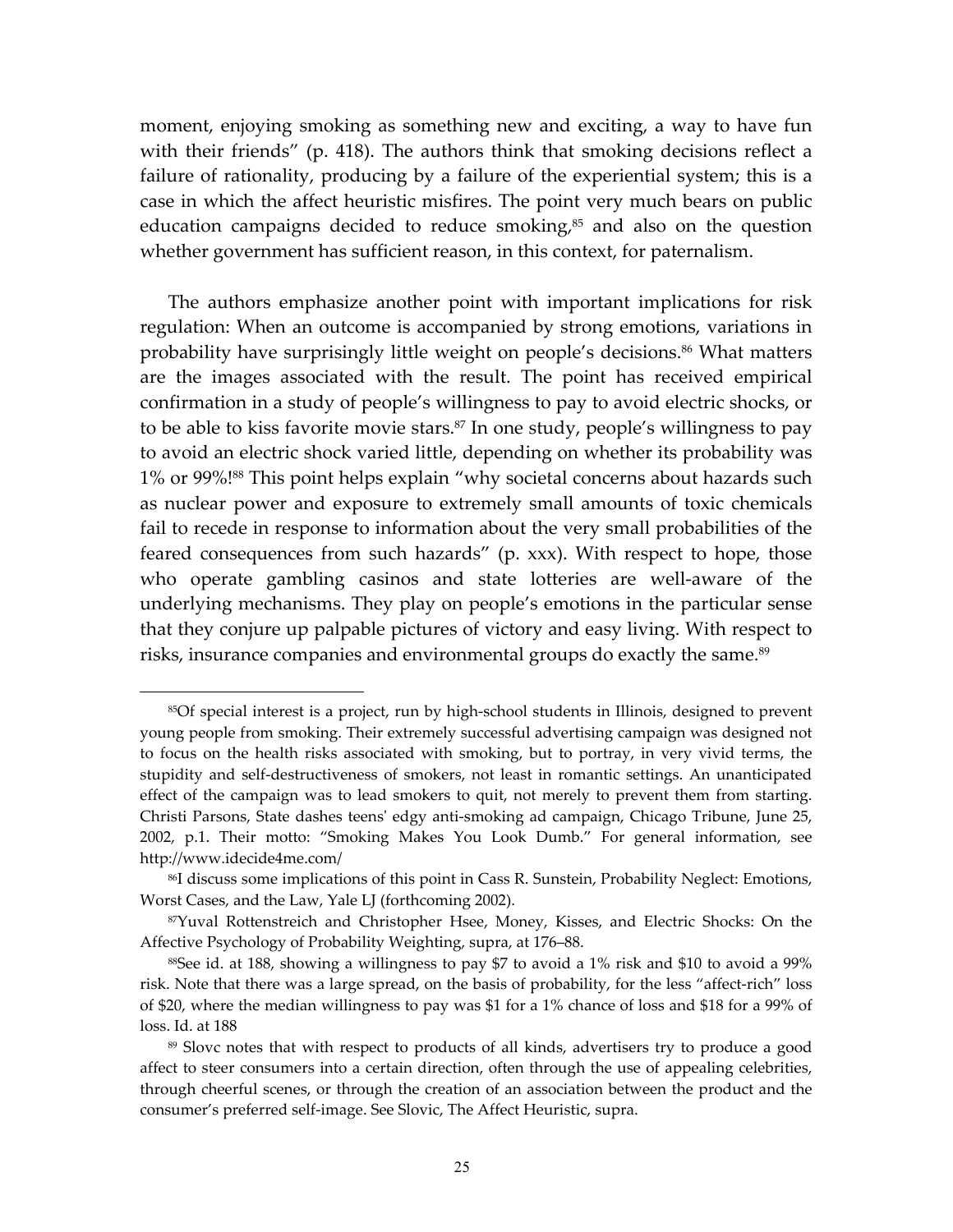It follows that if government is seeking to encourage people to avoid large risks, and to worry less over small risks, it might well attempt to appeal to their emotions, perhaps by emphasizing the worst-case scenario. With respect to a cigarette smoking, abuse of alcohol, reckless driving, and abuse of drugs, this is exactly what government occasionally attempts to do. It should be no surprise that some of the most effective efforts to control cigarette smoking appeal to people's emotions, by making them feel that if they smoke, they will be dupes of the tobacco companies or imposing harms on innocent third parties.<sup>90</sup> There is also an opportunity here to try to activate System II, by promoting critical scrutiny of reactions that are based on "affective ties" in cases in which people are neglecting serious risks or exaggerating them. Note here that "the latent anxieties conducive to panic may nevertheless be minimized if the critical abilities of people can be increased," and that education is "one of the greatest preventives of panic behavior."[91](#page-27-1)

#### **IV. Are People Unrealistically Optimistic?**

Thus far I have emphasized heuristics, which can lead to predictable errors, and which have accompanying biases. "Availability bias" exists, for example, when recall of examples makes people toward unrealistically high and unrealistically low assessments of risks. But the heuristics-and-biases literature also explores "pure" biases, in the form of tendencies to err that do not involve attribute substitution. An example is self-serving bias: People care about fairness, but their judgments about fairness are systematically biased in their own direction—a finding that helps to explain litigation behavior, including failures to settle.<sup>92</sup> One of the most intriguing and complex biases involves <u>optimism</u>.<sup>[93](#page-27-3)</sup> With respect to most of the hazards of life, people appear to be unrealistically optimistic. This claim is closely related to the suggestive, with prominent advocates in economics, that people may attempt to reduce cognitive dissonance by thinking that the risks they face are lower than they are in fact.<sup>94</sup> If people systematically understate risks, there is a serious problem for law and policy,

<span id="page-27-0"></span><sup>90</sup>See note supra; Lisa Goldman and Stanton Glantz, Evaluation of Antismoking Advertising Campaigns, 279 Journal of the American Medical Association 772 (1998).

<span id="page-27-1"></span><sup>91</sup>Hadley Cantril, The Invasion From Mars: A Study in the Psychology of Panic 204 (2d ed. 1966).

<span id="page-27-2"></span><sup>92</sup>See Linda Babcock and George Loewenstein, Explaining Bargaining Impasse: The Role of Self-Serving Biases, 11 J Econ Persp 109 (1997).

<span id="page-27-4"></span><span id="page-27-3"></span><sup>93</sup>See Shelley Taylor, Positive Illusions (1989).

<sup>94</sup>See George Akerlof, The Economic Consequences of Cognitive Dissonance, in An Economic Theorist's Book of Tales (19XX).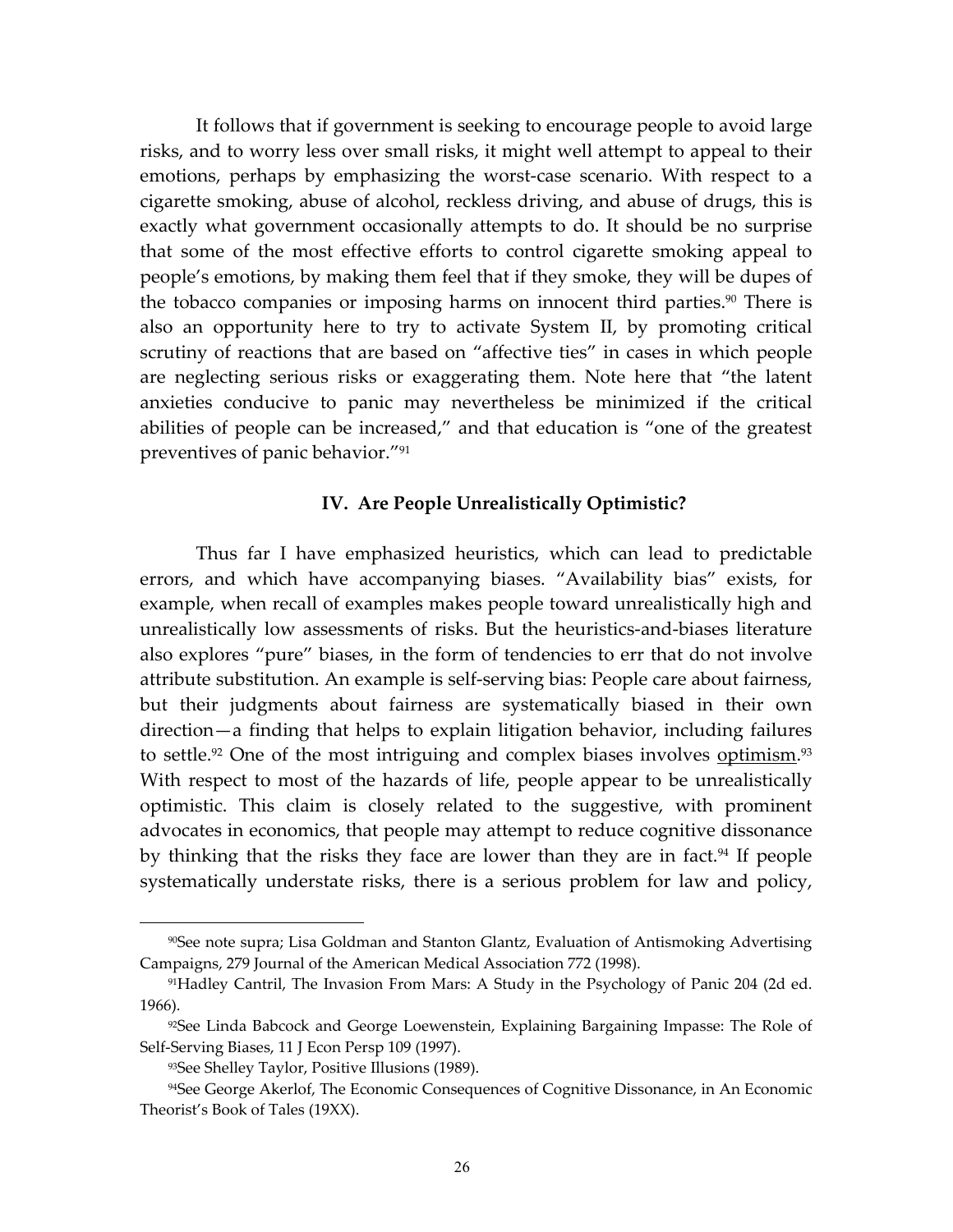and a serious problem too for those who accept the rational actor model in the social sciences. At a minimum, efforts should be able to increase information, so that when people run risks, they do so with knowledge of what they are doing. And if such efforts are unsuccessful, and if optimistic bias is intransigent, perhaps people should be blocked from running certain risks entirely.

#### **A. Evidence**

The most well-documented findings of optimism involve relative (as opposed to absolute) risk. About 90% of drivers think that they are safer than the average driver and less likely to be involved in a serious accident.<sup>95</sup> People generally think that they are less likely than other people to be divorced, to have heart disease, to be fired from a job, to be divorced, and much more.<sup>96</sup> At first glance, a belief in relative immunity from risk seems disturbing, but by itself this finding does not establish that people underestimate the risks that they actually face. Perhaps people have an accurate understanding of their own statistical risks even if they believe, wrongly, that other people are more vulnerable than they are. The "above average" effect might well coexist with largely accurate assessments of abilities and susceptibilities.<sup>97</sup> With respect to absolute risk, the evidence for unrealistic optimism is less clear, as Daniel Armor and Shelley Taylor show in their contribution to this collection. For significant and personally relevant events, including unwanted pregnancy, people show an accurate understanding of their susceptibility (p. 335). With respect to some lowprobability events, including life-threatening risks such as AIDS, people actually tend to overestimate their own susceptibility, and in that sense seem to show pessimistic bias (id.).<sup>98</sup> One survey finds general overestimates of personal risk levels for such hazards as breast cancer (where women rate their actual risk as 40%, with the actual risk being roughly 10%); prostate cancer (where men rank their actual risk as 40%, with the actual risk again being roughly 10%); lung

<span id="page-28-1"></span><span id="page-28-0"></span><sup>95</sup>See Shelley Taylor, Positive Illusions 10 (1989).

<sup>%</sup>See Neil D. Weinstein, Unrealistic Optimism About Future Life Events, 39 J Personality & Soc. Psychol. 806 (1980); Neil D. Weinstein, Unrealistic Optimism About Susceptibility to Health Problems, 10 J. Behav. Med 481 (1987); Christine Jolls, Behavioral Economic Analysis of Redistributive Legal Rules, in Behavioral Law and Economics 288, 291 (Cass R. Sunstein ed. 2000).

<span id="page-28-3"></span><span id="page-28-2"></span><sup>97</sup>See W. Kip Viscusi, Smoke-Filled Rooms 162–66 (2002).

<sup>98</sup>Armor and Taylor doubt this conclusion, suggesting that "these estimates may simply reflect difficulties interpreting and reporting extreme possibilities" (p, 335).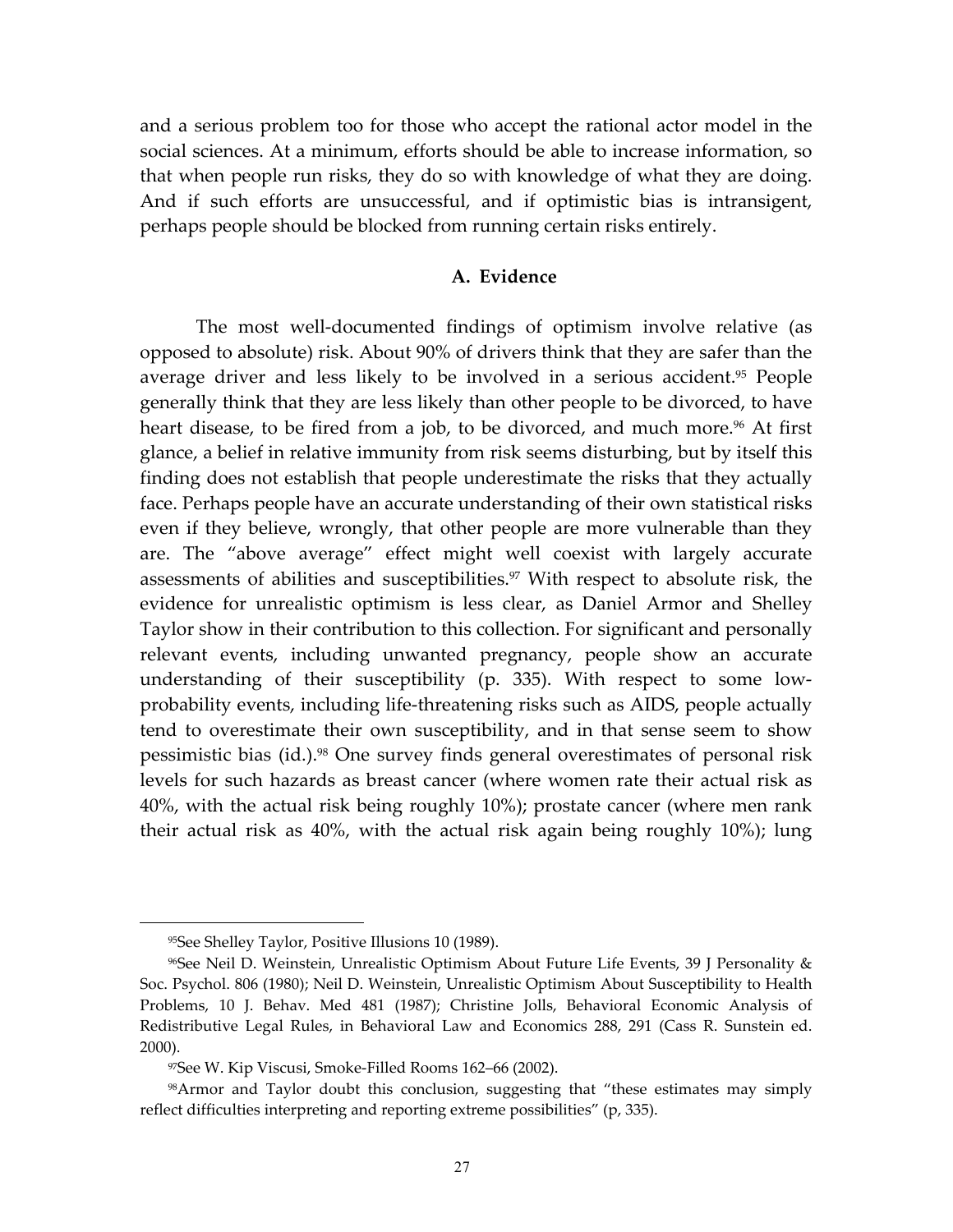cancer (estimated at 35%, compared to an actual risk of under 20%); and stroke (estimated at  $45\%$ , compared to an actual risk of roughly  $20\%$ ).<sup>[99](#page-29-0)</sup>

But in many domains, people do underestimate their statistical risk. For example, professional financial experts consistently overestimate likely earnings, and business school students overestimate their likely starting salary and the number of offers that they will receive (pp. 334-35). People also underestimate their own likelihood of being involved in a serious automobile accident,<sup>100</sup> and their own failure to buy insurance for floods and earthquakes is at least consistent with the view that people are excessively optimistic.[101 T](#page-29-2)he evidence of optimistic bias, both relative and absolute, is sufficient to raise questions about informational and regulatory interventions.

#### **B. Debiasing?**

Neil Weinstein and William Klein explore a variety of apparently promising strategies to reduce optimistic bias with respect to relative risk.[102 T](#page-29-3)he punch line? None of these strategies worked, not even a little. One study, for example, asked people to generate their own list of personal "factors" that might either increase or decrease their risk of developing a weight problem or a drinking problem. The authors hypothesized that an identification of factors would decrease optimistic bias in many cases; but no such effect was observed. Nor was optimistic bias reduced by asking participants to read about major risk factors for certain hazards, to report their standing with respect to these factors, and to offer an overall risk estimate after responding to the list of factors. The authors conclude that "health campaigns emphasizing high-risk targets (such as smoking interventions that show unattractive pictures of smokers) and campaigns conveying information about undesirable actions (as with pamphlets listing factors that raise the risk for a particular health problem) may unwittingly worsen the very biases they are designed to reduce" (p. 323).

As the authors note, one intervention has been found to reduce optimistic bias: Giving people information about their own standing on risk factors or about their peers' standing on risk factors. But they observe, sensibly enough,

<span id="page-29-0"></span><sup>99</sup>See Humphrey Taylor, Perceptions of Risks, available at

http://www.harrisinteractive.com/harris\_poll/index.asp?PID=44.

<span id="page-29-1"></span><sup>100</sup>Jolls, supra note, at 291.

<span id="page-29-3"></span><span id="page-29-2"></span><sup>101</sup>Id.

<sup>&</sup>lt;sup>102</sup>Neil D. Weinstein and William Klein, Resistance of Personal Risk Perceptions to Debiasing Intervention, p. 313.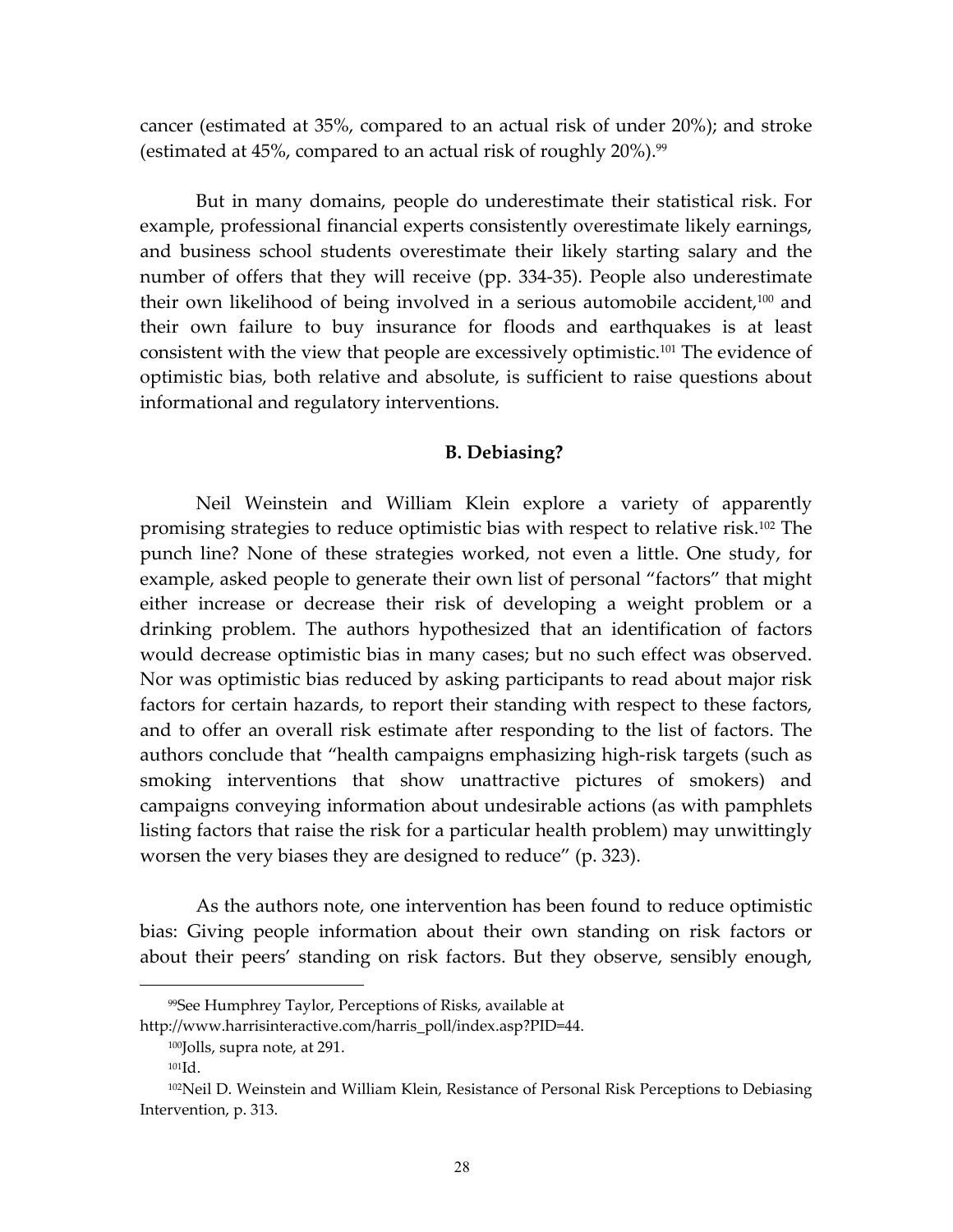that it is not easy to adapt this information to media campaigns designed to improve human health. This is a valuable paper, in part because it adds to stillemerging literature on the possibility of debiasing (or the activation of System II). But because the focus is on the "above average" effect, the findings do not offer clear guidance about campaigns designed to give people a better sense of the statistical reality. It would be valuable to learn much more about that topic.

#### **C. Optimistic Fools?**

In their extremely illuminating paper, David Armour and Shelley Taylor are concerned with some obvious puzzles: If people are excessively optimistic, why don't they pursue ambitious goals recklessly, and blunder? Why don't alert people—psychologists? entrepreneurs?—take systematic advantage of human optimism? This is what Armor and Taylor see as the "dilemma of unrealistic optimism"—the likelihood that if real, this bias would produce extremely serious harmful effects. Perhaps unrealistic optimism does lead to real-world harms.<sup>103</sup> But if optimism were as widespread as some research, we should probably see far more recklessness and failure than we generally observe.

The authors resolve the dilemma by giving a more refined sense of the nature of optimistic bias. In their view, people are not indiscriminately or blindly optimistic. Their predictions are usually within reasonable bounds (p. 346). People are less likely to be optimistic when the consequences of error are severe (p. 339)—suggesting that people may not, because of optimistic bias, risk their lives and their health. In addition, optimism decreases if the outcome will be known in the near future; when performance will occur and be evaluated quickly, people's predictions become more accurate (id.). Optimism also decreases when people are in a predecisional state of deliberation. When people are choosing among goals, or among possible courses of action, the bias is attenuated, and it increases again only after people have selected goals and begin to implement their plans (p. 340). There is also evidence that optimistic bias, when it exists, can be adaptive, $104$  leading to (almost) self-fulfilling policies, increasing the likelihood of success (p. 341).

<span id="page-30-0"></span><sup>&</sup>lt;sup>103</sup>For a suggestion to this effect in an interesting context, see Robert Frank and Philip Cook, The Winner-Take-All Society (1995). On excessive optimism among entrepreneurs, see Avishalom Tor, The Fable of the Bees, Michigan Law Review (forthcoming 2002).

<span id="page-30-1"></span><sup>104</sup>A general treatment is Shelley Taylor, Positive Illusions (1995).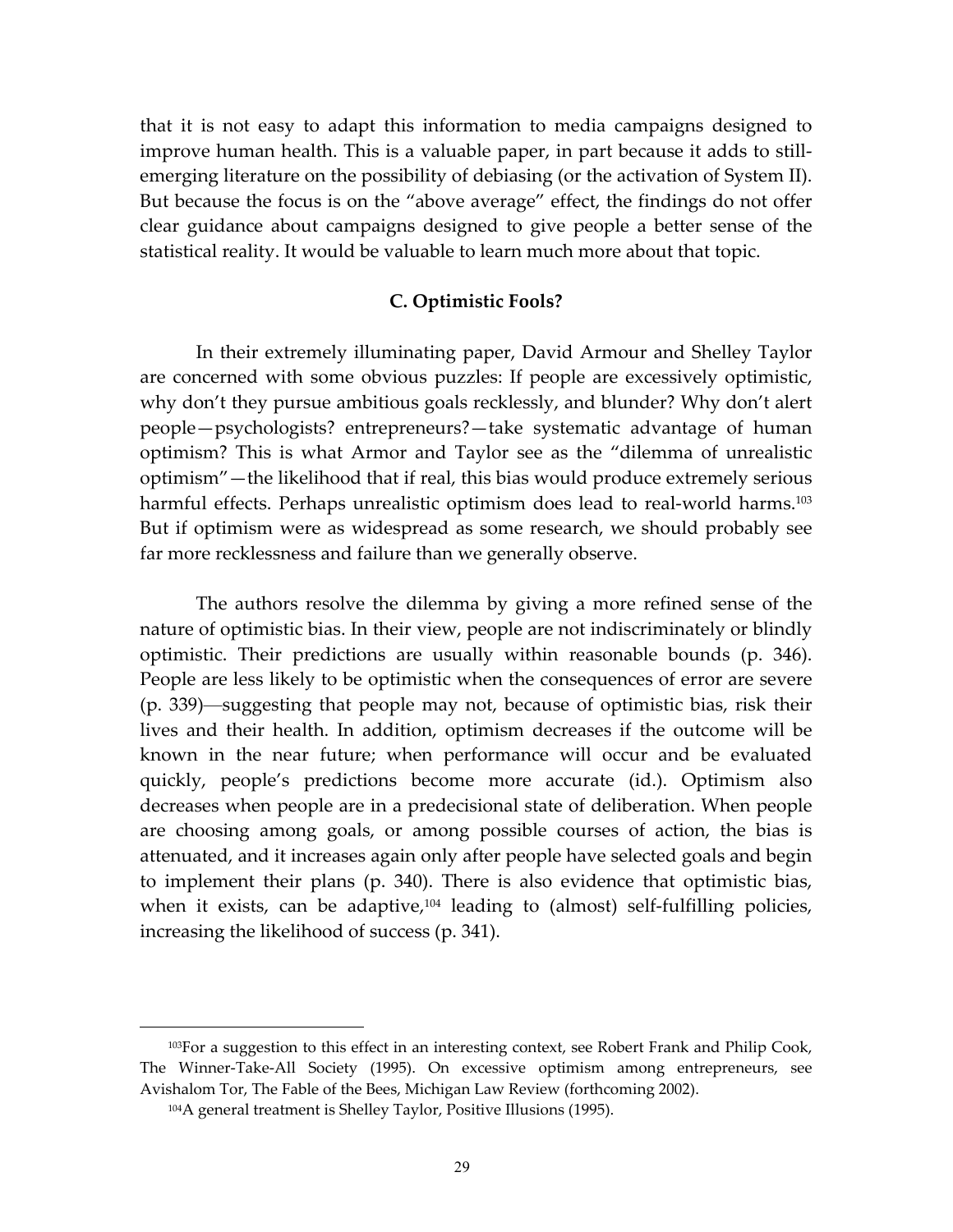These claims very much bear on the role of law, and provide good reason to question the view that optimistic bias provides a good reason for paternalistic interventions. To be sure, we know enough about optimistic bias to give serious consideration to informational campaigns to ensure that people will not have an inflated belief in their own immunity. In the context of smoking, statistical knowledge of risks<sup>105</sup> might be inadequate if people believe themselves relatively immune.[106](#page-31-1) But in view of the arguments by Armor and Taylor, the idea that paternalism is generally justified by optimistic bias must be regarded as an unproven speculation. If people are not excessively optimistic when the consequences of error are severe, if the bias is small or nonexistent when decisions are actually being made, and if people overstate low-probability risks, there may be no problem for the law to correct.

#### **V. Moral Heuristics?**

The chapters in this book are almost entirely concerned with how people resolve questions of fact. This should not be surprising. The heuristics-and-biases literature was originally focused on issues of probability, and while many of the chapters go beyond that topic, they do not much deal with normative question with the role of heuristics in informing judgments about morality and politics.<sup>107</sup> It is natural to wonder whether the rules of morality also have heuristics (isn't that inevitable?), and whether the normative judgments involved in law and politics are also prone to heuristics, or to rapid System I assessments and to possible System II override.

We can imagine some very ambitious claims here. On one view, much of everyday morality, nominally concerned with fairness, should be seen a set of heuristics for the real issue, which is how to promote utility.<sup>108</sup> Armed with psychological findings, utilitarians might be tempted to claim that ordinary moral commitments are a set of mental shortcuts that generally work well, but

<span id="page-31-1"></span><span id="page-31-0"></span><sup>105</sup>See Viscusi, supra note.

<sup>106</sup>See J.Z. Ayanian and P.D. Cleary, Perceived Risks of Heart Disease and Cancer Among Cigarette Smokers, 281 JAMA 1019, 1020–21 (1999) (finding that most smokers think that their risks are average or below average). Optimistic bias is raised in this context in Paul Slovic, Smoking; but see Viscusi, supra note.

<span id="page-31-2"></span><sup>&</sup>lt;sup>107</sup>An exception is the suggestive discussion by Philip Tetlock, who urges that many people believe in "taboo tradeoffs," and that we might see such people not as defective intuitive economists, but as defenders of sacred values. See Philip Tetlock, Intuitive Politicians, Theologians, and Prosecutors, 582, 596–98.

<span id="page-31-3"></span><sup>108</sup>See Jonathan Baron, Judgment Misguided: Intuition and Error in Public Decision Making (1998).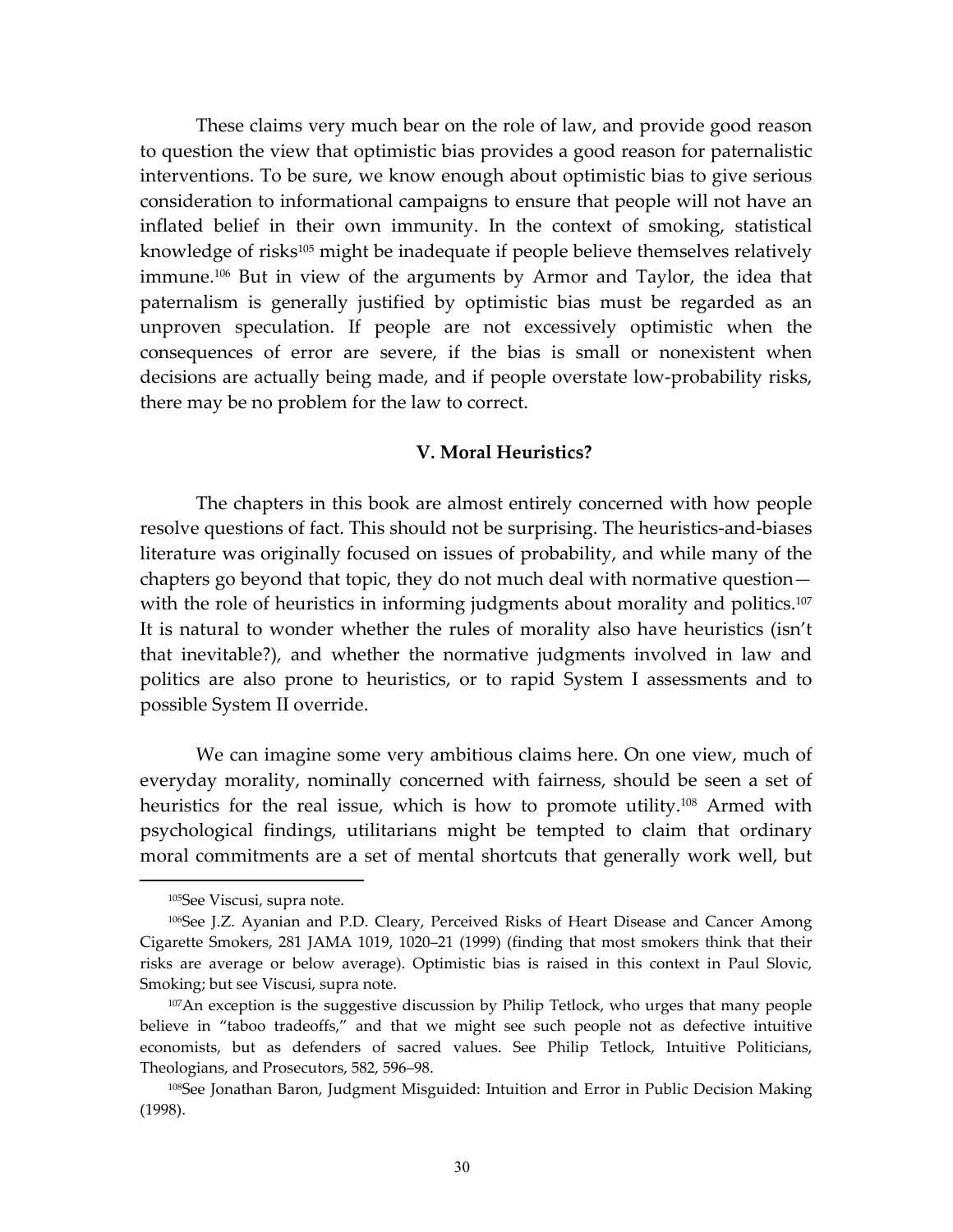that also produce severe and systematic errors. (Is retribution a cognitive error? Is Kantianism?) For their part, deontologists could easily turn the tables. Deontologists might well claim that the rules recommended by utilitarians are consistent, much of the time, with what morality requires -- but also that utilitarianism, taken seriously, produces bad mistakes in some cases. And indeed, many debates about deontologists and utilitarians involve claims, by one or another side, that the opposing view leads to results that are inconsistent with widespread intuitions and should be rejected for that reason. Unfortunately, these large debates are unlikely to be tractable, simply because utilitarians and deontologists are most likely to be unconvinced by the suggestion that their defining commitments are biases or mere heuristics. But in some particular cases, we might be able to make some progress by entertaining the hypothesis that some widely accepted rules of morality are heuristics. Consider, for example, the idea that one should "never lie" or "never steal"—good rules of thumb, certainly, but injunctions that badly misfire when the lie, or the theft, is needed to protect the deaths of innocent people.[109](#page-32-0) I deal here with several possibilities that relate directly to law.

1. Pointless punishment. People's intuitions about punishment seem quite disconnected with the consequences of punishment, in a way that suggests a moral heuristic may well be at work. Consider, for example, an intriguing study of people's judgments about penalties in cases involving harms from vaccines and birth control pills.<sup>110</sup> In one case, subjects were told that the result of a higher penalty would be to make companies try harder to make safer products. In an adjacent case, subjects were told that the consequence of a higher penalty would be to make the company more likely to stop making the product, with the result that less safe products would be on the market. Most subjects, including a group of judges, gave the same penalties in both cases. Can this outcome be defended in principle? Perhaps it can, but I think it is far more sensible to think that people are operating under a heuristic, to the effect that penalties should be a

<span id="page-32-0"></span><sup>109</sup>Note rule-utilitarian defense of these ideas: They might misfire in particular cases, but it might be best for people to treat them as firm rules, because a case-by-case inquiry would prove even more errors. If people ask whether the circumstances warrant an exception to the prohibition on lying or stealing, there might well be excessive or self-serving lying and stealing. The strong voice of conscience—calling for adherence to what I am calling moral heuristics even in cases in which they badly misfire—probably serves some valuable social functions. For human beings, a decision to go right to the issue of consequences, without firm moral rules of thumb, would likely produce serious problems.

<span id="page-32-1"></span><sup>110</sup>Jonathan Baron and Ilana Ritov, Intuitions About Penalties and Compensation in the Context of Tort Law, 7 J Risk and Uncertainty 17 (1993)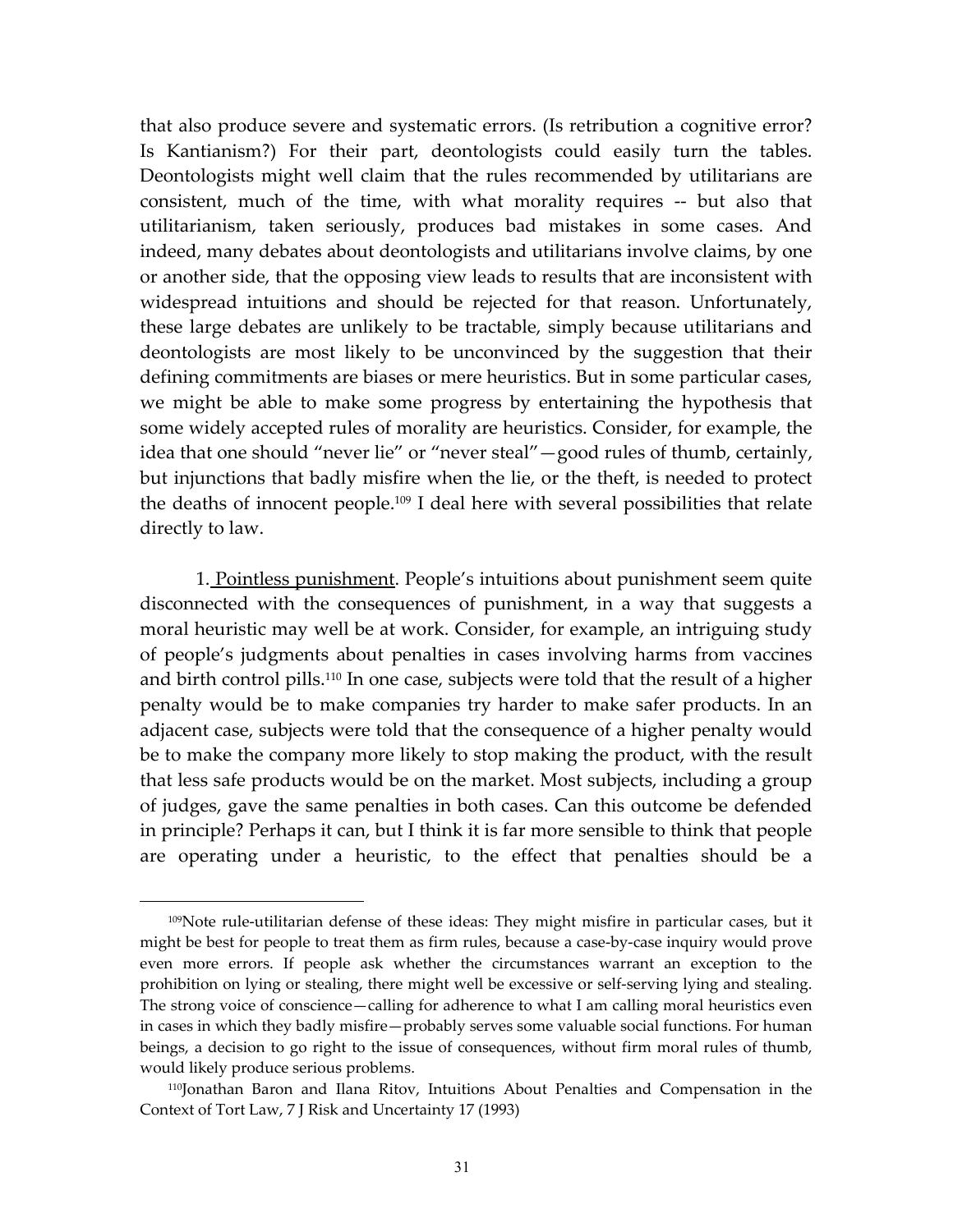proportional response to the outrageousness of the act, and should not be based on consequential considerations.

If this claim seems too adventurous, consider a similar test of punishment judgments, which asked subjects, including judges and legislators, to choose penalties for dumping hazardous waste[.111](#page-33-0) In one case, the penalty would make companies try harder to avoid waste. In another, the penalty would lead companies to cease making a beneficial product. Most people did not penalize companies differently in the two cases. Perhaps most strikingly, people preferred to require companies to clean up their own waste, even if the waste did not threaten anyone, instead of spending the same amount to clean up far more dangerous waste produced by another, now-defunct company. It is at least plausible to think that in thinking about punishment, people use a simple heuristic, the now-familiar outrage heuristic. This heuristic produces reasonable results in most circumstances, but in some cases, it seems to me to lead to systematic errors.

2. Aversion to cost-benefit analysis. An automobile company is deciding whether to take certain safety precautions for its cars. In deciding whether to do so, it conducts a cost-benefit analysis, in which it concludes that certain precautions are not justified—because, say, they would cost \$100 million and save only four lives, and because the company has a "ceiling" of \$10 million per lives saved (a ceiling that is, by the way, significantly higher than the amount the Environmental Protection Agency uses for a statistical life). How will ordinary people react to this decision? The answer is that they will not react favorably[.112](#page-33-1) In fact they tend to punish companies that base their decisions on cost-benefit analysis, even if a high valuation is placed on human life. By contrast, they do not much punish companies that are willing to impose a "risk" on people[.113](#page-33-2) What underlies these moral judgments?

A careful look raises the possibility that when people disapprove of trading money for risks, they are generalizing from a set of moral principles that are generally sound, and even useful, but that work poorly in some cases. Consider the following moral principle: Do not knowingly cause a human death.

<span id="page-33-0"></span><sup>111</sup>Jonathan Baron et al., Attitudes Toward Managing Hazardous Waste, 13 Risk Analysis 183 (1993).

<span id="page-33-2"></span><span id="page-33-1"></span><sup>112</sup>See W. Kip Viscusi, Corporate Risk Analysis: A Reckless Act?, Stan L Rev (2000).

<sup>113</sup>See id. See also See Philip Tetlock, Coping With Tradeoffs, in Elements of Reason: Cognition, Choice, and the Bounds of Rationality 239, Arthur Lupia et al. eds. (Cambridge: Cambridge University Press, 2000)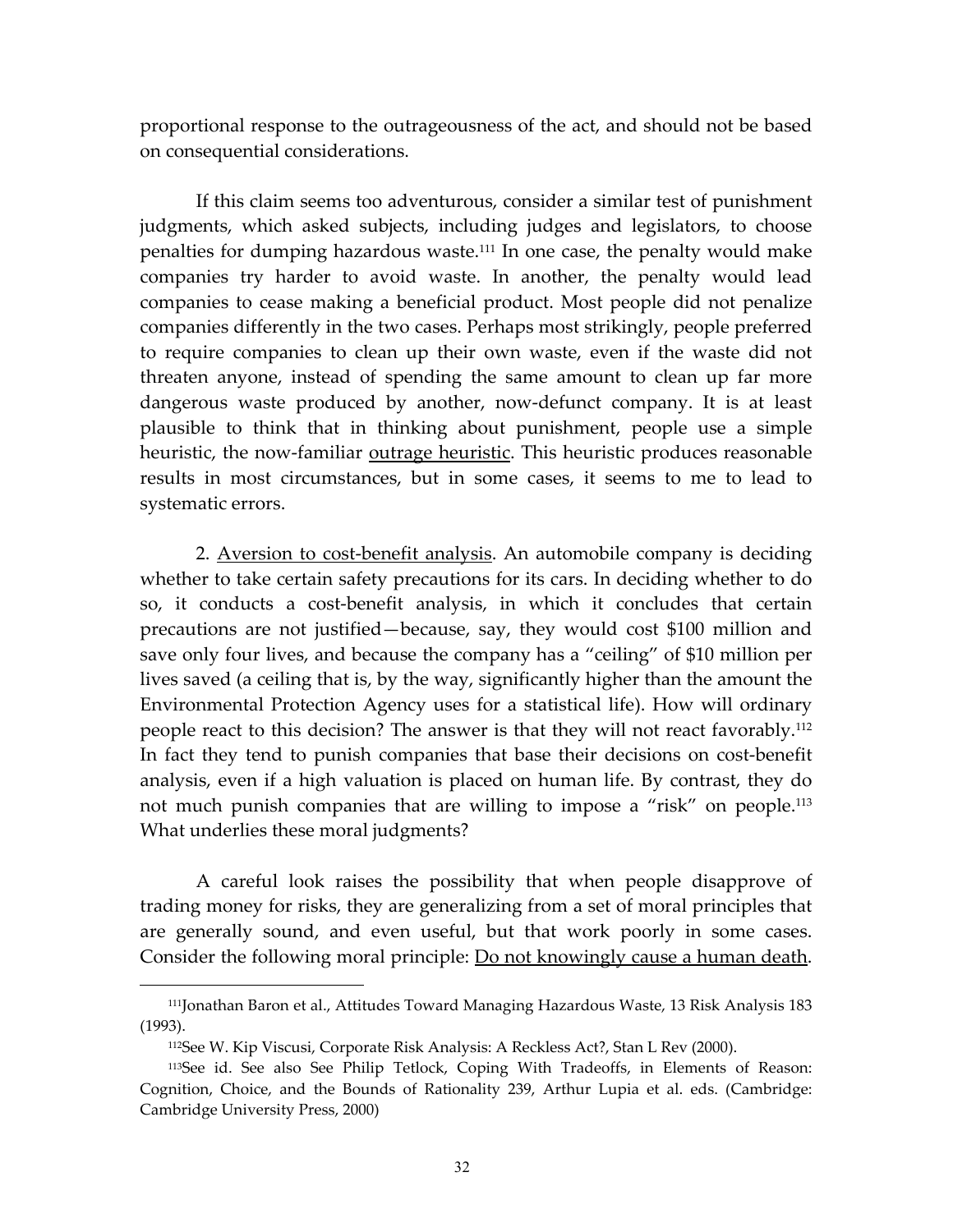People disapprove of companies that fail to improve safety when they are fully aware that deaths will result—whereas people do not disapprove of those who fail to improve safety while appearing not to know, for certain, that deaths will ensue. When people object to risky action taken after cost-benefit analysis, it seems to be partly because that very analysis puts the number of expected deaths squarely "on screen."<sup>114</sup> Companies that fail to do such analysis, but that are aware that a "risk" exists, do not make clear, to themselves or to jurors, that they caused deaths with full knowledge that this was what they were going to do. People disapprove, above all, of companies that cause death knowingly.

I suggest, then, that a genuine heuristic is at work, one that imposes moral condemnation on those who knowingly engage in acts that will result in human deaths. The problem is that it is not always unacceptable to cause death knowingly, at least if the deaths are relatively few and an unintended byproduct of generally desirable activity. If government allows new highways to be built, it will know that people will die on those highways; if government allows new power plants to be built, it will know that some people will die from the resulting pollution; if companies produce tobacco products, and if government does not ban those products, hundreds of thousands of people will die; the same is true for alcohol. Much of what is done, by both industry and government, is likely to result in one or more deaths. Of course it would make sense, in most or all of these domains, to take extra steps to reduce risks. But that proposition does not support the implausible claim that we should disapprove, from the moral point of view, of any action taken when deaths are foreseeable.

I do believe that it is impossible to vindicate, in principle, the widespread social antipathy to cost-benefit balancing. But to adapt a claim about the representativeness heuristic by Stephen Jay Gould (p. 68), "a little homunculus in my head continues to jump up and down, shouting at me" that corporate costbenefit analysis, trading dollars for a known number of deaths, is morally unacceptable. The voice of the homunculus, I am suggesting, is not the result of conscience, but instead of a crude but quite tenacious moral heuristic.

3. Acts and omissions. There has been much discussion of whether and why the distinction between acts and omissions might matter for law and policy. In one case, for example, a patient might ask a doctor not to provide life-

<span id="page-34-0"></span><sup>114</sup>It is also the case that explicit trading of money for lives is strongly disfavored, see Tetlock, supra note. I am hypothesizing that some of this effect, and possibly a great deal of it, comes from the fact that someone has knowingly engaged in action that will result in deaths.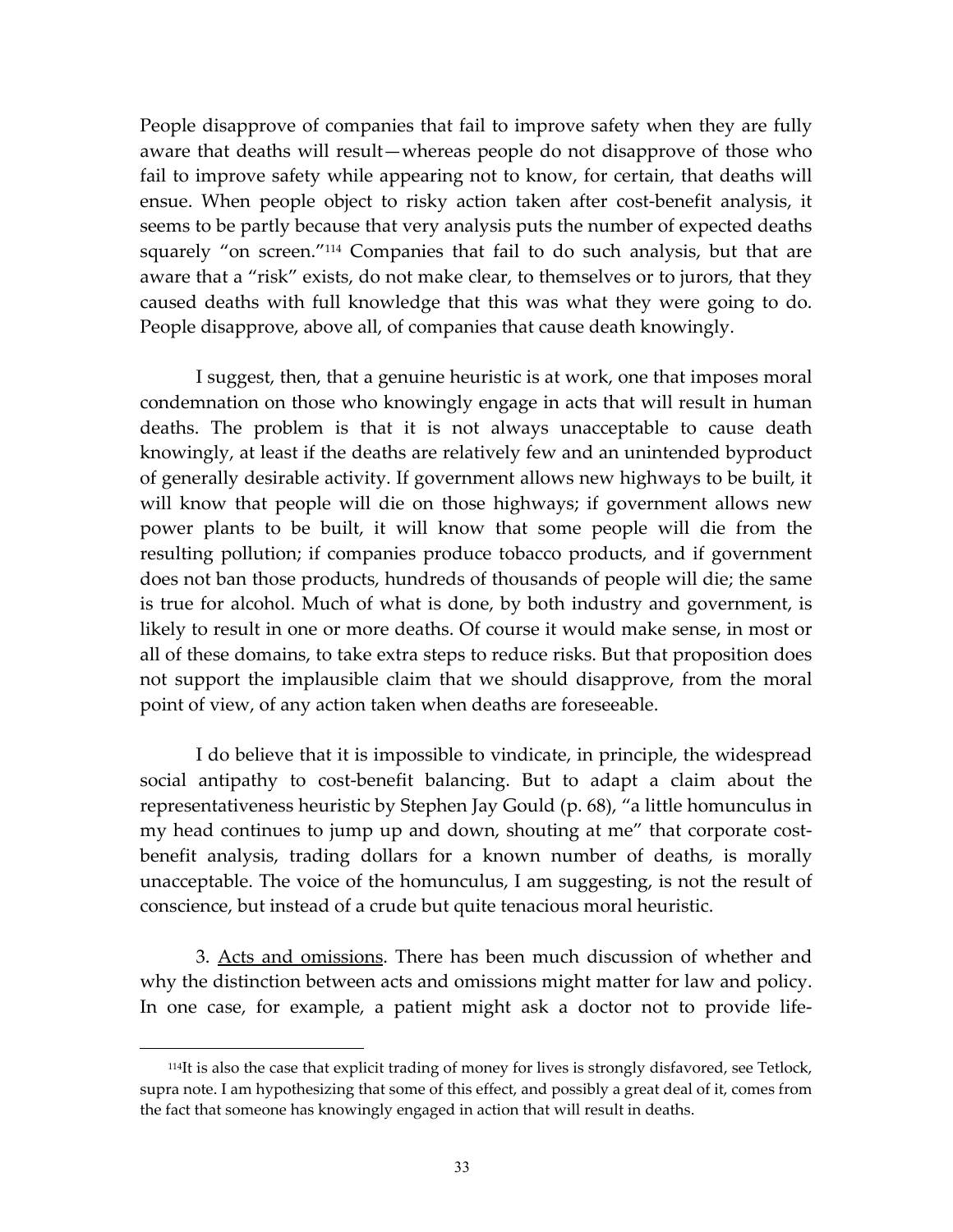sustaining equipment, thus ensuring the patient's death. In another case, a patient might ask a doctor to inject a substance that will immediately end the patient's life. People seem to have a strong moral intuition that the failure to provide life-sustaining equipment, and even the withdrawal of such equipment, is acceptable and legitimate -- but that the injection is morally abhorrent. And indeed constitutional law reflects judgments to this effect[.115](#page-35-0) But what is the morally relevant difference?

It is worth considering the possibility that the action-omission distinction operates as a heuristic for the more complex and difficult assessment of the moral issues at stake. From the moral point of view, harmful acts are generally worse than harmful omissions, in terms of both the state of mind of the wrongdoer and the likely consequences of the wrong. But harmful acts are not always worse than harmful omissions, and the moral puzzles arise when life, or a clever interlocutor, comes up with a case in which there is no morally relevant distinction between acts and omissions, but when moral intuitions strongly suggest that there must be such a difference. In such cases, we might hypothesize that moral intuitions reflect an overgeneralization of principles that usually make sense—but that fail to make sense in the particular case.[116](#page-35-1) In other words, moral intuitions reflect System I and they need to be corrected by System II. I believe that the persistent acceptance of withdrawal of life-saving equipment, alongside persistent doubts about euthanasia, is a demonstration of the point.

Consider in this regard the dispute over two well-known problems in moral philosophy.<sup>117</sup> The first, called the trolley problem, asks people to suppose that a runaway trolley is headed for five people, who will be killed if the trolley continues on its current course. The question is whether you would throw a switch that would move the trolley onto another set of tracks, killing one person rather than five. Most people would throw the switch. The second, called the footbridge problem, is the same as that just given, but with one difference: the only way to save the five is to throw a stranger, now on a footbridge that spans the tracks, into the path of the trolley, killing that stranger but preventing the trolley from reaching the others. Most people will not kill the stranger. But what is the difference between the two cases, if any? A great deal of philosophical work has been done on this question, much of it trying to suggest that our firm

<span id="page-35-1"></span><span id="page-35-0"></span><sup>115</sup>See Washington v. Glucksberg.

<sup>116</sup>See Jonathan Baron, Nonconsequentialist Decisions, in 17 Behavioral and Brain Sciences 1 (1994).

<span id="page-35-2"></span><sup>117</sup>See Joshua Greene et al., An fMRI Investigation of Emotional Engagement in Moral Judgment, 293 Science 2105 (2001).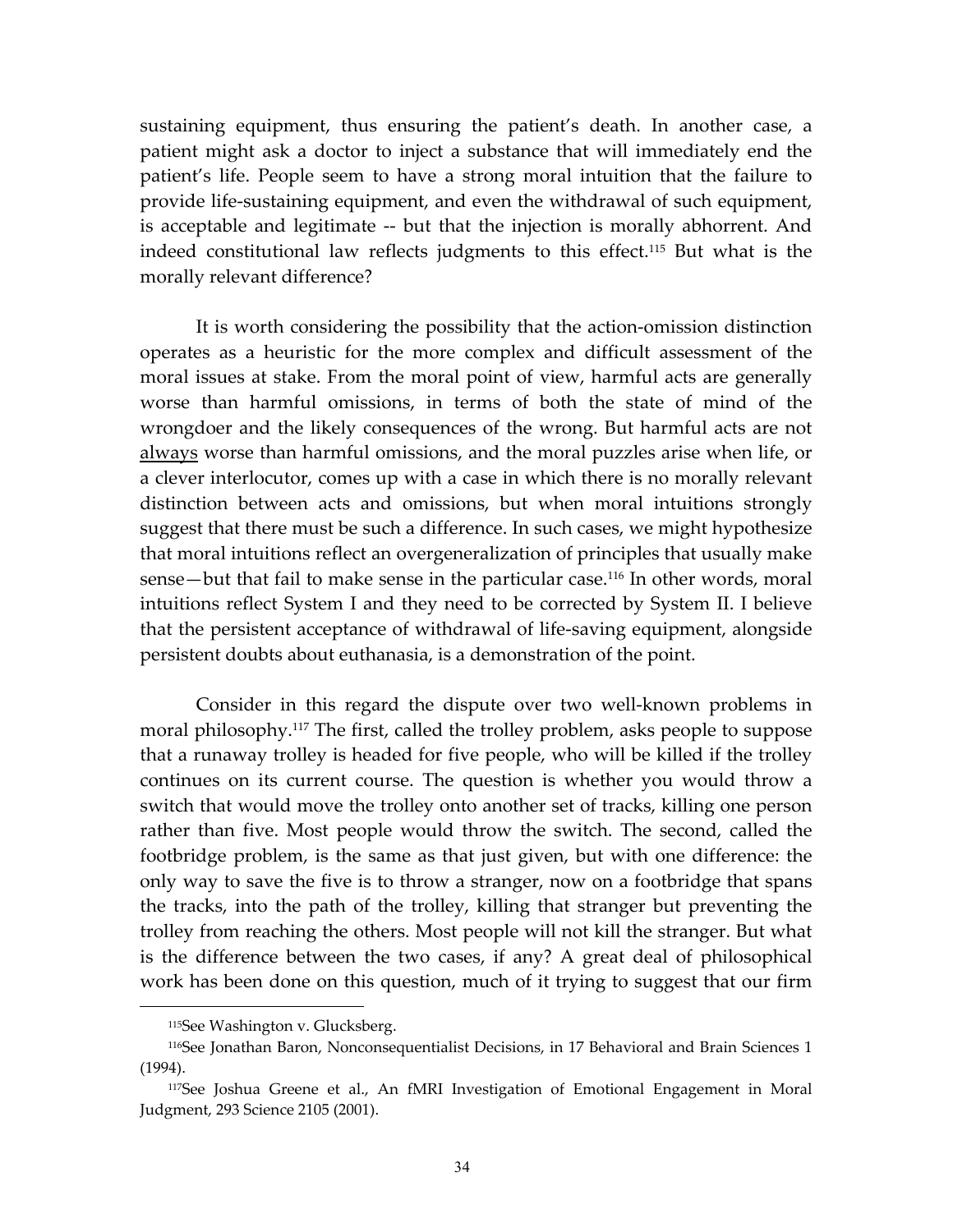intuitions can indeed be defended in principle. Let me suggest a simpler answer. As a matter of principle, there is no difference between the two cases. People's different reactions are based on moral heuristics which condemn the throwing of the stranger but support the throwing of the switch. These heuristics generally point in the right direction. But they misfire in drawing a distinction between the two cases. In this sense, the action-omission distinction leads to systematic errors.

Is there anything to be said to those who believe that their moral judgments, distinguishing the trolley and footbridge problems, are entirely reflective, and reflect no heuristic at all? Consider an intriguing experiment, designed to see how the human brain responds to the two problems. The authors do not attempt to answer the moral questions in principle, but they find "that there are systematic variations in the engagement of emotions in moral judgment,"<sup>118</sup> and that brain areas associated with emotion are far more active in contemplating the footbridge problem than in contemplating the trolley problem[.119](#page-36-1) As in the case of fear, where an identifiable region of the brain makes helpfully immediate but not entirely reliable judgments,<sup>120</sup> and where other, also identifiable regions can supply correctives, so too, perhaps, in the context of morality and law.

4. Betrayals. To say the least, people do not like to be betrayed. A betrayal of trust is likely to produce a great deal of outrage. If a babysitter neglects a child, or if a security guard steals from his employer, people will be angrier than if the identical acts were performed by someone in whom trust has not been reposed. So far, perhaps, so good. And it should not be surprising that people will favor greater punishment for betrayals than for otherwise identical crimes.<sup>121</sup> Perhaps the disparity could be justified on the ground that the betrayal of trust is an independent harm, one that warrants greater deterrence and retribution—a point that draws strength from the fact that trust, once lost, is not easily regained. But consider a finding that is harder to explain: People are especially averse to risks of death that come from products designed to promote safety, so much so that people have been found to prefer a greater chance of dying, as a result of accidents from a crash, to a significantly lower chance of dying in a crash as a result of a malfunctioning air bag.[122](#page-36-4) Indeed, "most people are willing to double

<span id="page-36-0"></span><sup>118</sup>Id. at 2106,

<span id="page-36-1"></span><sup>119</sup>Id.

<span id="page-36-2"></span><sup>120</sup>See Ledoux, supra note.

<span id="page-36-3"></span><sup>&</sup>lt;sup>121</sup>See Jonathan Koehler and Andrew Gershoff, Betrayal Aversion (2000).

<span id="page-36-4"></span> $122$ Id.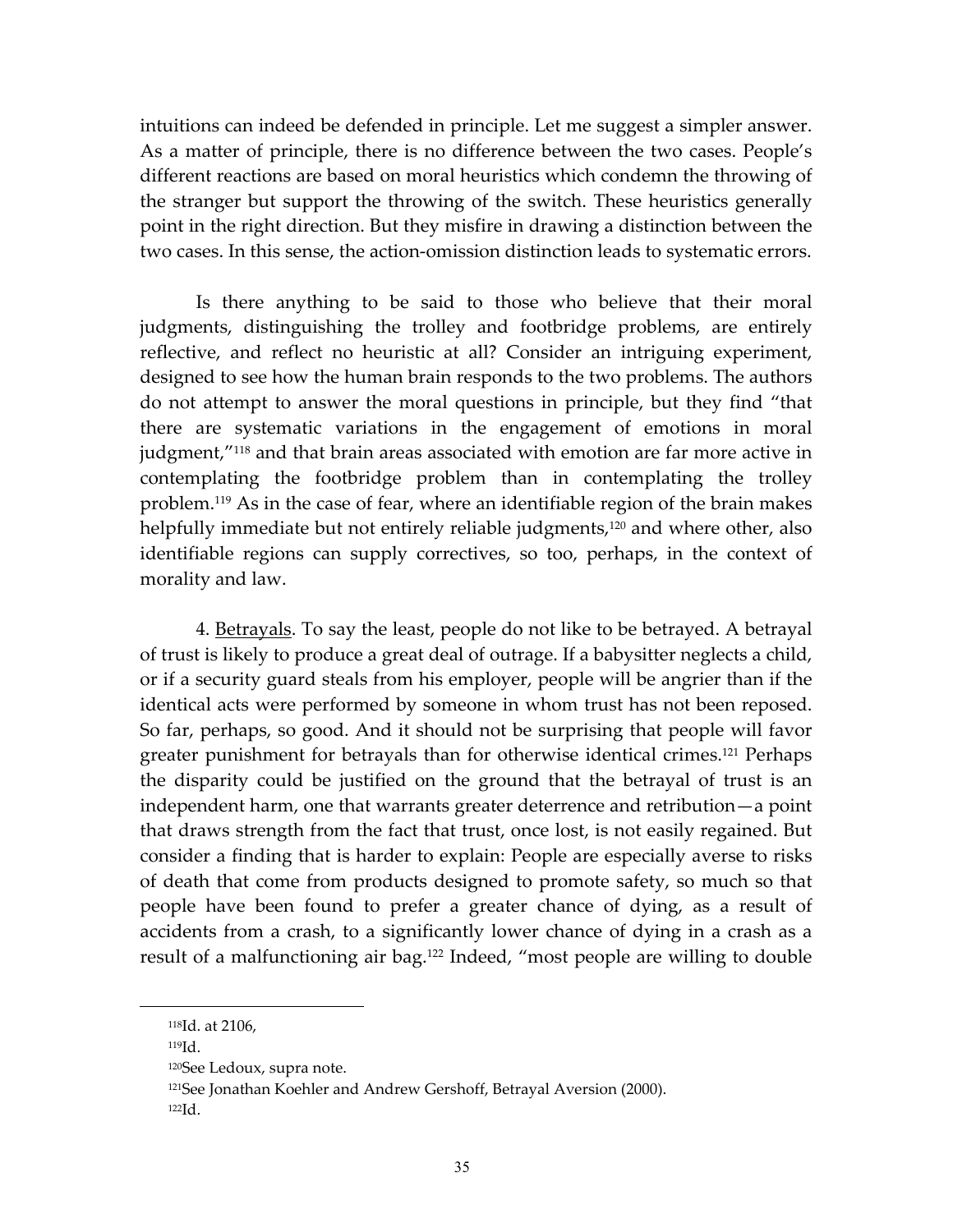their chance of dying to avoid incurring a very small chance of dying via betrayal."[123](#page-37-0)

What explains this seemingly bizarre and self-destructive preference? I suggest that a heuristic is at work: Punish, and never reward, betrayals of trust. The heuristic generally works well. But it misfires in some cases, as when those who deploy it end up increasing the risks they themselves face. An air bag is not a security guard or a babysitter, endangering those whom they have been hired to protect. It is a product, to be chosen if it decreases aggregate risks. If an air bag makes people safer on balance, it should be used, even if in a tiny percentage of cases it will create a risk that would not otherwise exist. To reject air bags on grounds of betrayal is irrational—irrational but understandable, the sort of mistake to which heuristics often lead human beings. The distinctive feature of the anti-betrayal heuristic is that it involves moral and legal judgments rather than judgments of fact.

<span id="page-37-0"></span>These are speculative remarks on some complex subjects. But if heuristics play a role in factual judgments, and sometimes lead people to make systematic errors, there is every reason to believe that heuristics also help produce normative judgments, both moral and legal, and sometimes produce errors there as well. If this is harder to demonstrate, it is largely because we are able to agree, in the relevant cases, about what constitutes error in the domain of facts, and often less able to agree about what constitutes error in the domain of values. I have suggested here that an understanding of heuristics and biases has many implications for legal problems, and I believe that Heuristics and Biases: The Psychology of Intuitive Judgment will illuminate problems of law and policy for many years to come. But we should not be surprised if the ideas of attribute substitution, and of the correction of rapid, intuitive assessments by more reflective processes, have analogues in moral and legal intuitions as well.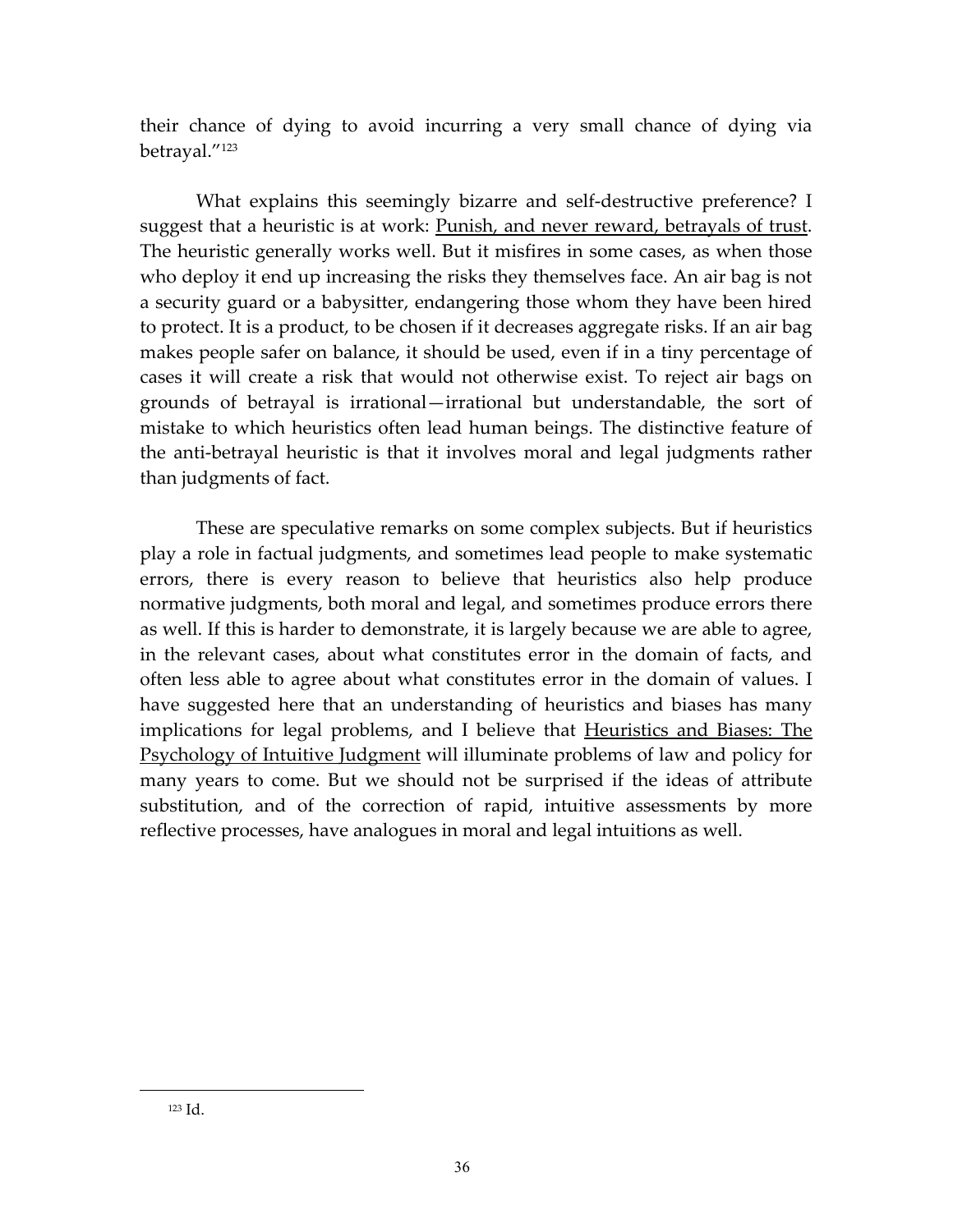Readers with comments should address them to:

Cass R. Sunstein University of Chicago Law School 1111 East 60th Street Chicago, IL 60637 csunstei@midway.uchicago.edu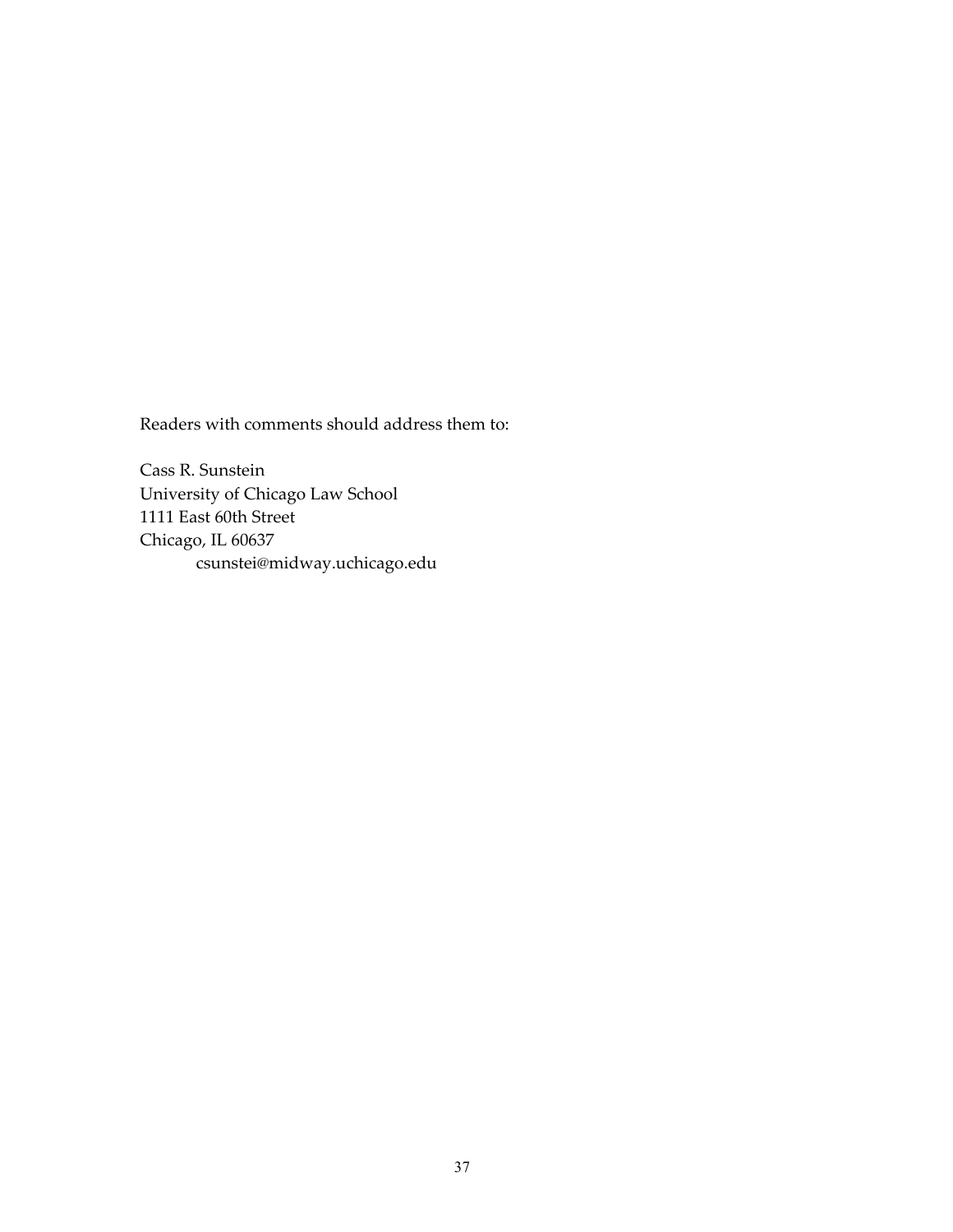## Chicago Working Papers in Law and Economics (Second Series)

- 1. William M. Landes, Copyright Protection of Letters, Diaries and Other Unpublished Works: An Economic Approach (July 1991)
- 2. Richard A. Epstein, The Path to *The T. J. Hooper*: The Theory and History of Custom in the Law of Tort (August 1991)
- 3. Cass R. Sunstein, On Property and Constitutionalism (September 1991)
- 4. Richard A. Posner, Blackmail, Privacy, and Freedom of Contract (February 1992)
- 5. Randal C. Picker, Security Interests, Misbehavior, and Common Pools (February 1992)
- 6. Tomas J. Philipson & Richard A. Posner, Optimal Regulation of AIDS (April 1992)
- 7. Douglas G. Baird, Revisiting Auctions in Chapter 11 (April 1992)
- 8. William M. Landes, Sequential versus Unitary Trials: An Economic Analysis (July 1992)
- 9. William M. Landes & Richard A. Posner, The Influence of Economics on Law: A Quantitative Study (August 1992)
- 10. Alan O. Sykes, The Welfare Economics of Immigration Law: A Theoretical Survey With An Analysis of U.S. Policy (September 1992)
- 11. Douglas G. Baird, 1992 Katz Lecture: Reconstructing Contracts (November 1992)
- 12. Gary S. Becker, The Economic Way of Looking at Life (January 1993)
- 13. J. Mark Ramseyer, Credibly Committing to Efficiency Wages: Cotton Spinning Cartels in Imperial Japan (March 1993)
- 14. Cass R. Sunstein, Endogenous Preferences, Environmental Law (April 1993)
- 15. Richard A. Posner, What Do Judges and Justices Maximize? (The Same Thing Everyone Else Does) (April 1993)
- 16. Lucian Arye Bebchuk and Randal C. Picker, Bankruptcy Rules, Managerial Entrenchment, and Firm-Specific Human Capital (August 1993)
- 17. J. Mark Ramseyer, Explicit Reasons for Implicit Contracts: The Legal Logic to the Japanese Main Bank System (August 1993)
- 18. William M. Landes and Richard A. Posner, The Economics of Anticipatory Adjudication (September 1993)
- 19. Kenneth W. Dam, The Economic Underpinnings of Patent Law (September 1993)
- 20. Alan O. Sykes, An Introduction to Regression Analysis (October 1993)
- 21. Richard A. Epstein, The Ubiquity of the Benefit Principle (March 1994)
- 22. Randal C. Picker, An Introduction to Game Theory and the Law (June 1994)
- 23. William M. Landes, Counterclaims: An Economic Analysis (June 1994)
- 24. J. Mark Ramseyer, The Market for Children: Evidence from Early Modern Japan (August 1994)
- 25. Robert H. Gertner and Geoffrey P. Miller, Settlement Escrows (August 1994)
- 26. Kenneth W. Dam, Some Economic Considerations in the Intellectual Property Protection of Software (August 1994)
- 27. Cass R. Sunstein, Rules and Rulelessness, (October 1994)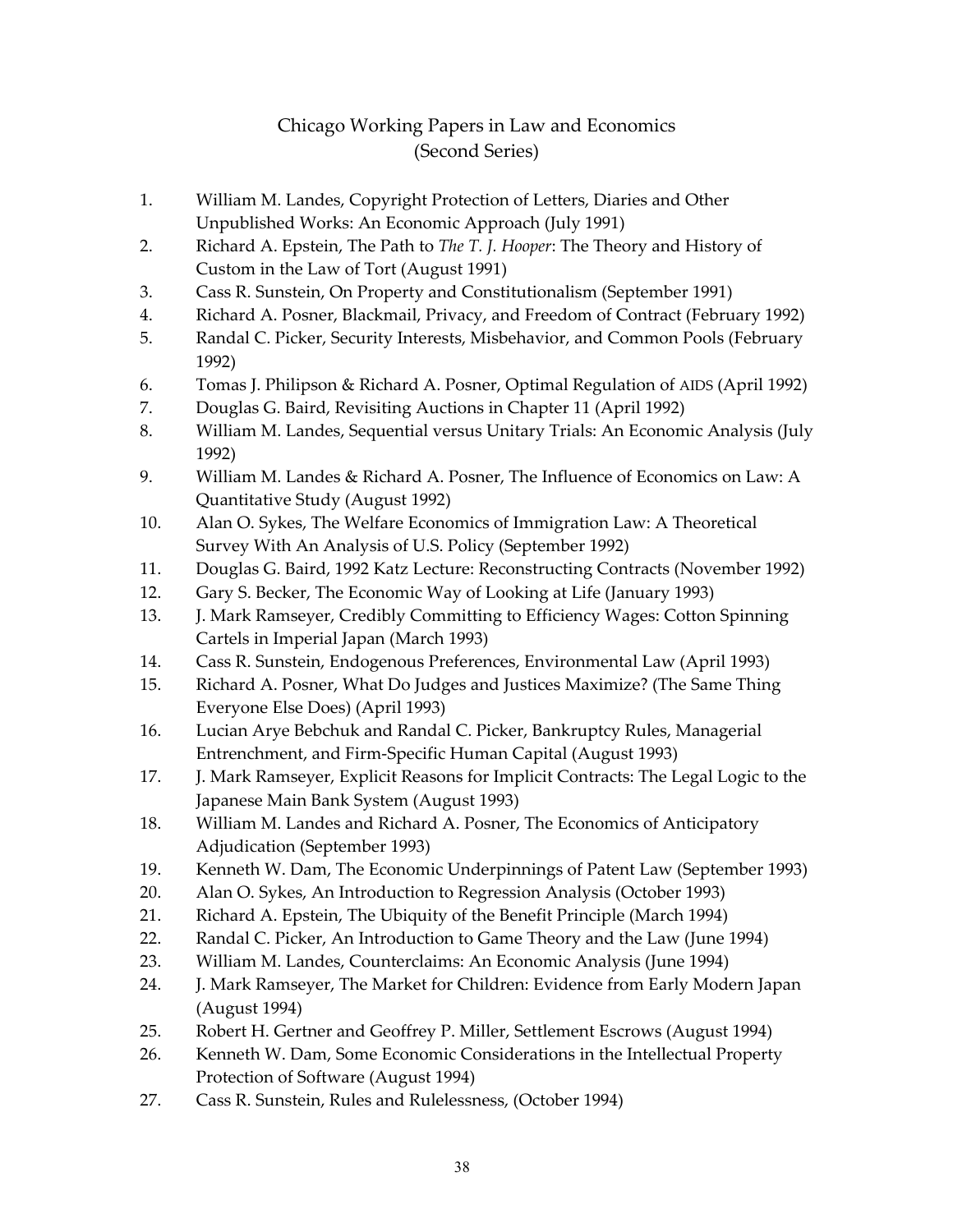- 28. David Friedman, More Justice for Less Money: A Step Beyond *Cimino* (December 1994)
- 29. Daniel Shaviro, Budget Deficits and the Intergenerational Distribution of Lifetime Consumption (January 1995)
- 30. Douglas G. Baird, The Law and Economics of Contract Damages (February 1995)
- 31. Daniel Kessler, Thomas Meites, and Geoffrey P. Miller, Explaining Deviations from the Fifty Percent Rule: A Multimodal Approach to the Selection of Cases for Litigation (March 1995)
- 32. Geoffrey P. Miller, Das Kapital: Solvency Regulation of the American Business Enterprise (April 1995)
- 33. Richard Craswell, Freedom of Contract (August 1995)
- 34. J. Mark Ramseyer, Public Choice (November 1995)
- 35. Kenneth W. Dam, Intellectual Property in an Age of Software and Biotechnology (November 1995)
- 36. Cass R. Sunstein, Social Norms and Social Roles (January 1996)
- 37. J. Mark Ramseyer and Eric B. Rasmusen, Judicial Independence in Civil Law Regimes: Econometrics from Japan (January 1996)
- 38. Richard A. Epstein, Transaction Costs and Property Rights: Or Do Good Fences Make Good Neighbors? (March 1996)
- 39. Cass R. Sunstein, The Cost-Benefit State (May 1996)
- 40. William M. Landes and Richard A. Posner, The Economics of Legal Disputes Over the Ownership of Works of Art and Other Collectibles (July 1996)
- 41. John R. Lott, Jr. and David B. Mustard, Crime, Deterrence, and Right-to-Carry Concealed Handguns (August 1996)
- 42. Cass R. Sunstein, Health-Health Tradeoffs (September 1996)
- 43. G. Baird, The Hidden Virtues of Chapter 11: An Overview of the Law and Economics of Financially Distressed Firms (March 1997)
- 44. Richard A. Posner, Community, Wealth, and Equality (March 1997)
- 45. William M. Landes, The Art of Law and Economics: An Autobiographical Essay (March 1997)
- 46. Cass R. Sunstein, Behavioral Analysis of Law (April 1997)
- 47. John R. Lott, Jr. and Kermit Daniel, Term Limits and Electoral Competitiveness: Evidence from California's State Legislative Races (May 1997)
- 48. Randal C. Picker, Simple Games in a Complex World: A Generative Approach to the Adoption of Norms (June 1997)
- 49. Richard A. Epstein, Contracts Small and Contracts Large: Contract Law through the Lens of Laissez-Faire (August 1997)
- 50. Cass R. Sunstein, Daniel Kahneman, and David Schkade, Assessing Punitive Damages (with Notes on Cognition and Valuation in Law) (December 1997)
- 51. William M. Landes, Lawrence Lessig, and Michael E. Solimine, Judicial Influence: A Citation Analysis of Federal Courts of Appeals Judges (January 1998)
- 52. John R. Lott, Jr., A Simple Explanation for Why Campaign Expenditures are Increasing: The Government is Getting Bigger (February 1998)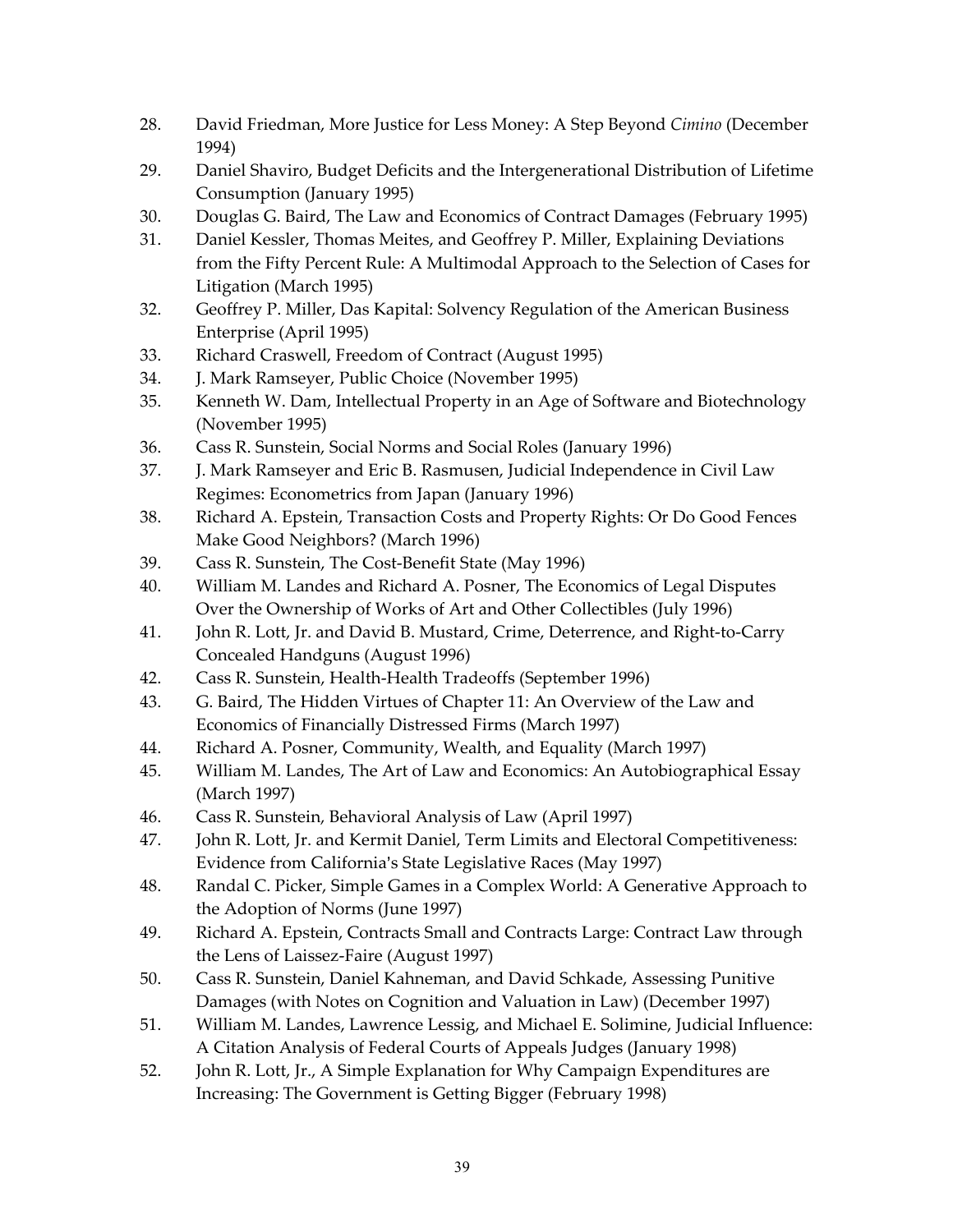- 53. Richard A. Posner, Values and Consequences: An Introduction to Economic Analysis of Law (March 1998)
- 54. Denise DiPasquale and Edward L. Glaeser, Incentives and Social Capital: Are Homeowners Better Citizens? (April 1998)
- 55. Christine Jolls, Cass R. Sunstein, and Richard Thaler, A Behavioral Approach to Law and Economics (May 1998)
- 56. John R. Lott, Jr., Does a Helping Hand Put Others At Risk?: Affirmative Action, Police Departments, and Crime (May 1998)
- 57. Cass R. Sunstein and Edna Ullmann-Margalit, Second-Order Decisions (June 1998)
- 58. Jonathan M. Karpoff and John R. Lott, Jr., Punitive Damages: Their Determinants, Effects on Firm Value, and the Impact of Supreme Court and Congressional Attempts to Limit Awards (July 1998)
- 59. Kenneth W. Dam, Self-Help in the Digital Jungle (August 1998)
- 60. John R. Lott, Jr., How Dramatically Did Women's Suffrage Change the Size and Scope of Government? (September 1998)
- 61. Kevin A. Kordana and Eric A. Posner, A Positive Theory of Chapter 11 (October 1998)
- 62. David A. Weisbach, Line Drawing, Doctrine, and Efficiency in the Tax Law (November 1998)
- 63. Jack L. Goldsmith and Eric A. Posner, A Theory of Customary International Law (November 1998)
- 64. John R. Lott, Jr., Public Schooling, Indoctrination, and Totalitarianism (December 1998)
- 65. Cass R. Sunstein, Private Broadcasters and the Public Interest: Notes Toward A "Third Way" (January 1999)
- 66. Richard A. Posner, An Economic Approach to the Law of Evidence (February 1999)
- 67. Yannis Bakos, Erik Brynjolfsson, Douglas Lichtman, Shared Information Goods (February 1999)
- 68. Kenneth W. Dam, Intellectual Property and the Academic Enterprise (February 1999)
- 69. Gertrud M. Fremling and Richard A. Posner, Status Signaling and the Law, with Particular Application to Sexual Harassment (March 1999)
- 70. Cass R. Sunstein, Must Formalism Be Defended Empirically? (March 1999)
- 71. Jonathan M. Karpoff, John R. Lott, Jr., and Graeme Rankine, Environmental Violations, Legal Penalties, and Reputation Costs (March 1999)
- 72. Matthew D. Adler and Eric A. Posner, Rethinking Cost-Benefit Analysis (April 1999)
- 73. John R. Lott, Jr. and William M. Landes, Multiple Victim Public Shooting, Bombings, and Right-to-Carry Concealed Handgun Laws: Contrasting Private and Public Law Enforcement (April 1999)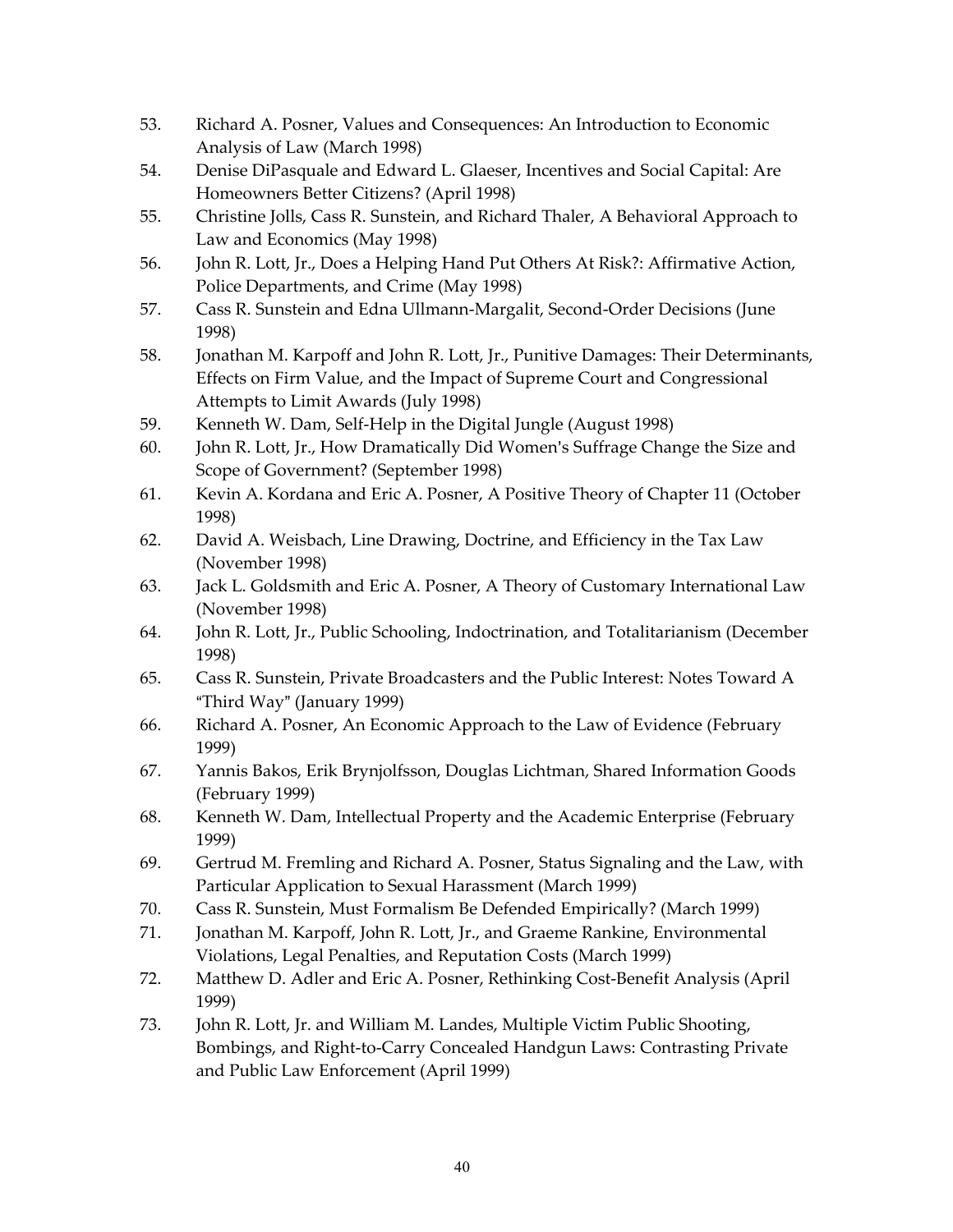- 74. Lisa Bernstein, The Questionable Empirical Basis of Article 2's Incorporation Strategy: A Preliminary Study (May 1999)
- 75. Richard A. Epstein, Deconstructing Privacy: and Putting It Back Together Again (May 1999)
- 76. William M. Landes, Winning the Art Lottery: The Economic Returns to the Ganz Collection (May 1999)
- 77. Cass R. Sunstein, David Schkade, and Daniel Kahneman, Do People Want Optimal Deterrence? (June 1999)
- 78. Tomas J. Philipson and Richard A. Posner, The Long-Run Growth in Obesity as a Function of Technological Change (June 1999)
- 79. David A. Weisbach, Ironing Out the Flat Tax (August 1999)
- 80. Eric A. Posner, A Theory of Contract Law under Conditions of Radical Judicial Error (August 1999)
- 81. David Schkade, Cass R. Sunstein, and Daniel Kahneman, Are Juries Less Erratic than Individuals? Deliberation, Polarization, and Punitive Damages (September 1999)
- 82. Cass R. Sunstein, Nondelegation Canons (September 1999)
- 83. Richard A. Posner, The Theory and Practice of Citations Analysis, with Special Reference to Law and Economics (September 1999)
- 84. Randal C. Picker, Regulating Network Industries: A Look at *Intel* (October 1999)
- 85. Cass R. Sunstein, Cognition and Cost-Benefit Analysis (October 1999)
- 86. Douglas G. Baird and Edward R. Morrison, Optimal Timing and Legal Decisionmaking: The Case of the Liquidation Decision in Bankruptcy (October 1999)
- 87. Gertrud M. Fremling and Richard A. Posner, Market Signaling of Personal Characteristics (November 1999)
- 88. Matthew D. Adler and Eric A. Posner, Implementing Cost-Benefit Analysis When Preferences Are Distorted (November 1999)
- 89. Richard A. Posner, Orwell versus Huxley: Economics, Technology, Privacy, and Satire (November 1999)
- 90. David A. Weisbach, Should the Tax Law Require Current Accrual of Interest on Derivative Financial Instruments? (December 1999)
- 91. Cass R. Sunstein, The Law of Group Polarization (December 1999)
- 92. Eric A. Posner, Agency Models in Law and Economics (January 2000)
- 93. Karen Eggleston, Eric A. Posner, and Richard Zeckhauser, Simplicity and Complexity in Contracts (January 2000)
- 94. Douglas G. Baird and Robert K. Rasmussen, Boyd's Legacy and Blackstone's Ghost (February 2000)
- 95. David Schkade, Cass R. Sunstein, Daniel Kahneman, Deliberating about Dollars: The Severity Shift (February 2000)
- 96. Richard A. Posner and Eric B. Rasmusen, Creating and Enforcing Norms, with Special Reference to Sanctions (March 2000)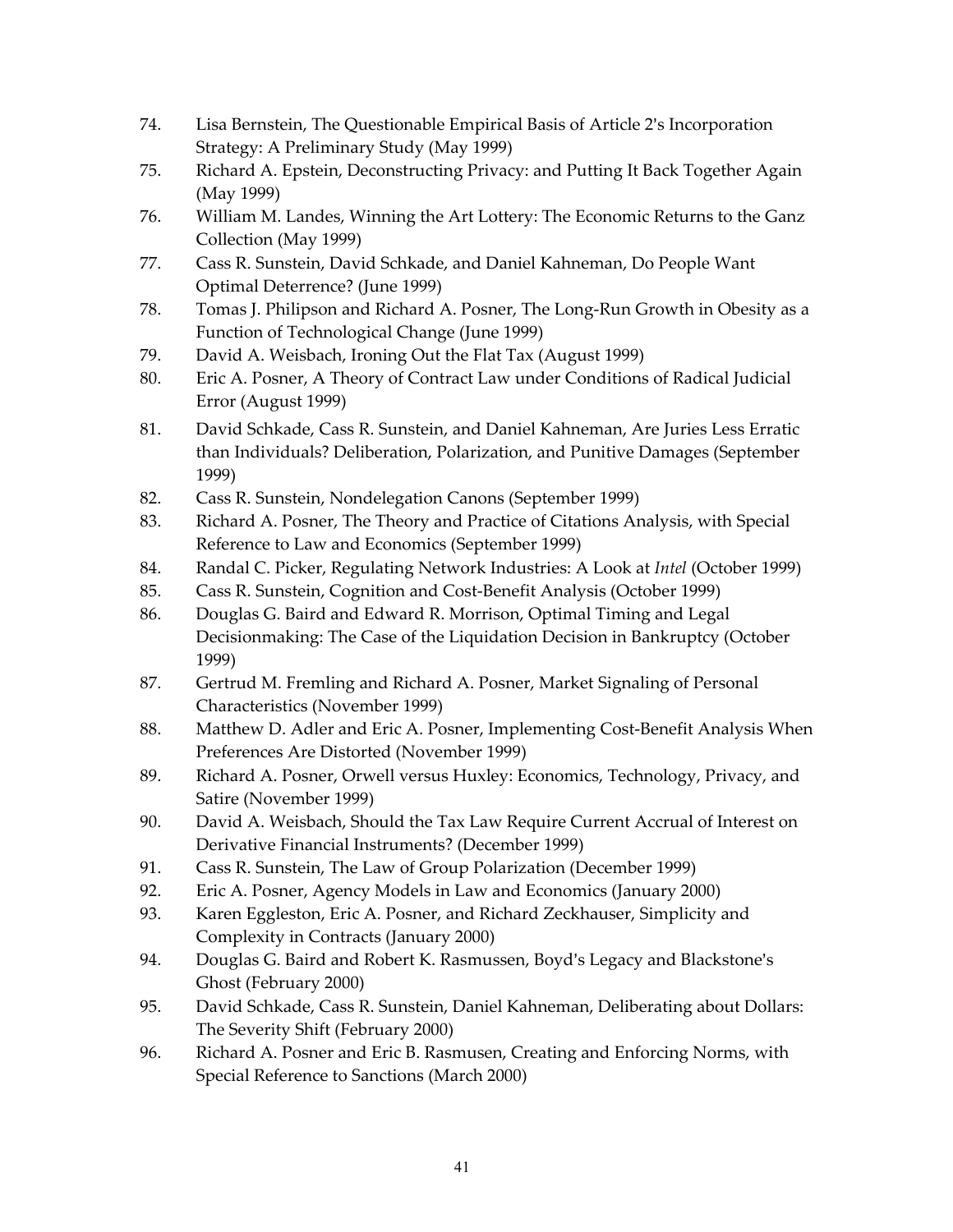- 97. Douglas Lichtman, Property Rights in Emerging Platform Technologies (April 2000)
- 98. Cass R. Sunstein and Edna Ullmann-Margalit, Solidarity in Consumption (May 2000)
- 99. David A. Weisbach, An Economic Analysis of Anti-Tax Avoidance Laws (May 2000, revised May 2002)
- 100. Cass R. Sunstein, Human Behavior and the Law of Work (June 2000)
- 101. William M. Landes and Richard A. Posner, Harmless Error (June 2000)
- 102. Robert H. Frank and Cass R. Sunstein, Cost-Benefit Analysis and Relative Position (August 2000)
- 103. Eric A. Posner, Law and the Emotions (September 2000)
- 104. Cass R. Sunstein, Cost-Benefit Default Principles (October 2000)
- 105. Jack Goldsmith and Alan Sykes, The Dormant Commerce Clause and the Internet (November 2000)
- 106. Richard A. Posner, Antitrust in the New Economy (November 2000)
- 107. Douglas Lichtman, Scott Baker, and Kate Kraus, Strategic Disclosure in the Patent System (November 2000)
- 108. Jack L. Goldsmith and Eric A. Posner, Moral and Legal Rhetoric in International Relations: A Rational Choice Perspective (November 2000)
- 109. William Meadow and Cass R. Sunstein, Statistics, Not Experts (December 2000)
- 110. Saul Levmore, Conjunction and Aggregation (December 2000)
- 111. Saul Levmore, Puzzling Stock Options and Compensation Norms (December 2000)
- 112. Richard A. Epstein and Alan O. Sykes, The Assault on Managed Care: Vicarious Liability, Class Actions and the Patient's Bill of Rights (December 2000)
- 113. William M. Landes, Copyright, Borrowed Images and Appropriation Art: An Economic Approach (December 2000)
- 114. Cass R. Sunstein, Switching the Default Rule (January 2001)
- 115. George G. Triantis, Financial Contract Design in the World of Venture Capital (January 2001)
- 116. Jack Goldsmith, Statutory Foreign Affairs Preemption (February 2001)
- 117. Richard Hynes and Eric A. Posner, The Law and Economics of Consumer Finance (February 2001)
- 118. Cass R. Sunstein, Academic Fads and Fashions (with Special Reference to Law) (March 2001)
- 119. Eric A. Posner, Controlling Agencies with Cost-Benefit Analysis: A Positive Political Theory Perspective (April 2001)
- 120. Douglas G. Baird, Does Bogart Still Get Scale? Rights of Publicity in the Digital Age (April 2001)
- 121. Douglas G. Baird and Robert K. Rasmussen, Control Rights, Priority Rights and the Conceptual Foundations of Corporate Reorganization (April 2001)
- 122. David A. Weisbach, Ten Truths about Tax Shelters (May 2001)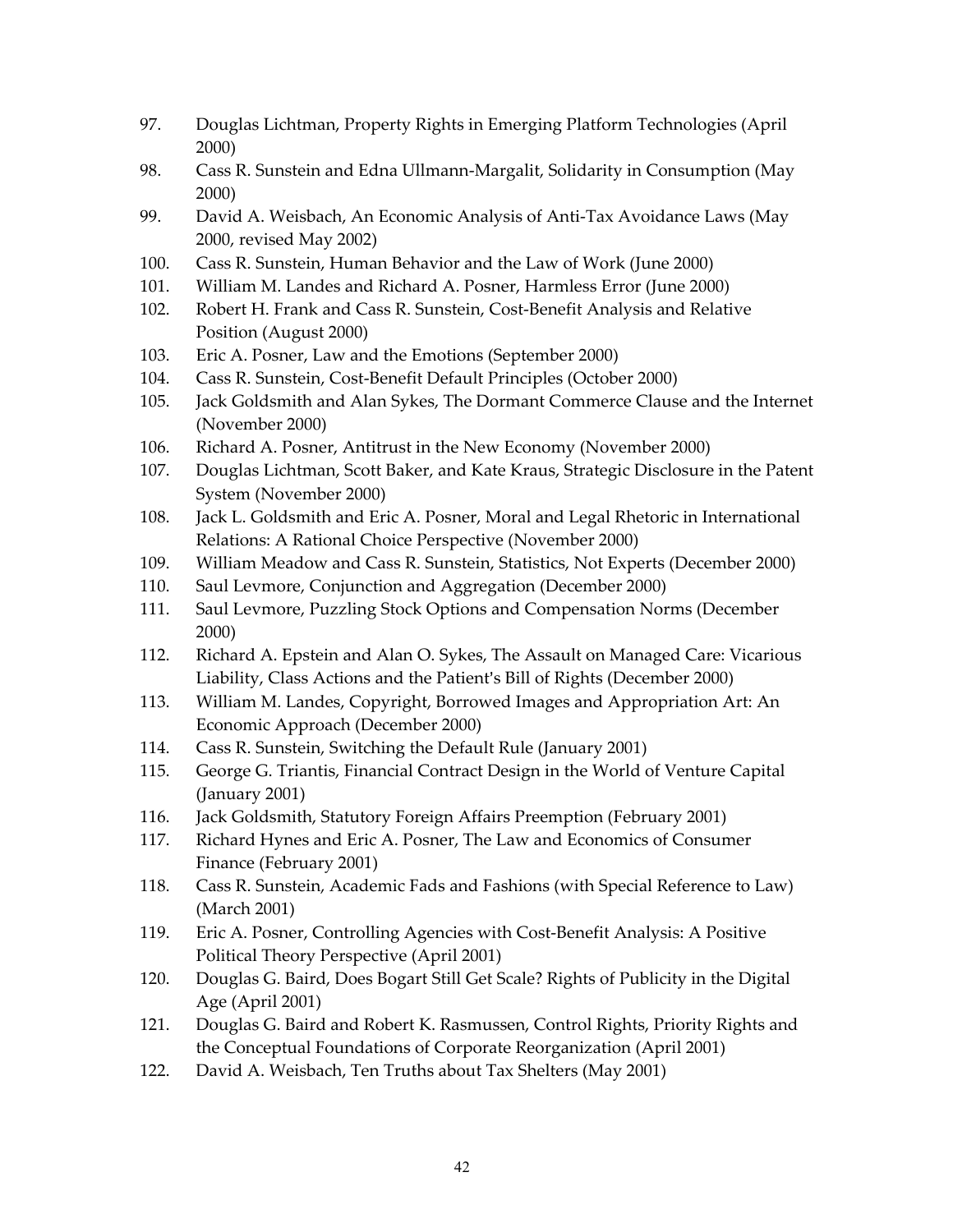- 123. William M. Landes, What Has the Visual Arts Rights Act of 1990 Accomplished? (May 2001)
- 124. Cass R. Sunstein, Social and Economic Rights? Lessons from South Africa (May 2001)
- 125. Christopher Avery, Christine Jolls, Richard A. Posner, and Alvin E. Roth, The Market for Federal Judicial Law Clerks (June 2001)
- 126. Douglas G. Baird and Edward R. Morrison, Bankruptcy Decision Making (June 2001)
- 127. Cass R. Sunstein, Regulating Risks after ATA (June 2001)
- 128. Cass R. Sunstein, The Laws of Fear (June 2001)
- 129. Richard A. Epstein, In and Out of Public Solution: The Hidden Perils of Property Transfer (July 2001)
- 130. Randal C. Picker, Pursuing a Remedy in *Microsoft*: The Declining Need for Centralized Coordination in a Networked World (July 2001)
- 131. Cass R. Sunstein, Daniel Kahneman, David Schkade, and Ilana Ritov, Predictably Incoherent Judgments (July 2001)
- 132. Eric A. Posner, Courts Should Not Enforce Government Contracts (August 2001)
- 133. Lisa Bernstein, Private Commercial Law in the Cotton Industry: Creating Cooperation through Rules, Norms, and Institutions (August 2001)
- 134. Richard A. Epstein, The Allocation of the Commons: Parking and Stopping on the Commons (August 2001)
- 135. Cass R. Sunstein, The Arithmetic of Arsenic (September 2001)
- 136. Eric A. Posner, Richard Hynes, and Anup Malani, The Political Economy of Property Exemption Laws (September 2001)
- 137. Eric A. Posner and George G. Triantis, Covenants Not to Compete from an Incomplete Contracts Perspective (September 2001)
- 138. Cass R. Sunstein, Probability Neglect: Emotions, Worst Cases, and Law (November 2001)
- 139. Randall S. Kroszner and Philip E. Strahan, Throwing Good Money after Bad? Board Connections and Conflicts in Bank Lending (December 2001)
- 140. Alan O. Sykes, TRIPs, Pharmaceuticals, Developing Countries, and the Doha "Solution" (February 2002)
- 141. Edna Ullmann-Margalit and Cass R. Sunstein, Inequality and Indignation (February 2002)
- 142. Daniel N. Shaviro and David A. Weisbach, The Fifth Circuit Gets It Wrong in *Compaq v. Commissioner* (February 2002) (Published in *Tax Notes*, January 28, 2002)
- 143. Warren F. Schwartz and Alan O. Sykes, The Economic Structure of Renegotiation and Dispute Resolution in the WTO/GATT System (March 2002, forthcoming *Journal of Legal Studies* 2002)
- 144. Richard A. Epstein, HIPAA on Privacy: Its Unintended and Intended Consequences (March 2002, forthcoming *Cato Journal*, summer 2002)